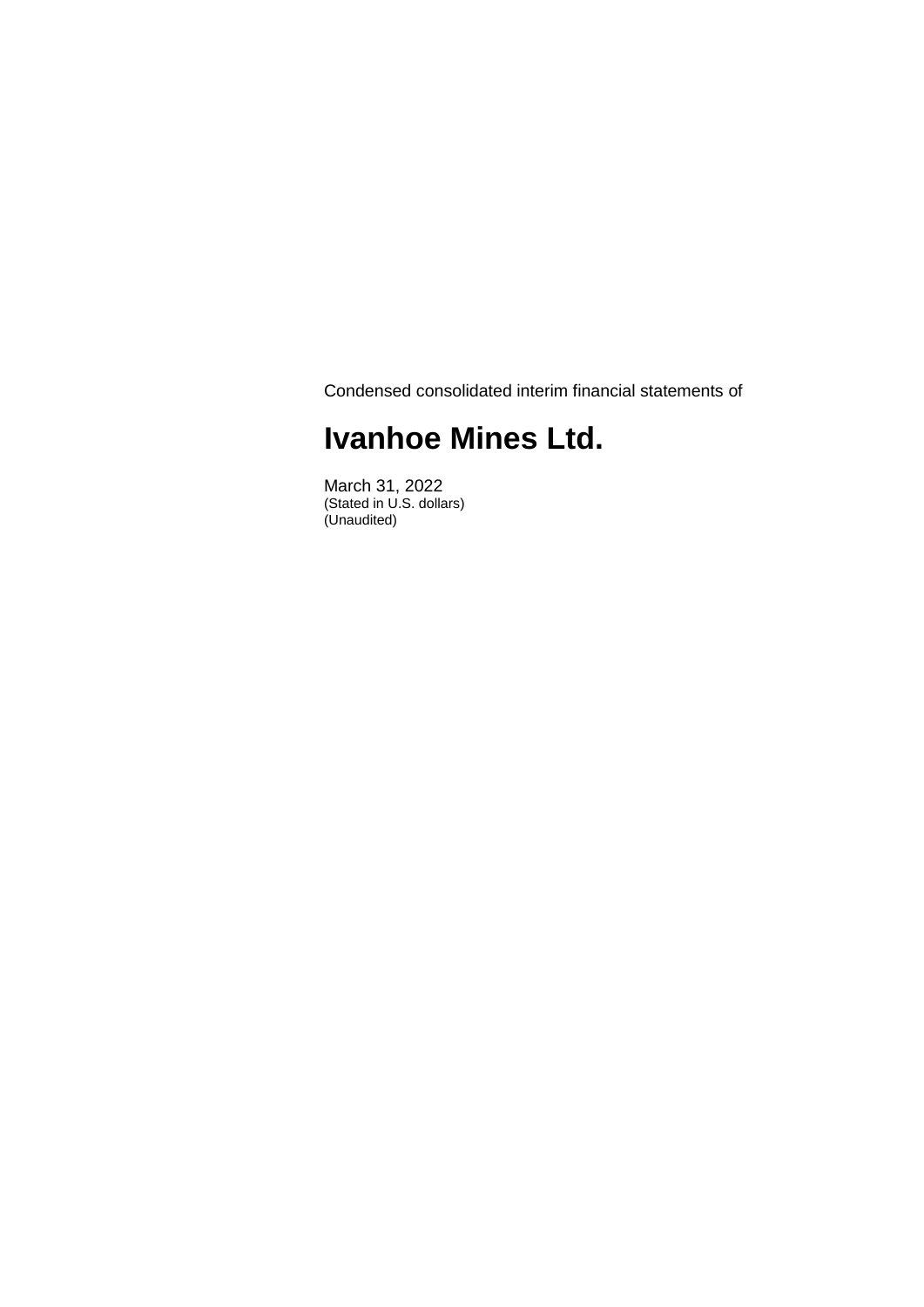## March 31, 2022

## Table of contents

| Condensed consolidated interim statements of financial position   | 3        |
|-------------------------------------------------------------------|----------|
| Condensed consolidated interim statements of comprehensive income | 4        |
| Condensed consolidated interim statements of changes in equity    | 5        |
| Condensed consolidated interim statements of cash flows           | 6        |
| Notes to the condensed consolidated interim financial statements  | $7 - 43$ |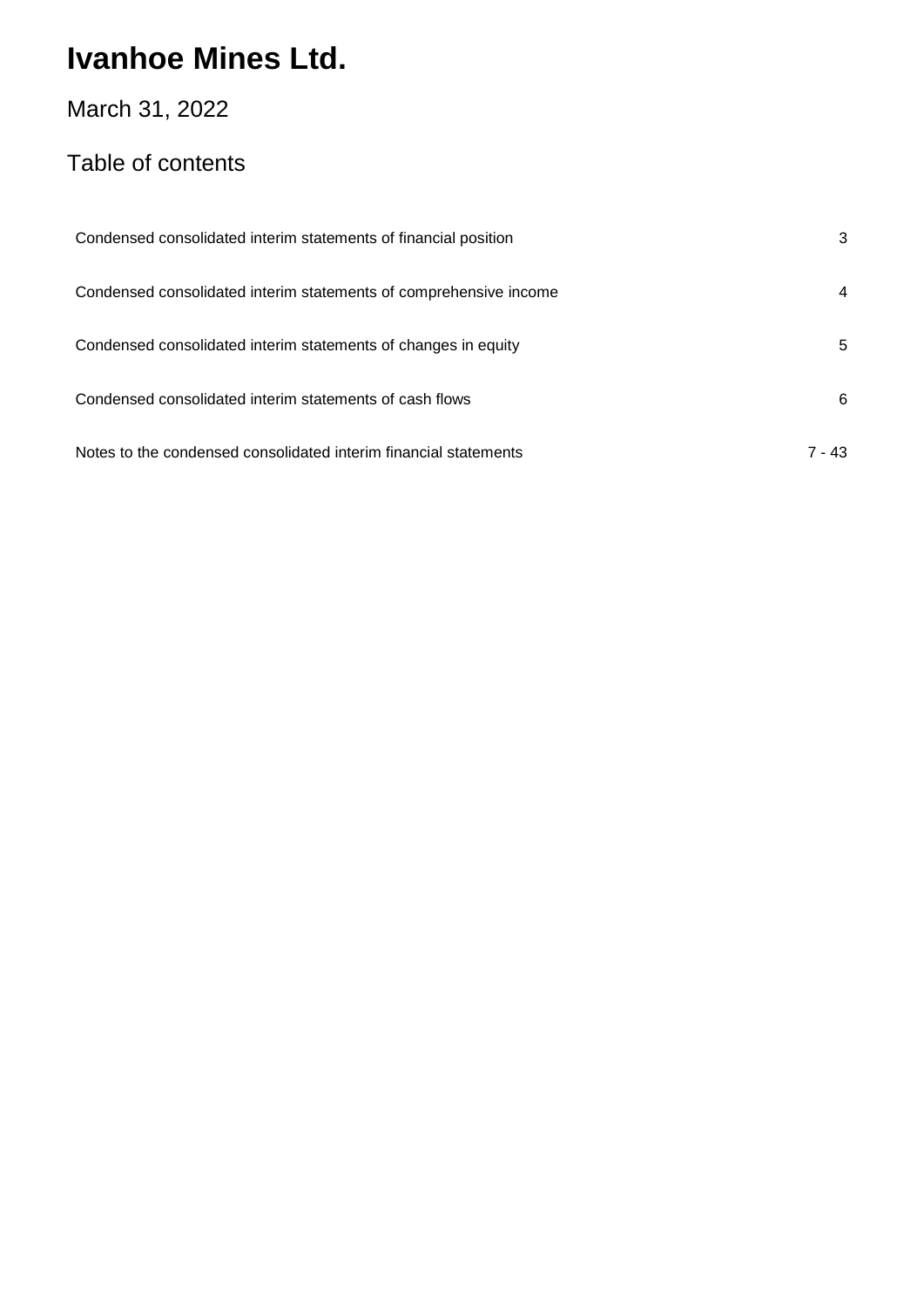Condensed consolidated interim statements of financial position

as at March 31, 2022

(Stated in U.S. dollars) (Unaudited)

|                                                   |              | March 31,  | December 31, |
|---------------------------------------------------|--------------|------------|--------------|
|                                                   | <b>Notes</b> | 2022       | 2021         |
|                                                   |              | \$'000     | \$'000       |
| <b>ASSETS</b>                                     |              |            |              |
| <b>Non-current assets</b>                         |              |            |              |
| Investment in joint venture                       | 4            | 1,757,206  | 1,641,795    |
| Property, plant and equipment                     | 5            | 522,756    | 468,272      |
| Mineral properties                                | 6            | 264,995    | 264,995      |
| Deferred tax asset                                | 7            | 59,992     | 73,162       |
| Loans receivable                                  | 8            | 42,078     | 41,768       |
| Promissory note receivable                        | 9            | 26,724     | 26,717       |
| Investments                                       | 10           | 18,986     | 1,799        |
| Right-of-use asset                                | 11           | 8,942      | 9,033        |
| Other assets                                      |              | 4,660      | 3,925        |
| Total non-current assets                          |              | 2,706,339  | 2,531,466    |
|                                                   |              |            |              |
| <b>Current assets</b>                             |              |            |              |
| Cash and cash equivalents                         | 12           | 561,982    | 608,176      |
| Loans receivable                                  | 8            | 63,185     | 61,710       |
| Other receivables                                 | 13           | 11,408     | 10,695       |
| Prepaid expenses                                  | 14           | 6,112      | 4,948        |
| Consumable stores                                 |              | 986        | 995          |
| <b>Current tax assets</b>                         |              | 405        | 216          |
| Total current assets                              |              | 644,078    | 686,740      |
| <b>Total assets</b>                               |              | 3,350,417  | 3,218,206    |
| <b>EQUITY AND LIABILITIES</b>                     |              |            |              |
|                                                   |              |            |              |
| <b>Capital and reserves</b>                       |              |            |              |
| Share capital                                     | 21           | 2,322,892  | 2,316,293    |
| Share option reserve                              | 21           | 143,313    | 141,099      |
| Foreign currency translation reserve              | 22           | (43, 407)  | (62, 508)    |
| Accumulated profit                                |              | 125,331    | 98,937       |
| Equity attributable to owners of the Company      |              | 2,548,129  | 2,493,821    |
| Non-controlling interests                         | 23           | (119, 682) | (116, 824)   |
| Total equity                                      |              | 2,428,447  | 2,376,997    |
|                                                   |              |            |              |
| <b>Non-current liabilities</b>                    |              |            |              |
| Convertible notes - host liability                | 15           | 441,048    | 434,381      |
| Convertible notes - embedded derivative liability | 15           | 310,600    | 244,200      |
| Deferred revenue                                  | 16           | 78,313     | 69,562       |
| <b>Borrowings</b>                                 | 17           | 38,799     | 38,342       |
| Lease liability                                   | 11           | 11,128     | 11,241       |
| Cash settled share-based payment liability        | 18           | 10,114     | 8,292        |
| Advances payable                                  | 19           | 2,946      | 2,908        |
| Rehabilitation provision                          |              | 359        | 327          |
| Total non-current liabilities                     |              | 893,307    | 809,253      |
| <b>Current liabilities</b>                        |              |            |              |
| Trade and other payables                          | 20           | 20,412     | 26,799       |
| Convertible notes - host liability                | 15           | 6,577      | 3,033        |
| Cash settled share-based payment liability        | 18           | 870        | 1,395        |
| Lease liability                                   | 11           | 804        | 729          |
| <b>Total current liabilities</b>                  |              | 28,663     | 31,956       |
| <b>Total liabilities</b>                          |              | 921,970    | 841,209      |
|                                                   |              |            |              |
| <b>Total equity and liabilities</b>               |              | 3,350,417  | 3,218,206    |
| Continuing operations (Note 1)                    |              |            |              |

Commitments and contingencies (Note 34)

#### *(Signed) Peter Meredith*

Peter Meredith, Director

#### *(Signed) William Hayden*

William Hayden, Director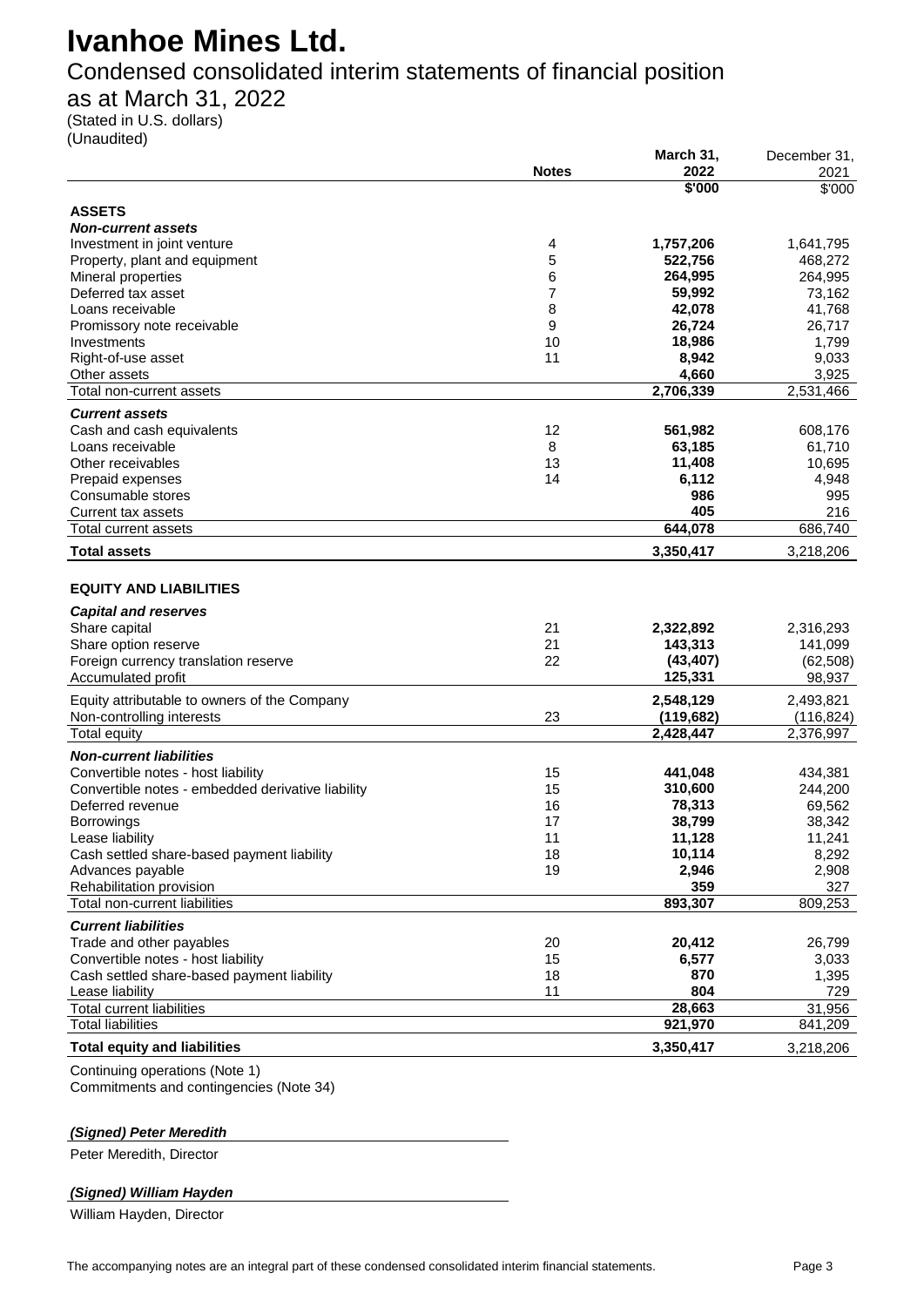Condensed consolidated interim statements of comprehensive income for the three months ended March 31, 2022

(Stated in U.S. dollars) (Unaudited)

|                                                                |              | Three months ended March 31, |          |
|----------------------------------------------------------------|--------------|------------------------------|----------|
|                                                                | <b>Notes</b> | 2022                         | 2021     |
|                                                                |              | \$'000                       | \$'000   |
| <b>Operating income (expenses)</b>                             |              |                              |          |
| Share of profit (loss) from joint venture net of tax           | 4            | 87,109                       | (4,093)  |
| Exploration and project evaluation expenditure                 |              | (12, 243)                    | (8, 722) |
| Share-based payments                                           | 24           | (7, 389)                     | (3,327)  |
| Salaries and benefits                                          |              | (3,020)                      | (3,051)  |
| Other expenditure                                              |              | (1, 944)                     | (2, 280) |
| <b>Travel costs</b>                                            |              | (1, 905)                     | (1,969)  |
| Professional fees                                              |              | (408)                        | (498)    |
| Legal fees                                                     |              | (340)                        | (461)    |
| Foreign exchange gain                                          |              | 1,379                        | 340      |
| Profit (loss) from operating activities                        |              | 61,239                       | (24,061) |
| Finance income                                                 | 26           | 31,505                       | 22,780   |
| Gain on fair valuation of financial asset                      | 10           | 3,358                        | 232      |
| Other income                                                   | 27           | 436                          | 1,363    |
| (Loss) gain on fair valuation of embedded derivative liability | 15           | (66, 400)                    | 25,600   |
| Finance costs                                                  | 25           | (7, 391)                     | (1,791)  |
| Transaction costs on convertible notes offering                | 15           |                              | (3,651)  |
| Profit before income taxes                                     |              | 22,747                       | 20,472   |
|                                                                |              |                              |          |
| Income tax recovery (expense)                                  |              |                              |          |
| <b>Current tax</b>                                             |              | 140                          | (107)    |
| Deferred tax                                                   |              | (1, 347)                     | 44       |
|                                                                |              | (1, 207)                     | (63)     |
| Profit for the period                                          |              | 21,540                       | 20,409   |
| Profit (loss) attributable to:                                 |              |                              |          |
| Owners of the Company                                          |              | 26,394                       | 24,055   |
| Non-controlling interests                                      |              | (4, 854)                     | (3,646)  |
|                                                                |              | 21,540                       | 20,409   |
|                                                                |              |                              |          |
| Other comprehensive income (loss)                              |              |                              |          |
| Items that may subsequently be reclassified to profit:         |              |                              |          |
| Exchange gain (loss) on translation of foreign operations      |              | 32,920                       | (4, 172) |
| Unrealized foreign exchange loss on deferred tax asset         |              | (11, 823)                    |          |
| Other comprehensive income (loss) for the period, net of tax   |              | 21,097                       | (4, 172) |
| Total comprehensive income for the period                      |              | 42,637                       | 16,237   |
| Total comprehensive income (loss) attributable to:             |              |                              |          |
| Owners of the Company                                          |              | 45,495                       | 20,339   |
| Non-controlling interests                                      | 23           | (2,858)                      | (4, 102) |
|                                                                |              | 42,637                       | 16,237   |
|                                                                |              |                              |          |
| Basic profit per share                                         | 28           | 0.02                         | 0.02     |
| Diluted profit per share                                       | 28           | 0.02                         | 0.02     |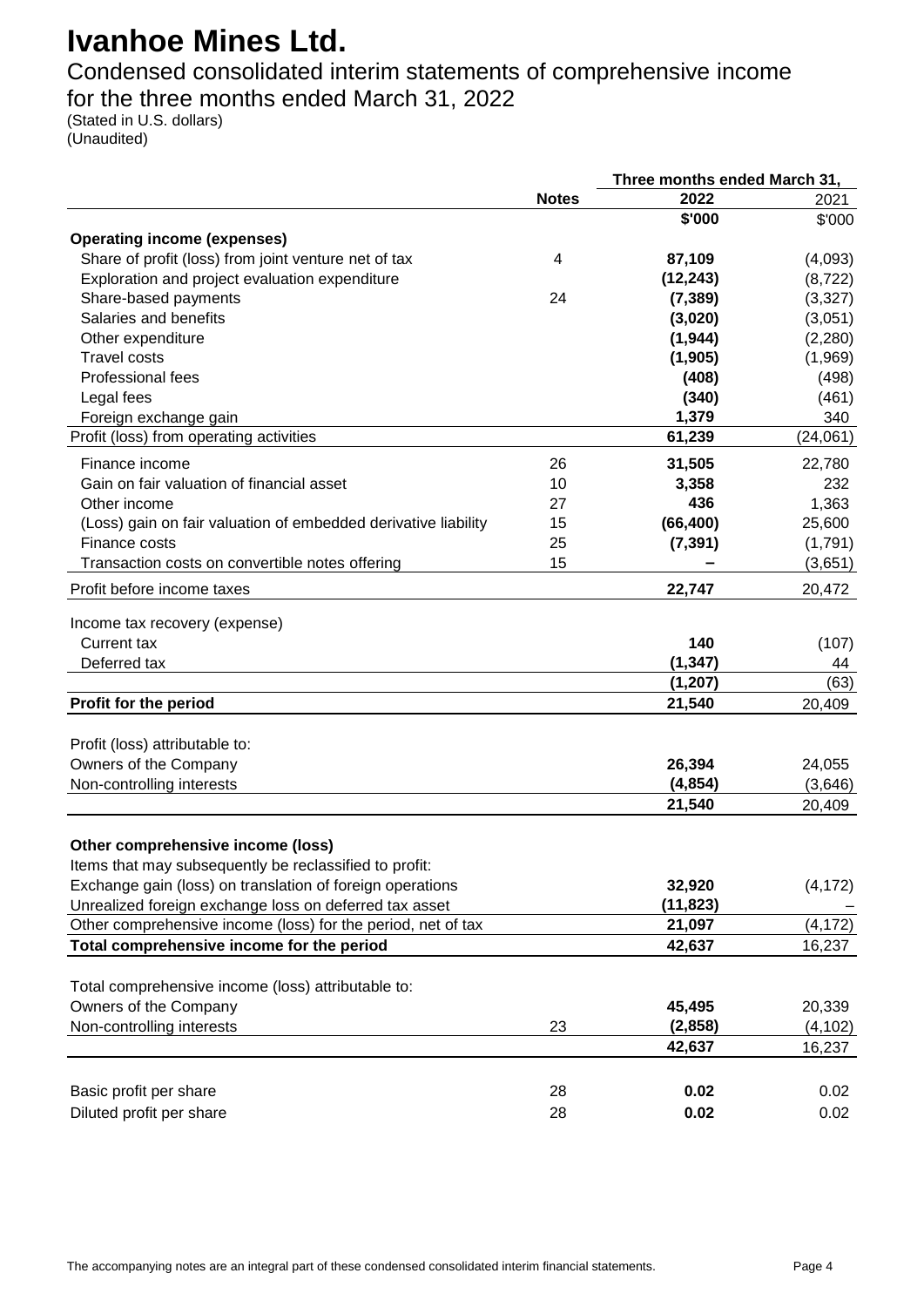# Condensed consolidated interim statements of changes in equity

for the three months ended March 31, 2022

(Stated in U.S. dollars) (Unaudited)

|                                                               |               |                          |                                    | Foreign   |                    |               |             |           |
|---------------------------------------------------------------|---------------|--------------------------|------------------------------------|-----------|--------------------|---------------|-------------|-----------|
|                                                               | Share capital |                          |                                    | currency  |                    | <b>Equity</b> | Non-        |           |
|                                                               | <b>Number</b> |                          | <b>Share option</b><br>translation |           | <b>Accumulated</b> | attributable  | controlling |           |
|                                                               | of shares     | <b>Amount</b>            | reserve                            | reserve   | profit             | to owners     | interests   | Total     |
|                                                               |               | \$'000                   | \$'000                             | \$'000    | \$'000             | \$'000        | \$'000      | \$'000    |
| <b>Balance at January 1, 2021</b>                             | 1,205,894,118 | 2,302,197                | 131,823                            | (37, 056) | 43,695             | 2,440,659     | (104, 176)  | 2,336,483 |
| Net profit (loss) for the period                              |               |                          |                                    |           | 24,055             | 24,055        | (3,646)     | 20,409    |
| Other comprehensive loss                                      |               |                          | $\qquad \qquad \blacksquare$       | (3,716)   |                    | (3,716)       | (456)       | (4, 172)  |
| Total comprehensive income (loss)<br>Transactions with owners |               | $\qquad \qquad -$        | $\qquad \qquad -$                  | (3,716)   | 24,055             | 20,339        | (4, 102)    | 16,237    |
| Share-based payments charged to operations<br>(Note 24)       |               |                          | 2,983                              |           |                    | 2,983         |             | 2,983     |
| Restricted share units vested (Note 21(c))                    | 1,141,370     | 3,464                    | (3, 464)                           |           |                    |               |             |           |
| Options exercised (Note 21(b))                                | 906,092       | 3,560                    | (979)                              |           |                    | 2,581         |             | 2,581     |
| Balance at March 31, 2021                                     | 1,207,941,580 | 2,309,221                | 130,363                            | (40, 772) | 67,750             | 2,466,562     | (108, 278)  | 2,358,284 |
| Balance at January 1, 2022                                    | 1,209,665,401 | 2,316,293                | 141,099                            | (62, 508) | 98,937             | 2,493,821     | (116, 824)  | 2,376,997 |
| Net profit (loss) for the period                              |               |                          |                                    |           | 26,394             | 26,394        | (4, 854)    | 21,540    |
| Other comprehensive income                                    |               | $\overline{\phantom{0}}$ | $\overline{\phantom{0}}$           | 19,101    |                    | 19,101        | 1,996       | 21,097    |
| Total comprehensive income (loss)<br>Transactions with owners |               |                          | $\overline{\phantom{0}}$           | 19,101    | 26,394             | 45,495        | (2,858)     | 42,637    |
| Share-based payments charged to operations<br>(Note 24)       |               |                          | 6,093                              |           |                    | 6,093         |             | 6,093     |
| Restricted share units vested (Note 21(c))                    | 730,575       | 2,888                    | (2,888)                            |           |                    |               |             |           |
| Options exercised (Note 21(b))                                | 888,377       | 3,711                    | (991)                              |           |                    | 2,720         |             | 2,720     |
| Balance at March 31, 2022                                     | 1,211,284,353 | 2,322,892                | 143,313                            | (43, 407) | 125,331            | 2,548,129     | (119, 682)  | 2,428,447 |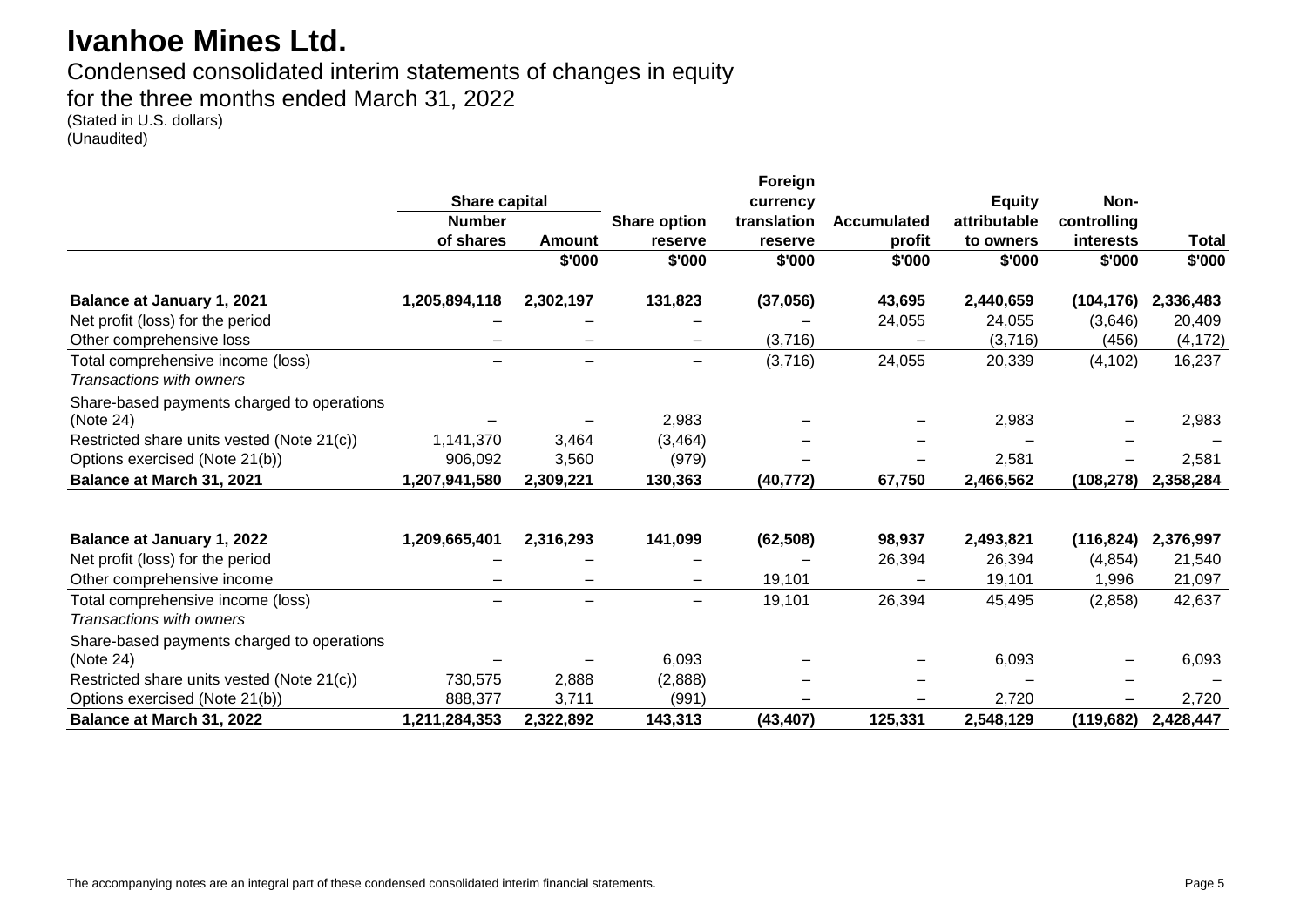Condensed consolidated interim statements of cash flows

## for the three months ended March 31, 2022

(Stated in U.S. dollars) (Unaudited)

|                                                                                              |              | Three months ended March 31, |            |
|----------------------------------------------------------------------------------------------|--------------|------------------------------|------------|
|                                                                                              | <b>Notes</b> | 2022                         | 2021       |
|                                                                                              |              | \$'000                       | \$'000     |
| Cash flows from operating activities                                                         |              |                              |            |
| Profit before income taxes                                                                   |              | 22,747                       | 20,472     |
| Items not involving cash                                                                     |              |                              |            |
| Share of (profit) loss from joint venture net of tax                                         | 4            | (87, 109)                    | 4,093      |
| Finance income                                                                               | 26           | (31, 505)                    | (22, 780)  |
| Increase in fair valuation of financial asset                                                | 10           | (3, 358)                     | (232)      |
| Unrealized foreign exchange (gain) loss                                                      |              | (1,632)                      | 61         |
| Profit on disposal of property, plant and equipment                                          |              | (9)                          | (10)       |
| Other taxes                                                                                  |              | (1)                          |            |
| Loss (gain) on fair valuation of embedded derivative liability                               | 15           | 66,400                       | (25,600)   |
| Finance costs                                                                                | 25           | 7,391                        | 1,791      |
| Share-based payments                                                                         | 24           | 7,389                        | 3,146      |
| Depreciation                                                                                 |              | 2,262                        | 2,183      |
| Transfer from other assets to working capital items                                          |              | 323                          | 19         |
| Depreciation on right-of-use asset                                                           |              | 208                          | 193        |
|                                                                                              |              | (16, 894)                    | (16, 663)  |
| Change in working capital items                                                              | 31           | (8, 255)                     | (3, 854)   |
| Interest paid                                                                                |              | (28)                         | (24)       |
| Income taxes paid                                                                            |              | (2)                          | (3)        |
| Interest received                                                                            | 26           | 1,424                        | 372        |
| Net cash used in operating activities                                                        |              | (23,755)                     | (20, 172)  |
|                                                                                              |              |                              |            |
| Cash flows from investing activities                                                         |              |                              |            |
| Property, plant and equipment acquired<br>Investment in listed shares                        |              | (19, 201)                    | (6,659)    |
|                                                                                              | 10(i)        | (13, 329)<br>(770)           |            |
| Other assets acquired                                                                        |              | 35                           | (60)<br>78 |
| Proceeds from sale of property, plant and equipment<br>Cash paid on behalf of joint venturer | 9            |                              | (1, 415)   |
| Loan advanced to joint venture                                                               |              |                              | (70, 037)  |
| Net cash used in investing activities                                                        |              | (33, 265)                    | (78,093)   |
|                                                                                              |              |                              |            |
| Cash flows from financing activities                                                         |              |                              |            |
| Options exercised                                                                            |              | 2,720                        | 2,581      |
| Principal portion of lease liability repaid                                                  |              | (547)                        | (182)      |
| Proceeds from issuance of convertible notes (net of transaction                              |              |                              |            |
| costs)                                                                                       | 15           |                              | 564,701    |
| Net cash generated from financing activities                                                 |              | 2,173                        | 567,100    |
| Effect of foreign exchange rate changes on cash                                              |              | 8,653                        | 286        |
| Net cash (outflow) inflow                                                                    |              | (46, 194)                    | 469,121    |
| Cash and cash equivalents, beginning of year                                                 |              | 608,176                      | 262,825    |
| Cash and cash equivalents, end of period                                                     |              | 561,982                      | 731,946    |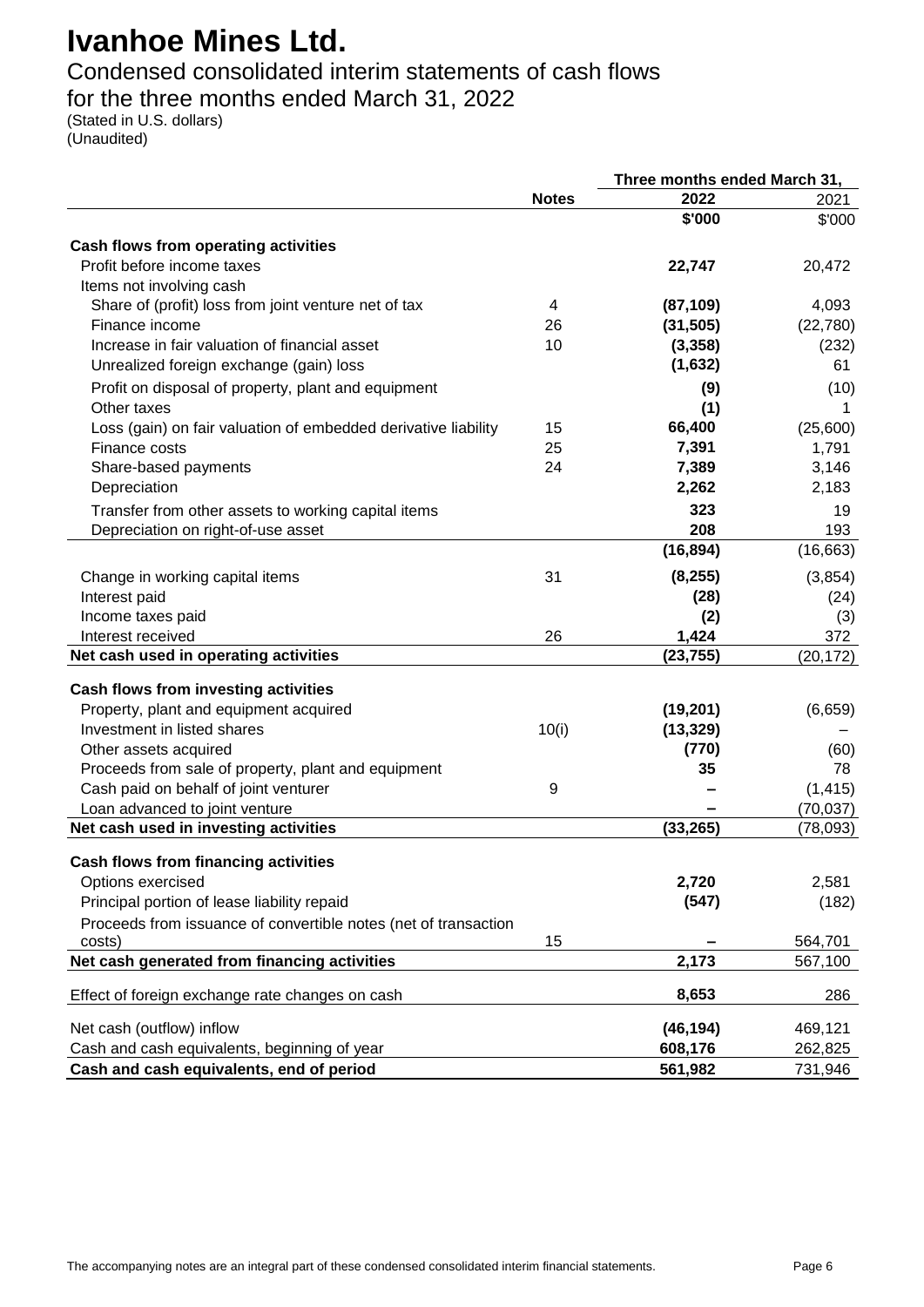### Notes to the condensed consolidated interim financial statements

March 31, 2022

(Stated in U.S. dollars unless otherwise noted) (Unaudited)

#### **1. Basis of presentation and going concern assumption**

Ivanhoe Mines Ltd. is a mining, development and exploration company incorporated in Canada which, together with its subsidiaries and joint venture (collectively referred to as the Company), is focused on the exploration, development and recovery of minerals and precious metals from its property interests located primarily in Africa.

The registered and records office of the Company is located at Suite 606-999 Canada Place, Vancouver, British Columbia, Canada V6C 3E1. The Company is listed on the Toronto Stock Exchange ("TSX") under the ticker symbol IVN. The shares of the Company are also traded on the OTCQX Best Market in the United States of America under the symbol IVPAF.

These condensed consolidated interim financial statements have been prepared on the historical cost basis with the exception of certain financial instruments and share-based payments which are measured at fair value. Historical cost is generally based on the fair value of the consideration given in exchange for assets. The financial statements are also prepared on a going concern basis, which contemplates the realization of assets and settlement of liabilities in the normal course of business.

The COVID-19 pandemic has impacted on the global economy and is expected to continue to do so. In response to the government-imposed travel restrictions and emergency protocols introduced worldwide, and specifically in the DRC and South Africa, strict quarantine and lock-down procedures were implemented at the Kamoa-Kakula, Platreef and Kipushi projects to prevent the virus from spreading to the mine sites. Apart from this, there has been no significant impact on the Company's operations and limited direct impact is expected in the foreseeable future. The impact of COVID-19 was taken into consideration when assessing the carrying amounts of assets and liabilities and has not had any material impact on the results for the period.

The Company has an accumulated profit of \$125.3 million at March 31, 2022 (December 31, 2021: \$98.9 million). As at March 31, 2022, the Company's total assets exceeds its total liabilities by \$2,428.4 million (December 31, 2021: \$2,377.0 million) and current assets exceeds current liabilities by \$615.4 million (December 31, 2021: \$654.8 million).

#### **2. Significant accounting policies**

The significant accounting policies used in these condensed consolidated interim financial statements have been consistently applied to all periods presented, unless otherwise stated, and are as follows:

#### *(a)* Statement of compliance

The Company's condensed consolidated interim financial statements have been prepared using accounting policies in accordance with IAS 34, *Interim Financial Reporting*, as issued by the International Accounting Standards Board.

These condensed consolidated interim financial statements do not include all of the information and footnotes required by International Financial Reporting Standards ("IFRS") for complete financial statements for year-end reporting purposes. Results for the period ended March 31, 2022, are not necessarily indicative of future results. The accounting policies applied by the Company in these condensed consolidated interim financial statements are the same as those applied by the Company in its most recent annual consolidated financial statements as at and for the year ended December 31, 2021 except for the application of new and revised accounting standards mentioned in Note 3.

These unaudited condensed consolidated interim financial statements should be read in conjunction with the Company's audited consolidated financial statements as at and for the year ended December 31, 2021.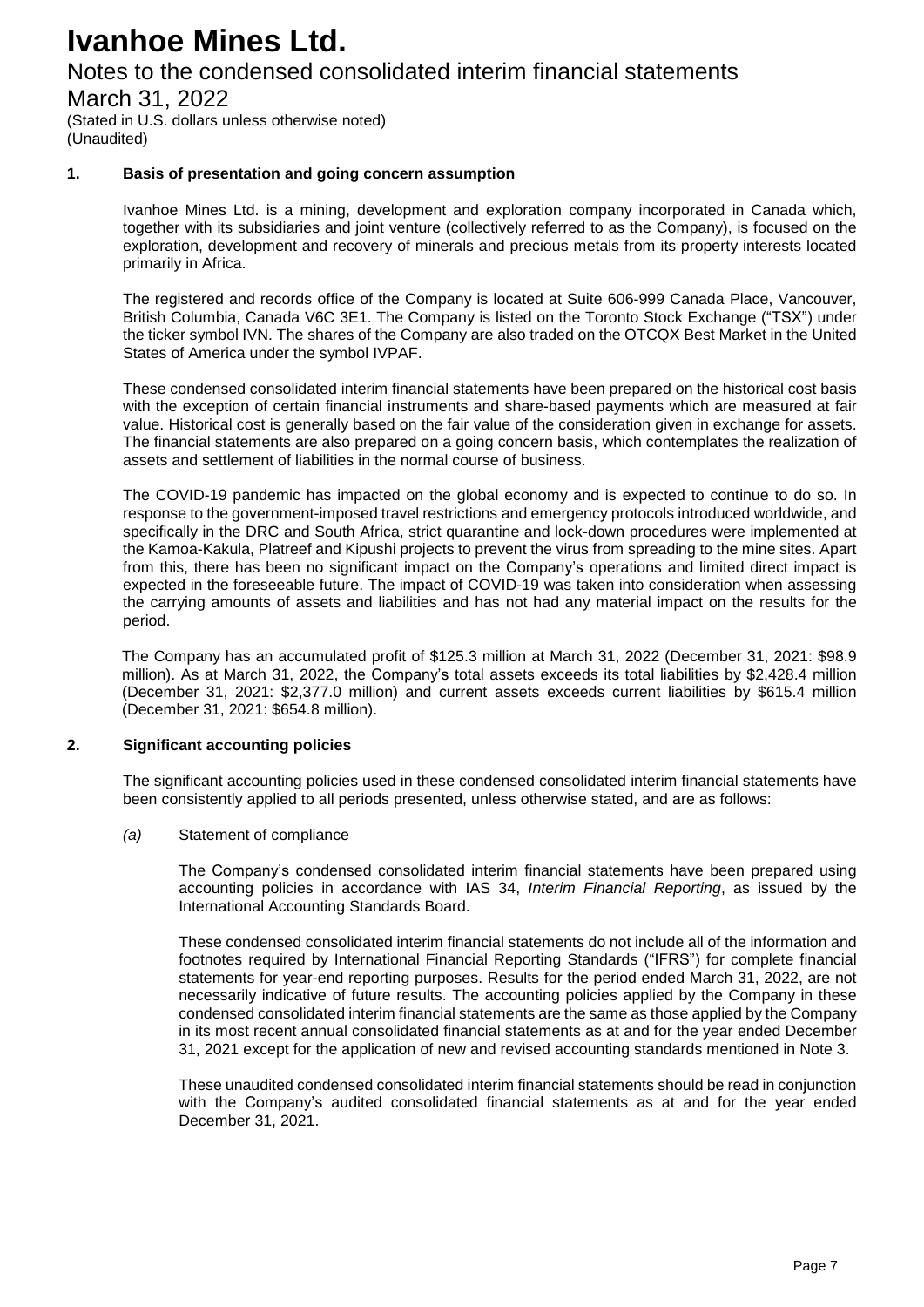## Notes to the condensed consolidated interim financial statements

March 31, 2022

(Stated in U.S. dollars unless otherwise noted) (Unaudited)

### **2. Significant accounting policies (continued)**

*(b) Significant accounting estimates and judgments*

The preparation of condensed consolidated interim financial statements in conformity with IAS 34 requires the Company's management to make estimates and assumptions concerning the future. The resulting accounting estimates can, by definition, only approximate the actual results. Estimates are continually evaluated and are based on historical experience and other factors, including expectations of future events that are believed to be reasonable under the circumstances.

Significant accounting judgments are accounting policies that have been identified as being complex or involving subjective judgments or assessments.

Significant accounting estimates and judgments include, amongst other things, the recoverability of assets, the determination of the functional currency, technical feasibility and commercial viability of projects, the classification of Kamoa Holding Limited as a joint venture, the determination of inputs into lease accounting, the valuation of the embedded derivative liability associated with the convertible notes, deferred revenue, deferred tax and the provisionally-priced revenue and remeasurement of contract receivables of the Kamoa Holding Limited joint venture.

*(c) Future accounting changes*

The following new standards, amendments to standards and interpretations have been issued but are not effective during the period ended March 31, 2022. The Company has not yet adopted these new and amended standards.

Amendment to IAS 1 – Presentation of financial statements. The amendments clarify how to classify debt and other liabilities as current or non-current. Another amendment requires companies to disclose their material accounting policy information rather than their significant accounting policies, with additional guidance added to the Standard to explain how an entity can identify material accounting policy information with examples of when accounting policy information is likely to be material. (i)

*The Company has considered the amendment and assessed that it will have no material impact on adoption.*

 Amendments to IAS 12, Income Taxes: Deferred Tax related to Assets and Liabilities arising from a Single Transaction. The amendments require companies to recognise deferred tax on transactions that, on initial recognition, give rise to equal amounts of taxable and deductible temporary differences. (i)

*The Company has considered the amendment and assessed that it will have no material impact on adoption.*

 Narrow scope amendments to IAS 1 'Presentation of Financial Statements', Practice statement 2 and IAS 8 'Accounting Policies, Changes in Accounting Estimates and Errors'. The amendments aim to improve accounting policy disclosures and to help users of the financial statements to distinguish changes in accounting policies from changes in accounting estimates. (i)

*The Company has considered the amendment and assessed that it will have no material impact on adoption.*

(i) Effective for annual periods beginning on or after January 1, 2023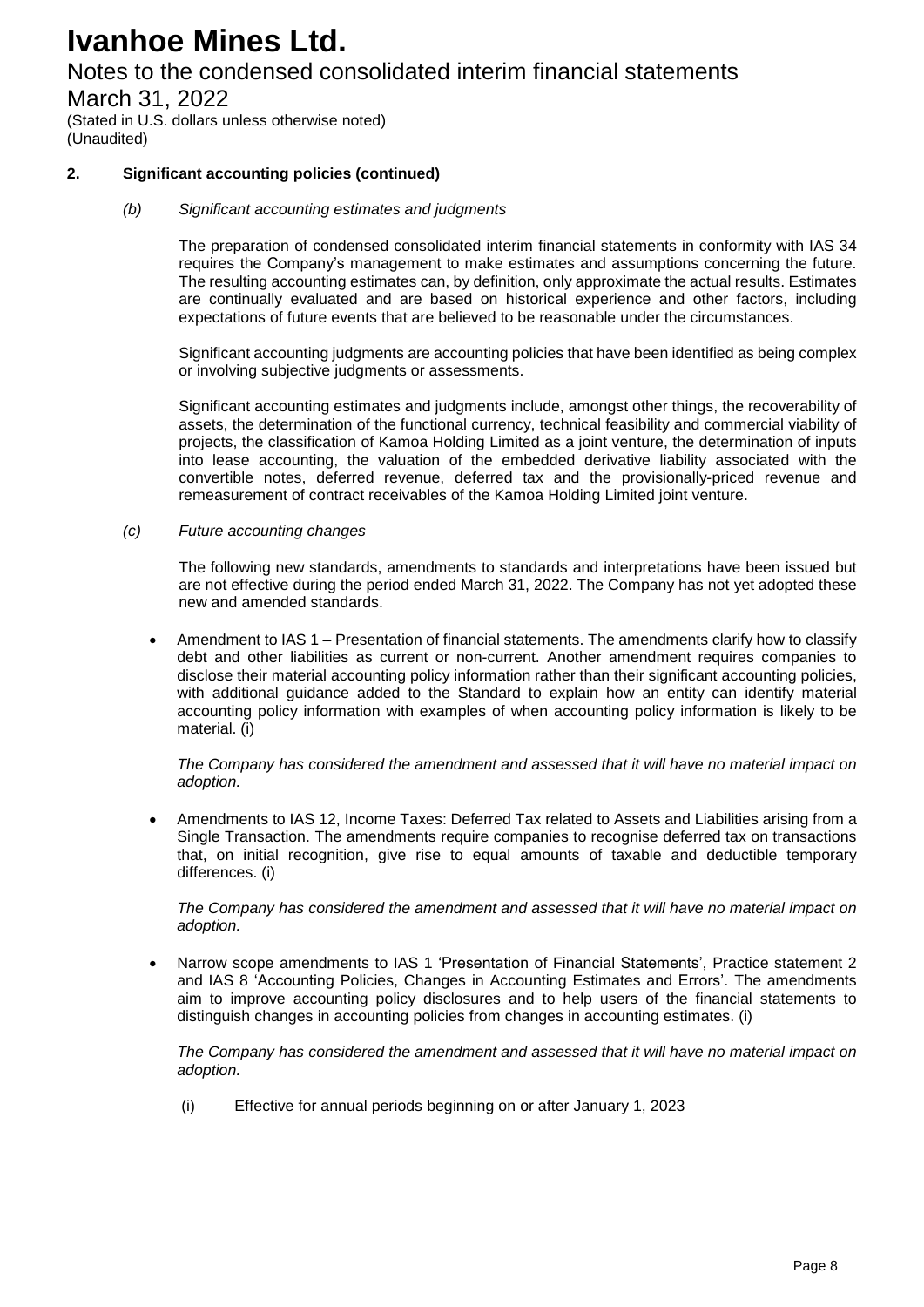## Notes to the condensed consolidated interim financial statements

March 31, 2022

(Stated in U.S. dollars unless otherwise noted) (Unaudited)

### **3. Application of new and revised standards**

The following standards became effective for annual periods beginning on or after January 1, 2022. The Company adopted these standards in the current period and they did not have a material impact on its condensed consolidated interim financial statements unless specifically mentioned below.

- Amendment to IFRS 3 Business combinations. The amendment updates a reference in IFRS 3 to the Conceptual Framework for Financial reporting without changing the accounting requirements for business combinations.
- Amendment to IFRS 9 Financial instruments. The amendment clarifies which fees an entity includes when it applies the "10 per cent" test in assessing whether to derecognize a financial liability.
- Amendment to IAS 16 Property, plant and equipment. The amendments prohibit an entity from deducting from the cost of an item of property, plant and equipment any proceeds from selling items produced while bringing that asset to the location and condition necessary for it to be capable of operating in a manner intended by management. Instead an entity recognizes the proceeds from selling such items, and the cost of producing these items, in profit or loss.
- Amendment to IAS 37 Provisions, Contingent Liabilities and Contingent Assets. The amendments specify which costs should be included in an entity's assessment of whether a contract will be loss making.
- Amendment to IFRS 9, IAS 39 and IFRS 7 Financial Instruments. These amendments provide certain reliefs in connection with interest rate benchmark reform (IBOR). The reliefs relate to hedge accounting and have the effect that IBOR should not generally cause hedge accounting to terminate. However, any hedge ineffectiveness should continue to be recorded in the income statement.

The Phase 2 amendments are relevant to the Company as the Company has exposure to the variable US dollar London Interbank Overnight Rate (LIBOR) through various financial instruments.

When the contractual terms of the Company's borrowings are amended as a direct consequence of the interest rate benchmark reform and the new basis for determining the contractual cash flows is economically equivalent to the basis immediately preceding the change, the Company changes the basis for determining the contractual cash flows prospectively by revising the effective interest rate. If additional changes are made, which are not directly related to the reform, the applicable requirements of IFRS 9 are applied to the other amendments.

The Company is still assessing its approach to implementing the transition. As at March 31, 2022 no modifications to any of the Company's financial instruments have been made in response to the reform. Negotiations with counterparties on appropriate changes and resetting of rates are expected to continue in the following months. Management expects that the transition will be concluded on an economically equivalent basis.

The following table details the financial instruments as at March 31, 2022, which reference the US LIBOR and which have not yet transitioned to an alternative interest rate benchmark:

|                                                | March 31, | December 31, |
|------------------------------------------------|-----------|--------------|
|                                                | 2022      | 2021         |
|                                                | \$'000    | \$'000       |
| <b>Financial assets at amortized cost</b>      |           |              |
| Loan advanced to the joint venture             | 1,413,825 | 1,385,535    |
| Loans receivable - Social development loan     | 42.086    | 41,776       |
| <b>Financial liabilities at amortized cost</b> |           |              |
| <b>Borrowings</b>                              | 38,799    | 38,342       |
| Advances payable                               | 2.946     | 2.908        |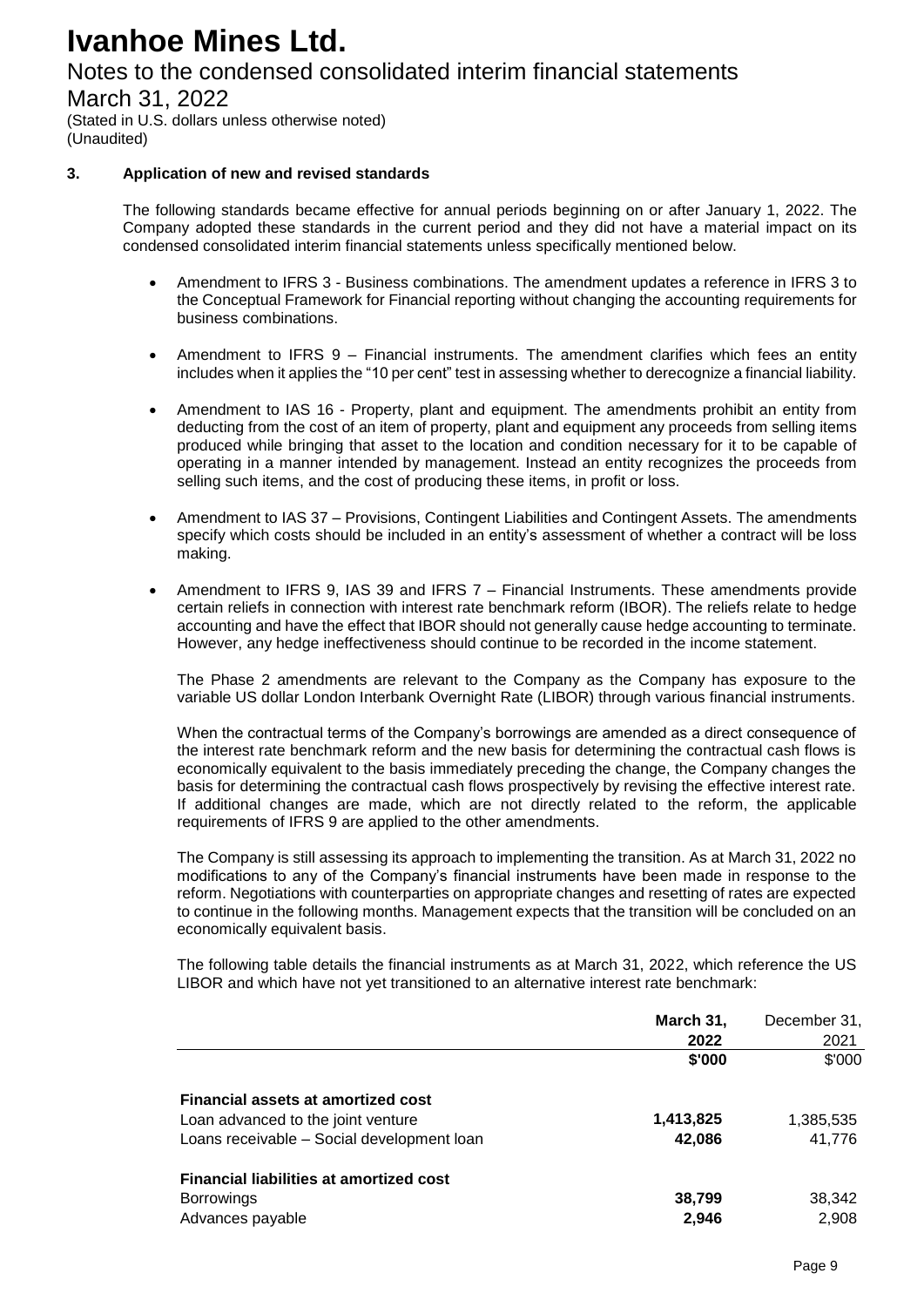## Notes to the condensed consolidated interim financial statements

March 31, 2022

(Stated in U.S. dollars unless otherwise noted) (Unaudited)

#### **4. Investment in joint venture**

Kamoa Holding Limited ("Kamoa Holding"), a joint venture between the Company and Zijin Mining Group Co., Ltd. ("Zijin"), holds a direct 80% interest in the Kamoa-Kakula Mining Complex ("Kamoa-Kakula"). The Company holds an effective 39.6% interest in the project through its 49.5% shareholding in Kamoa Holding. Zijin holds 49.5% of Kamoa Holding while the remaining 1% share interest is held by privately-owned Crystal River Global Limited ("Crystal River") (see Note 9). Kamoa-Kakula is independently ranked as the world's fourth largest copper deposit by international mining consultant Wood Mackenzie.

The costs associated with mine development at Kamoa-Kakula's Kansoko and Kakula sites were capitalized as property, plant and equipment in a subsidiary of Kamoa Holding.

Kamoa-Kakula was deemed to have reached commercial production on July 1, 2021, after achieving a milling rate in excess of 80% of design capacity and recoveries in excess of 70% for a continuous period of seven days. 55,602 tonnes of copper in concentrate was produced during the three months ended March 31, 2022.

Ivanhoe Mines has pledged to achieve net-zero operational greenhouse gas emissions (Scope 1 and 2) at Kamoa-Kakula by committing to work with its joint-venture partners and leading underground mining equipment manufacturers. Since the Kamoa-Kakula mines and concentrator plants are powered by clean, renewable, hydro-generated electricity, the focus of the net-zero commitment will be on electrifying the project's mining fleet with new, state-of-the-art equipment powered by electric batteries or hydrogen fuel cells.

On March 21, 2014, a financing agreement was entered into between a subsidiary of Kamoa Holding and La Société Nationale d'Électricité SARL ("SNEL") relating to the upgrade of two existing hydroelectric power plants in the DRC to feed up to 113 MW into the national power supply grid and for the supply of electricity to the Kamoa-Kakula Project. Under the agreement, the subsidiary of Kamoa Holding agreed to provide a loan relating to the power upgrade. The total loan advanced as at March 31, 2022 amounts to \$197.9 million (December 31, 2021: \$197.1 million) comprising of a principal amount of \$175.3 million (December 31, 2021: \$176.3 million) and interest of \$22.6 million (December 31, 2021: \$20.8 million) and is included in the net assets of the joint venture under the heading "Long term loan receivable". The loan is capped at a maximum commitment of \$250 million which, after deducting the loan advanced as at March 31, 2022 of \$175.3 million (December 31, 2021: \$176.3 million), results in a remaining commitment of \$74.7 million. The Company's proportionate share (49.5%) of the remaining maximum commitment amounts to \$36.8 million.

All six new turbines at the Mwadingusha hydropower plant were synchronized to the national electrical grid in August 2021, with each generating unit producing approximately 13 megawatts (MW) of power, for a combined output of approximately 78 MW. In August 2021, Kamoa-Kakula's energy company signed an extension of the existing financing agreement with La Société Nationale d'Electricité (SNEL) to upgrade turbine 5 at the Inga II hydropower complex. Turbine 5 is expected to produce 162 MW of renewable hydropower, providing the Kamoa-Kakula Copper Complex and the planned, associated smelter with abundant, sustainable electricity for future expansions.

The term for repayment of the principal amount, accrued interest and future costs is estimated to be 25 years, beginning after the expiry of a two year grace period from the signing date of the agreement. The actual repayment period will ultimately depend on the amount actually financed and on the amounts deducted from electricity bills based on a fixed percentage of 40% of the actual bill as per the loan repayment terms. Interest is earned at a rate of USD 6-month LIBOR + 3%. The Kamoa-Kakula Project has a priority electricity right by which SNEL commits to make available as per an agreed power requirements schedule, sufficient energy from its grid to meet the energy needs of the project.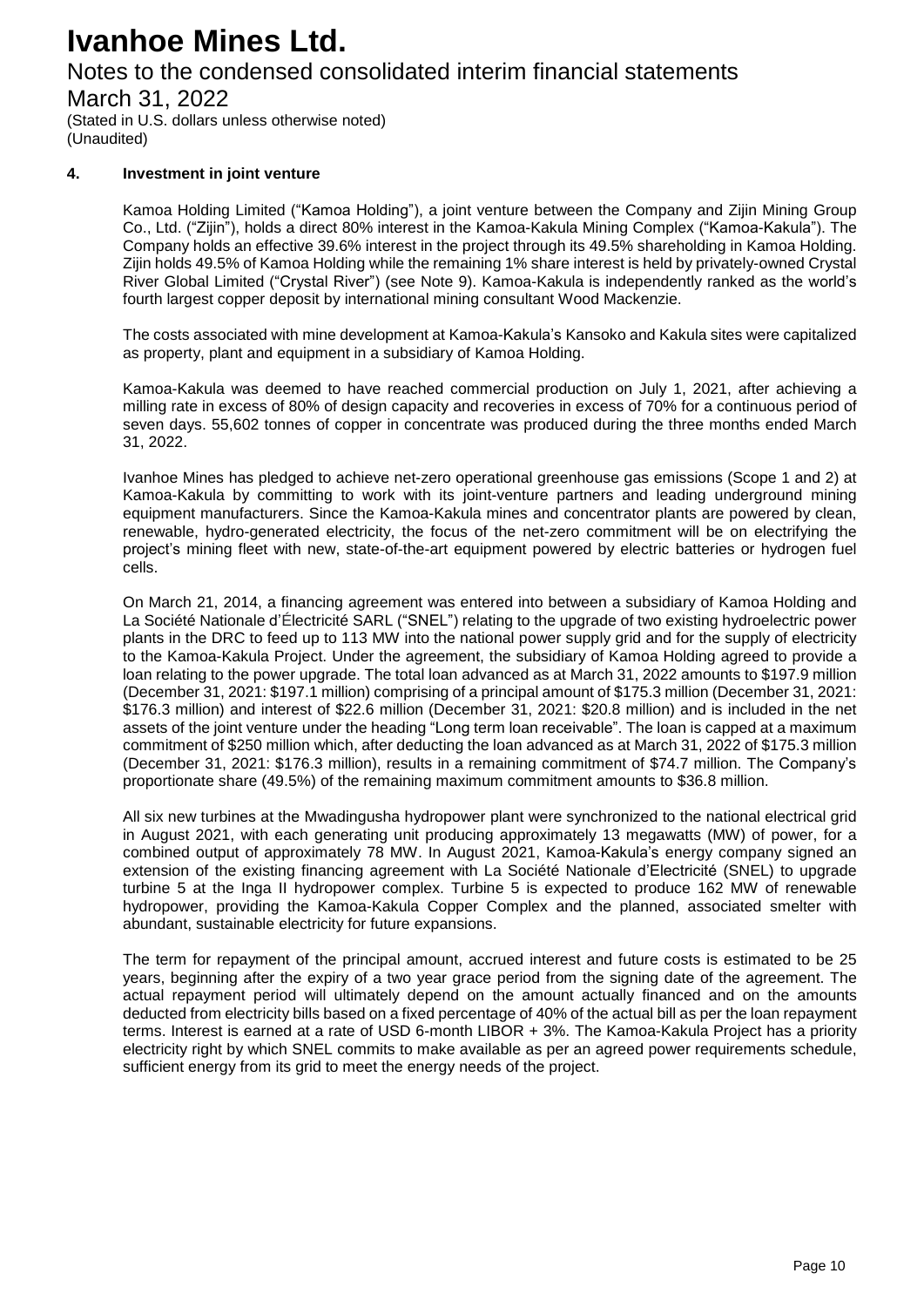## Notes to the condensed consolidated interim financial statements

March 31, 2022

(Stated in U.S. dollars unless otherwise noted) (Unaudited)

### **4. Investment in joint venture (continued)**

### Company's share of comprehensive income (loss) from joint venture

The following table summarizes the Company's share of Kamoa Holding's total comprehensive income (loss) for the periods ended March 31, 2022 and March 31, 2021.

|                                                             | Three months ended, |           |
|-------------------------------------------------------------|---------------------|-----------|
|                                                             | March 31,           |           |
|                                                             | 2022                | 2021      |
|                                                             | \$'000              | \$'000    |
| Revenue from contract receivables                           | 467,453             |           |
| Remeasurement of contract receivables                       | 52,142              |           |
| Revenue                                                     | 519,595             |           |
| Cost of sales                                               | (123, 370)          |           |
| Gross profit                                                | 396,225             |           |
| General and administrative costs                            | (15,768)            |           |
| <b>Exploration expenses</b>                                 |                     | (377)     |
| Profit (loss) from operations                               | 380,457             | (377)     |
| Finance costs                                               | (54, 643)           | (21, 171) |
| Finance income and other                                    | 5,504               | 1,207     |
| Profit (loss) before taxes                                  | 331,318             | (20, 341) |
| Current tax expense                                         | (5,215)             |           |
| Deferred tax (expense) recovery                             | (104, 829)          | 9,894     |
| Profit (loss) after taxes                                   | 221,274             | (10, 447) |
| Non-controlling interest of Kamoa Holding                   | (45, 295)           | 2,178     |
| Total comprehensive income (loss) for the period            | 175,979             | (8, 269)  |
| Company's share of profit (loss) from joint venture (49.5%) | 87,109              | (4,093)   |

(i) The DRC government holds a direct 20% interest in Kamoa-Kakula. A 5%, non-dilutable interest in the project was transferred to the DRC government on September 11, 2012 for no consideration, pursuant to the 2002 DRC mining code. Following the signing of an agreement in November 2016, an additional 15% interest in the project was transferred to the DRC government.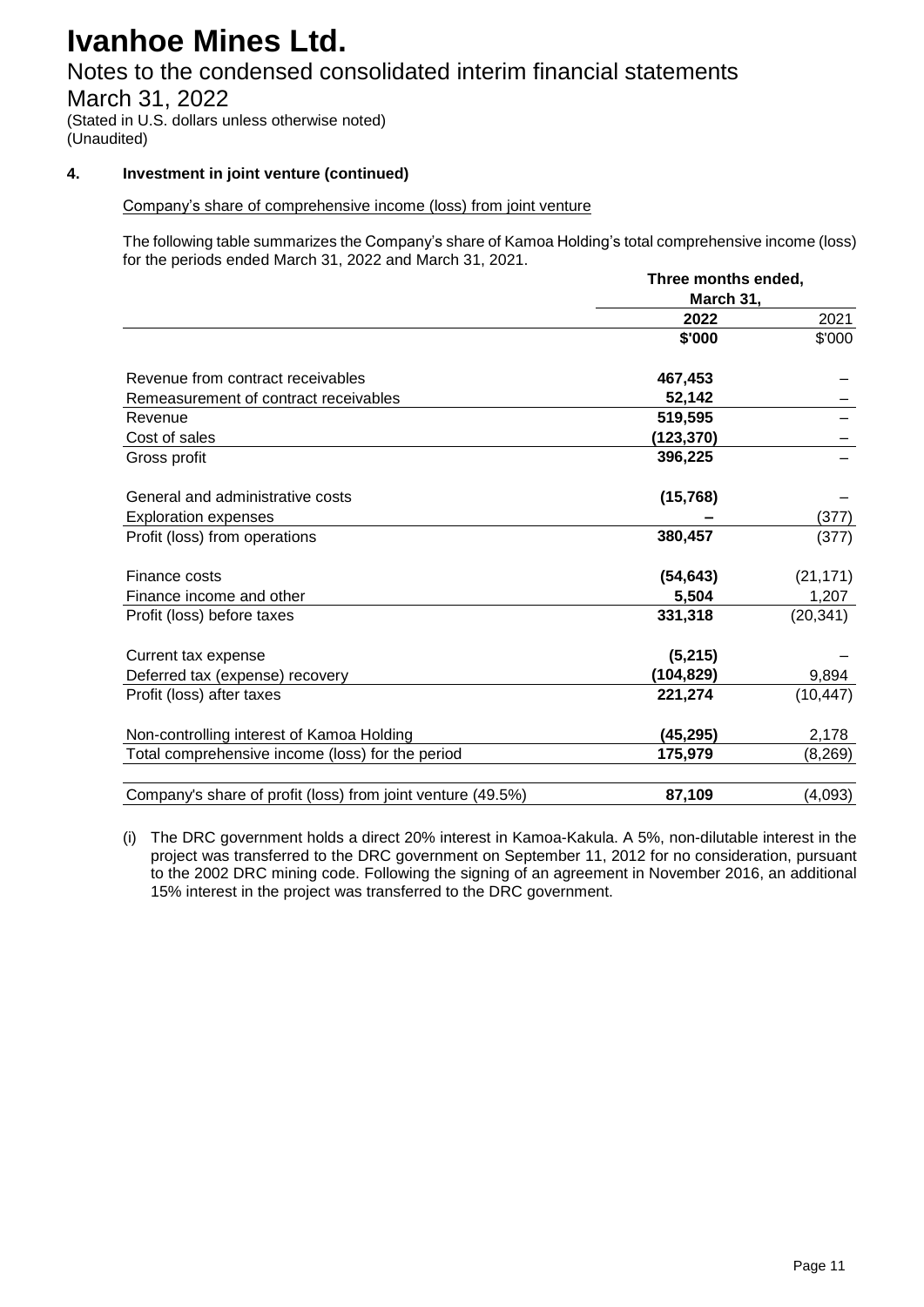## Notes to the condensed consolidated interim financial statements

March 31, 2022

(Stated in U.S. dollars unless otherwise noted) (Unaudited)

### **4. Investment in joint venture (continued)**

#### Net assets of the joint venture

The assets and liabilities of the joint venture were as follows:

|                                   | March 31, 2022 |               | December 31, 2021 |             |  |
|-----------------------------------|----------------|---------------|-------------------|-------------|--|
|                                   | 100%           | 49.5%         | 100%              | 49.5%       |  |
|                                   | \$'000         | \$'000        | \$'000            | \$'000      |  |
| <b>Assets</b>                     |                |               |                   |             |  |
| Property, plant and equipment     | 2,128,979      | 1,053,845     | 2,000,818         | 990,405     |  |
| Mineral property                  | 802,021        | 397,000       | 802,021           | 397,000     |  |
| Trade receivables                 | 243,227        | 120,397       | 198,513           | 98,264      |  |
| Non-current inventory             | 224,809        | 111,280       | 190,154           | 94,126      |  |
| Long term loan receivable         | 197,859        | 97,940        | 197,122           | 97,575      |  |
| Indirect taxes receivable         | 176,295        | 87,266        | 152,099           | 75,289      |  |
| Cash and cash equivalents         | 139,996        | 69,298        | 22,031            | 10,905      |  |
| Consumable stores                 | 138,380        | 68,498        | 94,459            | 46,757      |  |
| Prepaid expenses                  | 93,682         | 46,373        | 127,328           | 63,027      |  |
| <b>Current inventory</b>          | 25,586         | 12,665        | 20,978            | 10,384      |  |
| Right-of-use asset                | 18,515         | 9,165         | 21,161            | 10,475      |  |
| Non-current deposits              | 1,689          | 836           | 1,689             | 836         |  |
| Deferred tax asset                |                |               | 17,904            | 8,862       |  |
| <b>Liabilities</b>                |                |               |                   |             |  |
| Shareholder loans                 | (2,855,416)    | (1, 413, 431) | (2,798,282)       | (1,385,149) |  |
| Trade and other payables          | (175, 193)     | (86, 721)     | (219, 475)        | (108, 640)  |  |
| Deferred tax liability            | (86,919)       | (43, 025)     |                   |             |  |
| <b>Equipment finance facility</b> | (76, 577)      | (37,906)      | (72, 296)         | (35, 787)   |  |
| Rehabilitation provision          | (34, 871)      | (17, 261)     | (35, 742)         | (17, 692)   |  |
| Other provisions                  | (28, 545)      | (14, 129)     | (15,681)          | (7, 762)    |  |
| Lease liability                   | (20, 681)      | (10, 237)     | (23, 287)         | (11, 527)   |  |
| Income taxes payable              | (13, 486)      | (6, 675)      | (8, 265)          | (4,091)     |  |
| Provisional payment facility      | (9,920)        | (4, 910)      | (5, 117)          | (2, 532)    |  |
| Non-controlling interest          | (195, 731)     | (96, 887)     | (150, 436)        | (74, 465)   |  |
| Net assets of the joint venture   | 693,699        | 343,381       | 517,696           | 256,260     |  |

Investment in joint venture

|                                                    | March 31, | December 31, |
|----------------------------------------------------|-----------|--------------|
|                                                    | 2022      | 2021         |
|                                                    | \$'000    | \$'000       |
| Company's share of net assets of the joint venture | 343.381   | 256,260      |
| Loan advanced to the joint venture                 | 1,413,825 | 1,385,535    |
|                                                    | 1,757,206 | 1,641,795    |

The Company earns interest at USD 12-month LIBOR plus 7% on the loan advanced to the joint venture (see Note 26). If there is residual cash flow in Kamoa Holding, such cash shall be required to be utilized for the repayment of the then outstanding loan amount of each lender, on a pro-rata basis. No repayment is required in the absence of residual cash flow.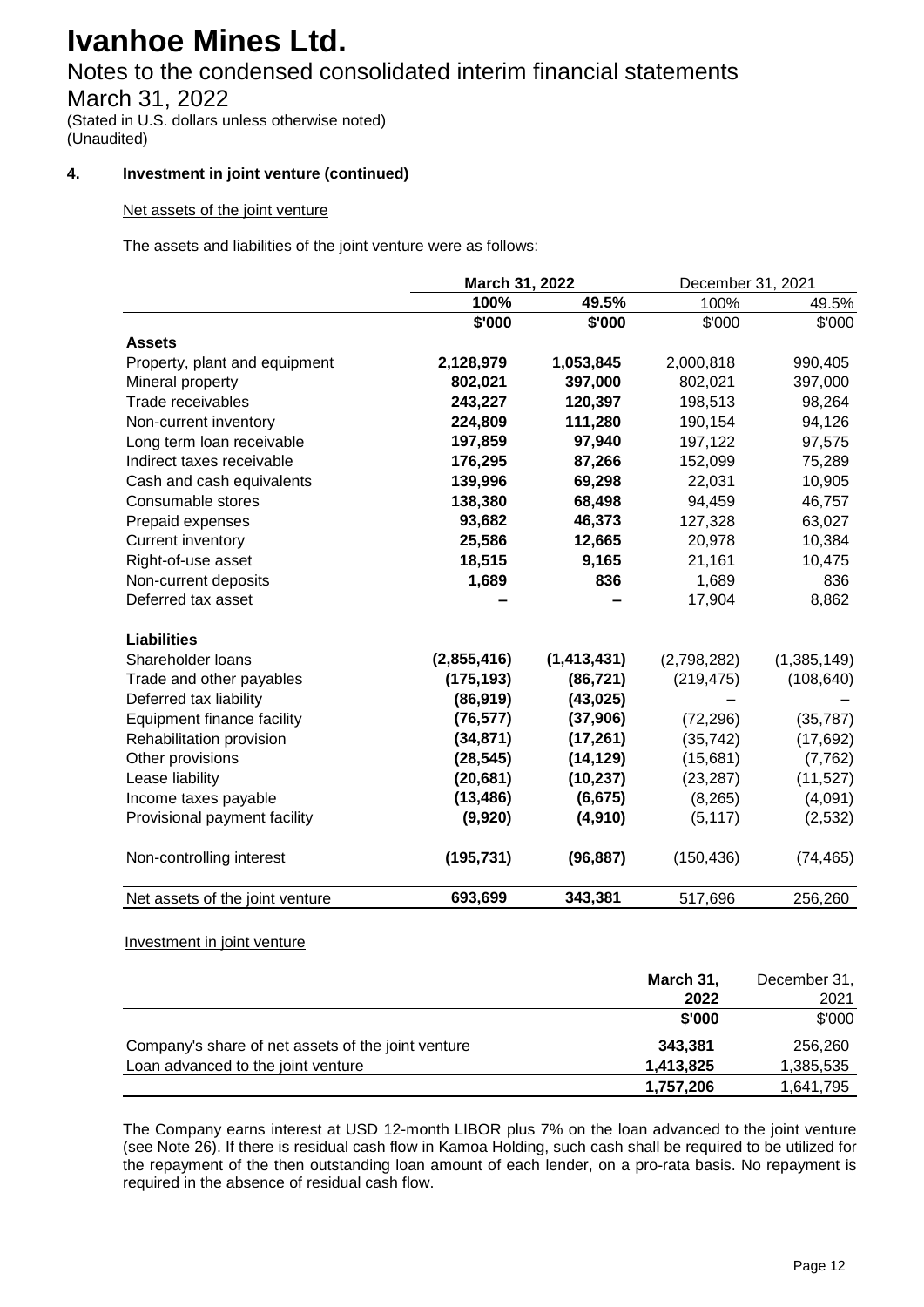Notes to the condensed consolidated interim financial statements March 31, 2022 (Stated in U.S. dollars unless otherwise noted) (Unaudited)

#### **5. Property, plant and equipment**

|                                 |                          |                          |               |              |                  |                |                 | <b>Assets</b>            |              |
|---------------------------------|--------------------------|--------------------------|---------------|--------------|------------------|----------------|-----------------|--------------------------|--------------|
|                                 |                          |                          | <b>Office</b> | <b>Motor</b> | <b>Plant and</b> | <b>Mining</b>  |                 | under                    |              |
|                                 | Land                     | <b>Buildings</b>         | equipment     | vehicles     | equipment        | infrastructure | <b>Aircraft</b> | construction             | <b>Total</b> |
|                                 | \$'000                   | \$'000                   | \$'000        | \$'000       | \$'000           | \$'000         | \$'000          | \$'000                   | \$'000       |
| March 31, 2022                  |                          |                          |               |              |                  |                |                 |                          |              |
| Cost                            |                          |                          |               |              |                  |                |                 |                          |              |
| Beginning of the year           | 1,837                    | 15,106                   | 7,636         | 4,919        | 45,010           | 10,195         | 2,515           | 420,112                  | 507,330      |
| Additions                       |                          | 76                       | 281           |              | 353              |                | 314             | 18,358                   | 19,382       |
| Borrowing costs capitalized     |                          | $\overline{\phantom{0}}$ |               |              |                  |                |                 | 5,439                    | 5,439        |
| <b>Disposals</b>                | (23)                     | $\overline{\phantom{0}}$ | (5)           |              | —                |                |                 |                          | (28)         |
| Foreign exchange translation    | 182                      | (151)                    | 520           | 75           | 190              | 1,015          | 267             | 30,693                   | 32,791       |
| End of the period               | 1,996                    | 15,031                   | 8,432         | 4,994        | 45,553           | 11,210         | 3,096           | 474,602                  | 564,914      |
| <b>Accumulated depreciation</b> |                          |                          |               |              |                  |                |                 |                          |              |
| and impairment                  |                          |                          |               |              |                  |                |                 |                          |              |
| Beginning of the year           | $\qquad \qquad$          | 2,517                    | 4,986         | 2,697        | 27,287           | 1,306          | 265             | $\qquad \qquad$          | 39,058       |
| Depreciation                    | $\overline{\phantom{0}}$ | 137                      | 189           | 166          | 1,821            | 77             | 49              | $\overline{\phantom{0}}$ | 2,439        |
| <b>Disposals</b>                |                          | $\overline{\phantom{0}}$ | (2)           |              | -                |                | $\qquad \qquad$ |                          | (2)          |
| Foreign exchange translation    | $\overline{\phantom{0}}$ | 42                       | 331           | 38           | 89               | 134            | 29              | $\overline{\phantom{0}}$ | 663          |
| End of the period               | $\overline{\phantom{0}}$ | 2,696                    | 5,504         | 2,901        | 29,197           | 1,517          | 343             | $\overline{\phantom{0}}$ | 42,158       |
| <b>Carrying value</b>           |                          |                          |               |              |                  |                |                 |                          |              |
| Beginning of the year           | 1,837                    | 12,589                   | 2,650         | 2,222        | 17,723           | 8,889          | 2,250           | 420,112                  | 468,272      |
| End of the period               | 1,996                    | 12,335                   | 2,928         | 2,093        | 16,356           | 9,693          | 2,753           | 474,602                  | 522,756      |

Assets under construction includes development costs capitalized as property, plant and equipment which are costs incurred to obtain access and to provide facilities for extracting, treating, gathering, transporting and storing the minerals. Costs incurred at the Platreef Project are deemed necessary to bring the Project to commercial production and are therefore capitalized. Until December 31, 2019, costs incurred at the Kipushi Project were also deemed necessary to bring the project to commercial production and were therefore capitalized. Since Q1 2020, the Kipushi Project was on reduced activities and incurred limited costs of a capital nature, therefore all costs since January 1, 2020 have been expensed as "Exploration and project evaluation expenditure" on the statements of comprehensive income (see Note 6).

Borrowing costs capitalized includes the finance costs and the low interest loan accretion on the loan payable to ITC Platinum Development Limited (see Note 17 (i)).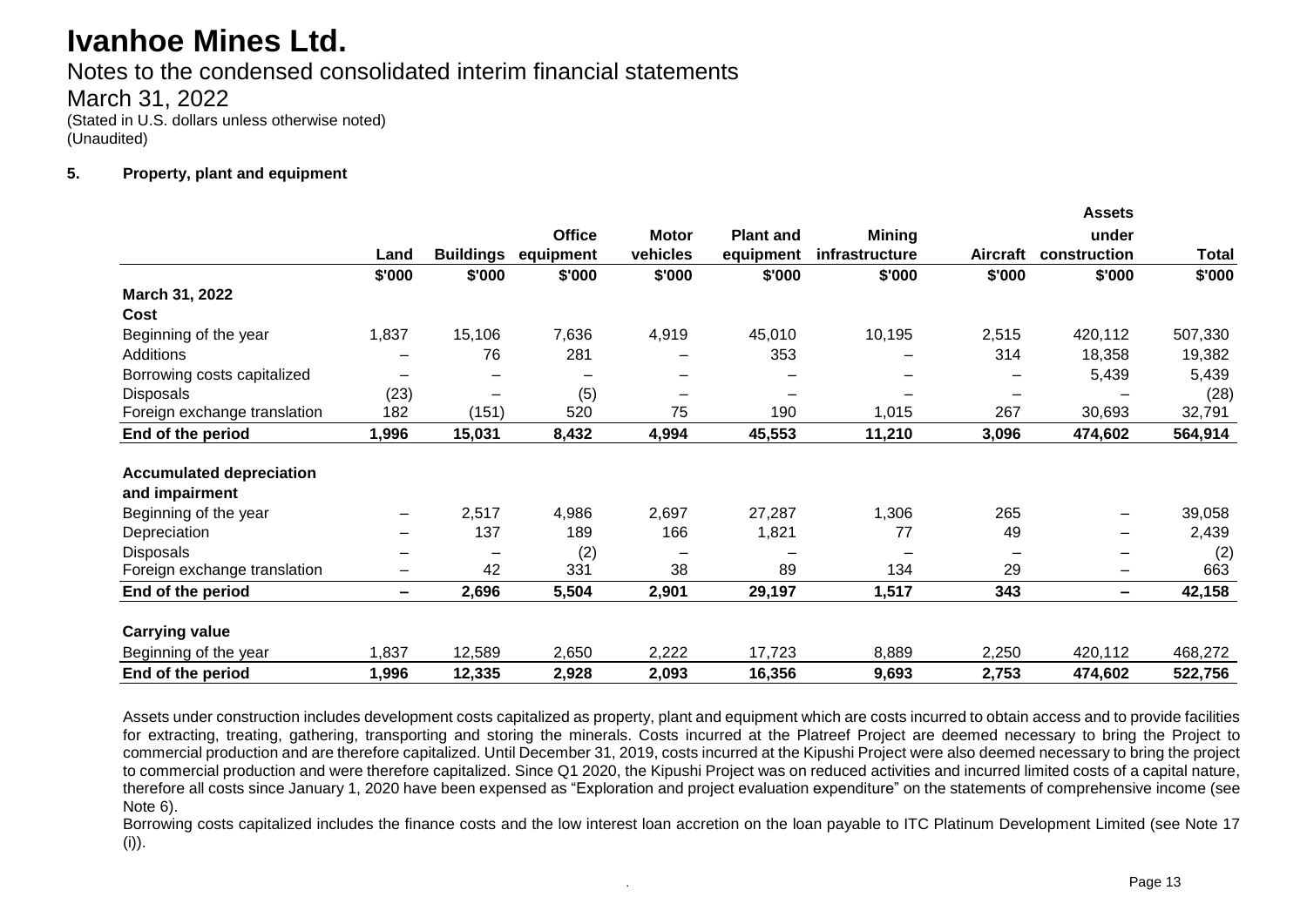Notes to the condensed consolidated interim financial statements

March 31, 2022 (Stated in U.S. dollars unless otherwise noted) (Unaudited)

#### **5. Property, plant and equipment (continued)**

#### *Assets pledged as security*

Buildings with a carrying amount of \$9.2 million (December 31, 2021: \$9.5 million) have been pledged to secure borrowings of the Company (see Note 17 (ii)). The buildings have been pledged as security for bank loans under a mortgage. The Company is not allowed to pledge these assets as security for other borrowings or to sell them to another entity.

|                                 |        |                          |               |              |                  |                |          | <b>Assets</b> |           |
|---------------------------------|--------|--------------------------|---------------|--------------|------------------|----------------|----------|---------------|-----------|
|                                 |        |                          | <b>Office</b> | <b>Motor</b> | <b>Plant and</b> | <b>Mining</b>  |          | under         |           |
|                                 | Land   | <b>Buildings</b>         | equipment     | vehicles     | equipment        | infrastructure | Aircraft | construction  | Total     |
|                                 | \$'000 | \$'000                   | \$'000        | \$'000       | \$'000           | \$'000         | \$'000   | \$'000        | \$'000    |
| December 31, 2021               |        |                          |               |              |                  |                |          |               |           |
| Cost                            |        |                          |               |              |                  |                |          |               |           |
| Beginning of the year           | 2,116  | 15,214                   | 7,505         | 3,476        | 43,738           | 11,091         | 2,696    | 395,823       | 481,659   |
| Additions                       |        | 91                       | 928           | 1,586        | 2,146            |                | 40       | 47,924        | 52,715    |
| Borrowing costs capitalized     |        | $\overline{\phantom{0}}$ |               |              |                  |                |          | 2,162         | 2,162     |
| <b>Disposals</b>                | (117)  | (1)                      | (310)         | (77)         | (724)            |                |          |               | (1,229)   |
| Foreign exchange translation    | (162)  | (198)                    | (487)         | (66)         | (150)            | (896)          | (221)    | (25, 797)     | (27, 977) |
| End of the year                 | 1,837  | 15,106                   | 7,636         | 4,919        | 45,010           | 10,195         | 2,515    | 420,112       | 507,330   |
| <b>Accumulated depreciation</b> |        |                          |               |              |                  |                |          |               |           |
| and impairment                  |        |                          |               |              |                  |                |          |               |           |
| Beginning of the year           |        | 2,054                    | 4,906         | 2,322        | 20,533           | 1,053          | 95       |               | 30,963    |
| Depreciation                    |        | 535                      | 692           | 465          | 7,101            | 365            | 192      |               | 9,350     |
| <b>Disposals</b>                |        |                          | (195)         | (57)         | (243)            |                |          |               | (495)     |
| Foreign exchange translation    | —      | (72)                     | (417)         | (33)         | (104)            | (112)          | (22)     | —             | (760)     |
| End of the year                 | -      | 2,517                    | 4,986         | 2,697        | 27,287           | 1,306          | 265      | -             | 39,058    |
| <b>Carrying value</b>           |        |                          |               |              |                  |                |          |               |           |
| Beginning of the year           | 2,116  | 13,160                   | 2,599         | 1,154        | 23,205           | 10,038         | 2,601    | 395,823       | 450,696   |
| End of the year                 | 1,837  | 12,589                   | 2,650         | 2,222        | 17,723           | 8,889          | 2,250    | 420,112       | 468,272   |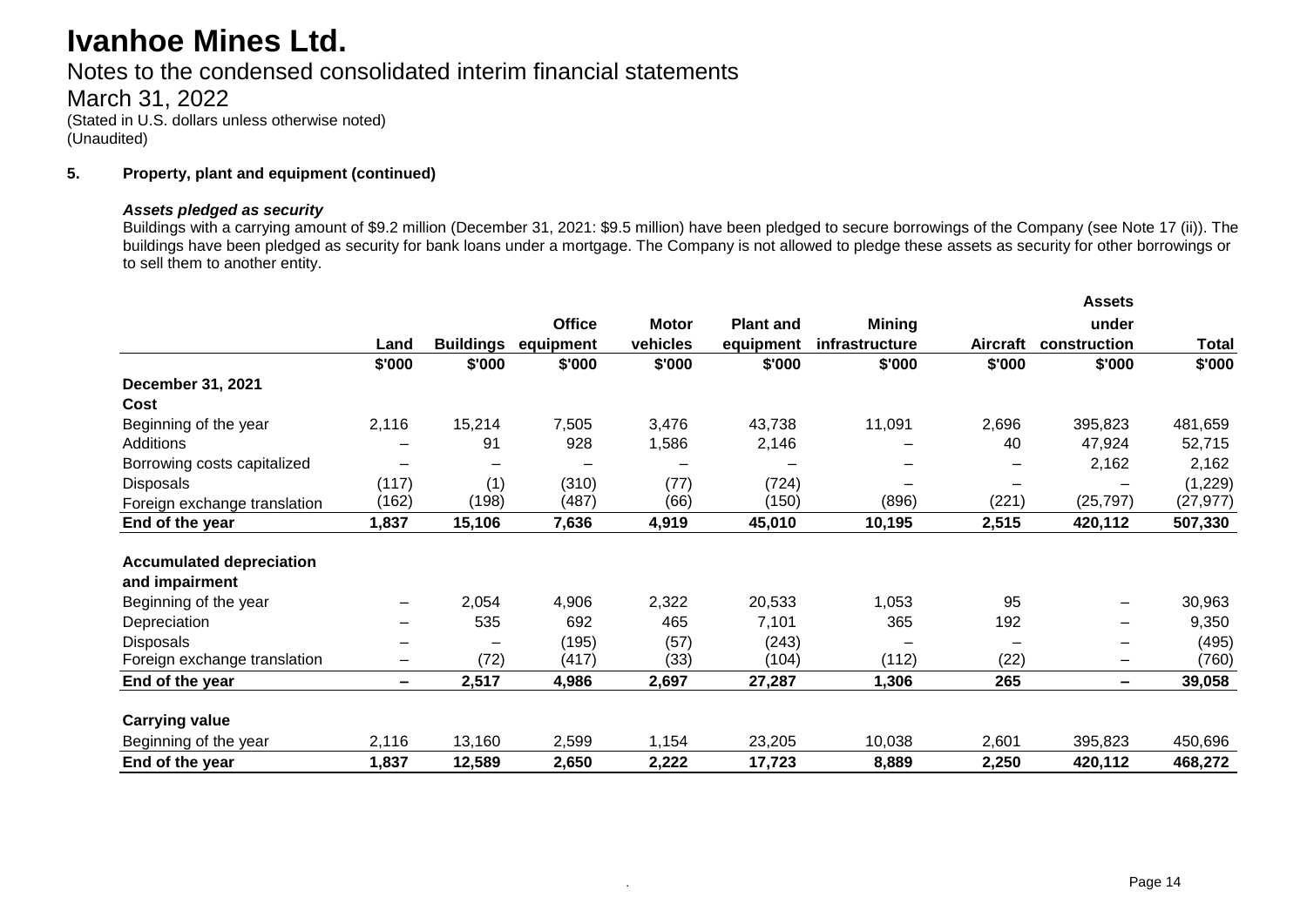## Notes to the condensed consolidated interim financial statements

March 31, 2022

(Stated in U.S. dollars unless otherwise noted) (Unaudited)

### **6. Mineral properties and exploration and project evaluation expenditure**

#### Mineral properties

The following table summarizes the carrying values of the Company's mineral property interests as described below:

|                                                      | March 31, | December 31, |
|------------------------------------------------------|-----------|--------------|
|                                                      | 2022      | 2021         |
|                                                      | \$'000    | \$'000       |
| Platreef property, South Africa (a)                  | 6.940     | 6.940        |
| Kipushi Properties, Democratic Republic of Congo (b) | 252,337   | 252,337      |
| Other properties (c)                                 | 5,718     | 5,718        |
|                                                      | 264,995   | 264,995      |

Costs directly related to the acquisition of mineral properties are capitalized as mineral properties on a property by property basis, whereas development costs are capitalized as property, plant and equipment and are costs incurred to obtain access and to provide facilities for extracting, treating, gathering, transporting and storing the minerals. Development costs are capitalized to the extent that they are necessary to bring the property to commercial production.

#### *(a) Platreef property*

Construction of the planned Platreef mine is underway on the Company's discovery of palladium, platinum, rhodium, nickel, copper and gold on the Northern Limb of South Africa's Bushveld Igneous Complex approximately 8 km from Mokopane and 280 km northeast of Johannesburg, South Africa.

In November 2014 the mining right for the development and operation of the Company's Platreef mining project was executed. The mining right authorizes the Company to mine and process platinum-group metals, nickel, copper, gold, silver, cobalt, iron, vanadium and chrome at its Platreef discovery. The mining right was issued for an initial period of 30 years and may be renewed for further periods, each of which may not exceed 30 years at a time, in accordance with the terms of section 24 of the Mineral and Petroleum Resources Development Act of South Africa.

In February 2022, the Company announced the positive findings of an independent Platreef 2022 Feasibility Study for the tier one Platreef palladium, platinum, rhodium, nickel, copper and gold project in South Africa. The 2022 Feasibility Study provides the blueprint for the ongoing development of Platreef and builds on the results of the preliminary economic assessment for a phased-development plan scenario to expedite production, announced in November 2020.

A Japanese consortium of ITOCHU Corporation, Japan Oil, Gas and Metals National Corporation; and Japan Gas Corporation holds an effective 10% interest in the Platreef Project. The Company transferred an additional 26% of Platreef to a broad-based black economic empowerment (B-BBEE) special purpose vehicle in compliance with South African ownership requirements.

### *(b) Kipushi properties*

The Kipushi Project is a past-producing, high-grade underground copper-zinc-germanium-silverlead mine in the Central African Copperbelt, in Haut-Katanga Province, Democratic Republic of Congo ("DRC"). The Kipushi Project lies adjacent to the town of Kipushi and the border with Zambia, and about 30 km southwest of the provincial capital of Lubumbashi. Ivanhoe Mines and La Générale des Carrières et des Mines SARL ("Gécamines") own 68% and 32% of the Kipushi Project respectively, through their holdings in Kipushi Corporation SA ("Kipushi"), the mining rights holder.

Ivanhoe Mines' interest in Kipushi was acquired in November 2011 and comprises mining rights for zinc, copper and cobalt as well as the underground workings and related infrastructure, inclusive of a series of vertical mine shafts.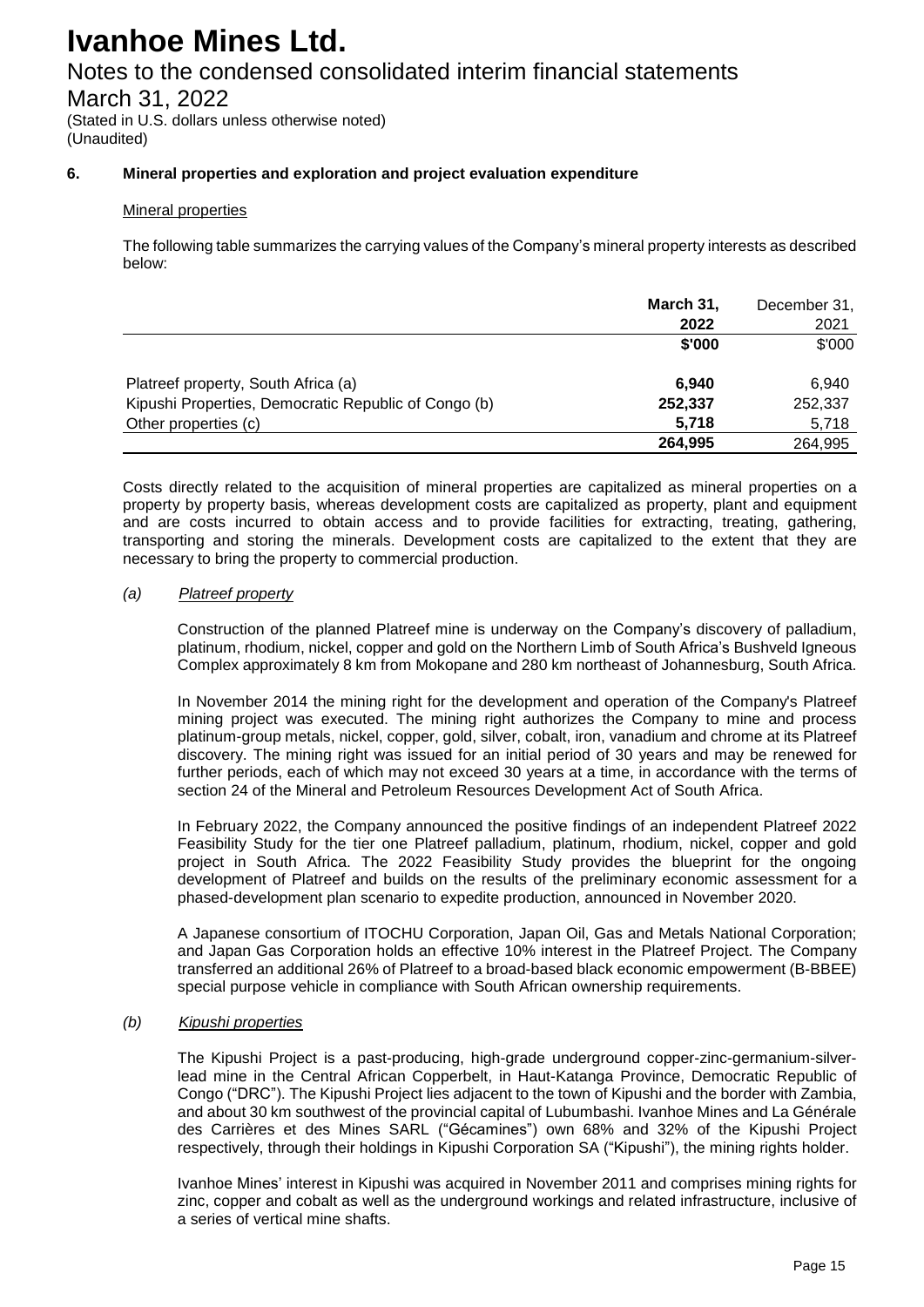## Notes to the condensed consolidated interim financial statements

March 31, 2022

(Stated in U.S. dollars unless otherwise noted) (Unaudited)

### **6. Mineral properties and exploration and project evaluation expenditure (continued)**

#### Mineral properties (continued)

#### *(b) Kipushi properties (continued)*

On February 14, 2022 the Company announced that it had signed a new agreement with its partner Gécamines to return the Kipushi Project back into commercial production. The new agreement sets out the commercial terms that will form the basis of a new joint-venture agreement for the operation of the Kipushi Project.

Also on February 14, 2022, the Company announced the positive findings of an independent, feasibility study for the planned resumption of commercial production at Kipushi. The Kipushi 2022 Feasibility Study builds on the results of the prefeasibility study published by the Company in January 2018. The redevelopment of the Kipushi Project is based on a two-year construction timeline, which utilizes the significant existing surface and underground infrastructure to allow for lower capital costs.

#### *(c) Other properties*

The Company's DRC exploration group is targeting Kamoa-Kakula style copper mineralization through a regional drilling program on its 100% owned Western Foreland exploration licences, located to the north, south and west of the Kamoa-Kakula Project.

#### *(d) Kamoa-Kakula properties*

The Company is a joint venturer in Kamoa-Kakula which is located within the Central African Copperbelt in Lualaba Province, DRC. Kamoa-Kakula lies approximately 25 km west of the town of Kolwezi, and about 270 km west of Lubumbashi (see Note 4).

#### Exploration and project evaluation expenditure

Exploration costs are expensed in the period incurred, until such time as the Company determines that a property is technically feasible and commercially viable, whereafter costs associated with development are capitalized as property, plant and equipment in the assets under construction category (see Note 5).

Expenditure at the Platreef Project was capitalized as property, plant and equipment in the assets under construction category (see Note 5).

Costs incurred at the Kipushi Project subsequent to the finalization of its PFS in December 2017, were capitalized as property, plant and equipment until December 31, 2019. Subsequently, all costs incurred at the Project have been expensed.

#### **7. Deferred tax**

The Company's deferred income tax asset is as follows:

|                                                              | March 31, | December 31, |
|--------------------------------------------------------------|-----------|--------------|
|                                                              | 2022      | 2021         |
|                                                              | \$'000    | \$'000       |
| Property, plant and equipment and mining capital expenditure | 34,811    | 31,148       |
| Unrealized foreign exchange losses on shareholder loans      | 19,338    | 34,900       |
| Deferred interest on loans                                   | 4,692     | 5,716        |
| Provisions, prepayments and other                            | 613       | 584          |
| Tax losses carried forward                                   | 481       | 754          |
| <b>IFRS 16 leases</b>                                        | 57        | 60           |
|                                                              | 59,992    | 73,162       |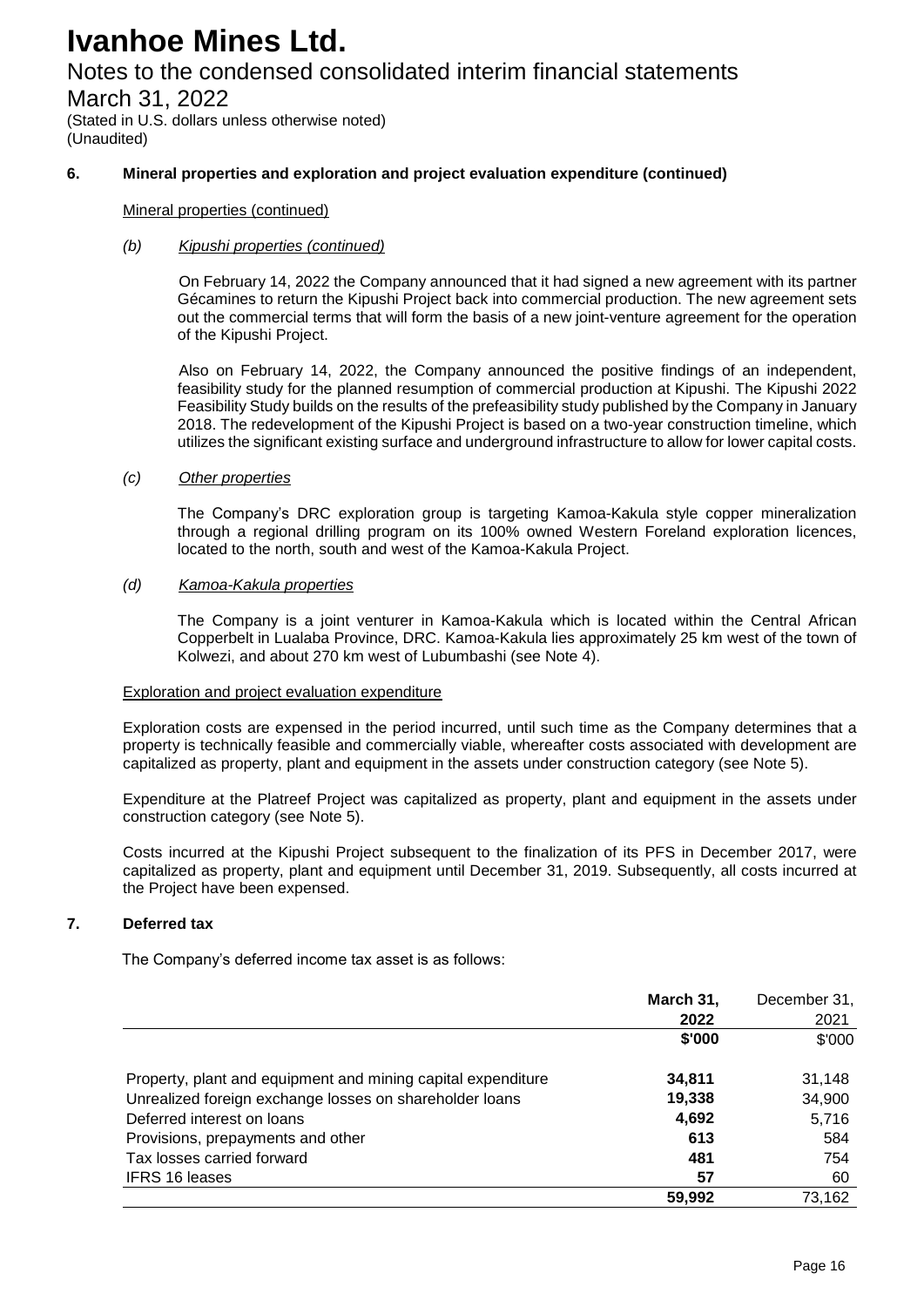## Notes to the condensed consolidated interim financial statements

March 31, 2022

(Stated in U.S. dollars unless otherwise noted) (Unaudited)

### **7. Deferred tax (continued)**

The Company recognized the previously unrecognized deferred tax asset relating to the Platreef Project in the year ended December 31, 2021. Due to the conclusion of the stream-financing agreements and the announcement of the exceptional results of the independent 2022 Feasibility Study, the Company considers it highly probable that the Platreef Project will have future taxable profits that will be available against which the deductible temporary differences can be utilized. Deferred income tax assets are recognized for tax loss carry-forwards to the extent that the realization of the related tax benefit through future taxable profits is probable.

On February 23, 2022, the South African corporate income tax rate changed from 28% to 27%, effective for years of assessment ending on or after March 31, 2023. The change in tax rate is considered to be substantively enacted at period-end. The impact on the deferred tax asset recognized at the Platreef Project as a result of the change in the South African corporate income tax rate is \$2.2 million which was expensed during the period.

### **8. Loans receivable**

|                                                         | March 31, | December 31, |
|---------------------------------------------------------|-----------|--------------|
|                                                         | 2022      | 2021         |
|                                                         | \$'000    | \$'000       |
| Loan to HPX (i)                                         | 63,369    | 61,894       |
| Loss allowance - Loan to HPX                            | (184)     | (184)        |
| Social development loan (ii)                            | 42,086    | 41,776       |
| Loss allowance - Social development loan                | (523)     | (523)        |
| Loan to Nzuri Exploration Holding Company Pty Ltd (iii) | 327       | 327          |
| Other loans receivable                                  | 188       | 188          |
|                                                         | 105,263   | 103,478      |
| Non-current loans receivable                            | 42,078    | 41,768       |
| Current loans receivable                                | 63,185    | 61,710       |
|                                                         | 105,263   | 103.478      |

<sup>(</sup>i) In April 2019, the Company extended a secured loan of \$50 million to High Power Exploration Inc. (HPX). The loan receivable earned interest at a rate of 8% per annum until April 25, 2021. Following the signing of an amendment to the loan facility agreement on June 16, 2021, the scheduled maturity date of the loan was extended to April 25, 2022. In addition, the loan facility agreement was amended such that the rate of interest for the period after April 25, 2021 is fixed at 11% per annum compounded monthly. Interest of \$1.5 million was earned during the three months ended March 31, 2022 (March 31, 2021: \$1.0 million) (see Note 26). The principal amount of the loan and accrued interest is convertible in whole, or in part, by the Company at its sole discretion into shares of treasury common stock of HPX.

The Company recorded an expected credit loss allowance of \$0.2 million as at March 31, 2022 in accordance with IFRS 9 for the loan receivable from HPX.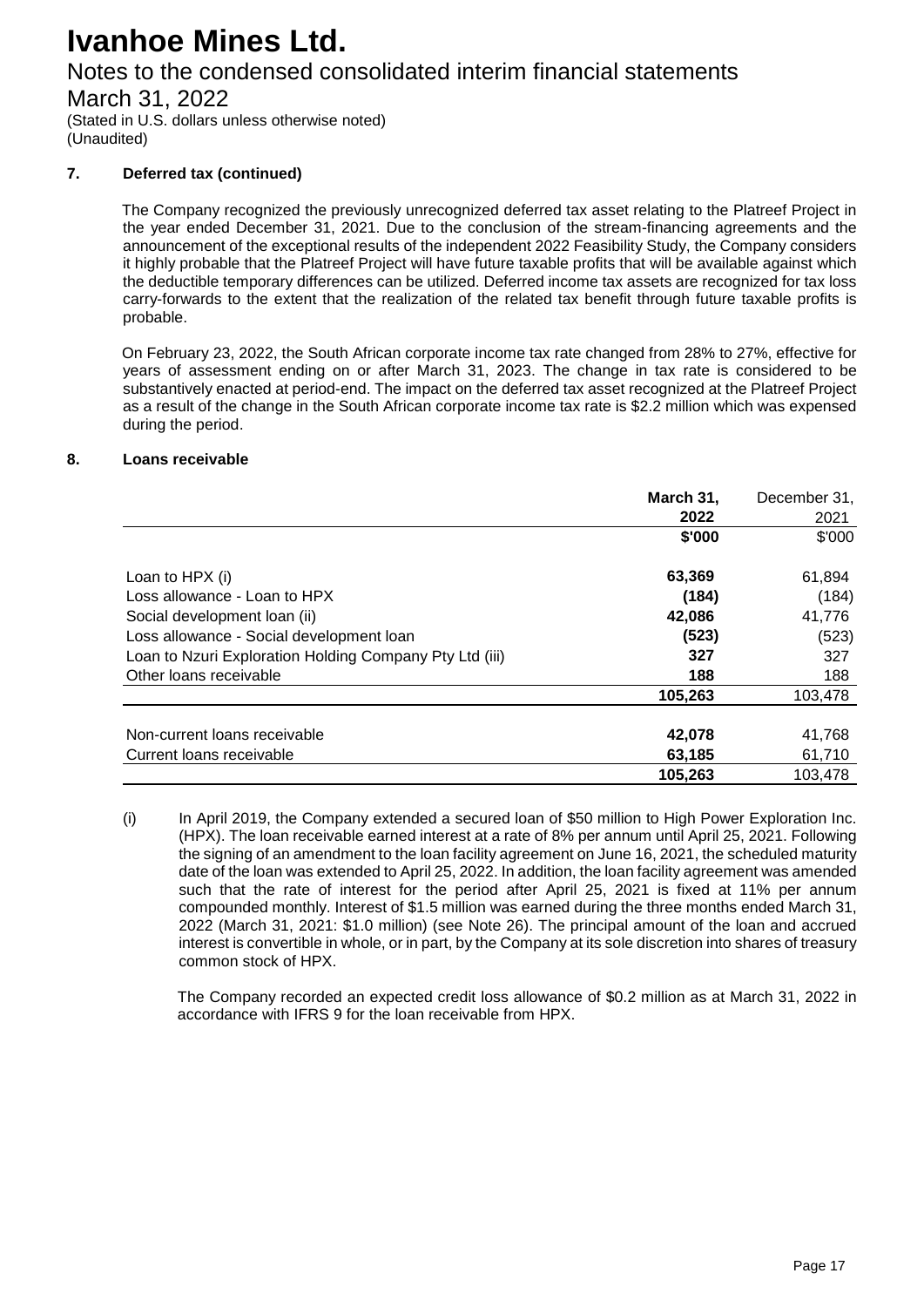## Notes to the condensed consolidated interim financial statements

March 31, 2022

(Stated in U.S. dollars unless otherwise noted) (Unaudited)

### **8. Loans receivable (continued)**

(ii) A long-term loan receivable from Gécamines of \$10 million was ceded to the Company on completion of the purchase of Kipushi on November 28, 2011, by the seller. An additional \$20 million was requested and advanced to Gécamines during November 2012.

The loan receivable is unsecured and earns interest at USD 12-month LIBOR plus 3%. Repayment will be made by offsetting the loan against future royalties and dividends payable to Gécamines from future profits earned at Kipushi. The fair value of the receivable at acquisition date was estimated by the Company by calculating the present value of the future expected cash flows using an effective interest rate of 9.2%. The carrying value of the long-term loan receivable as at March 31, 2022 is \$41.6 million (December 31, 2021: \$41.3 million). Interest of \$0.3 million was earned during the three months ended March 31, 2022 (March 31, 2021: \$0.2 million) (see Note 26).

The Company recorded an expected credit loss allowance of \$0.5 million as at March 31, 2022 in accordance with IFRS 9 for the social development loan.

(iii) In September 2019, the Company, through its wholly owned subsidiary, Ivanhoe DRC Holding Limited, extended a loan to Nzuri Exploration Holding Company Pty Ltd ("Nzuri"). The loan was advanced to fund exploration activities of a subsidiary of Nzuri in the DRC. The Company has a 10% equity investment in Nzuri (see Note 10).

### **9. Promissory note receivable**

The Company has the following promissory note receivable:

|                                               | March 31, | December 31, |
|-----------------------------------------------|-----------|--------------|
|                                               | 2022      | 2021         |
|                                               | \$'000    | \$'000       |
| Promissory note receivable from Crystal River | 26,738    | 26,731       |
| Loss allowance                                | (14)      | (14)         |
|                                               | 26,724    | 26,717       |

The promissory note receivable with a carrying value of \$26.7 million is a non-interest-bearing, 10 year promissory note, of which \$8.3 million is receivable by the Company as the purchase consideration for selling 1% of its share in Kamoa Holding to Crystal River (see Note 4). The remaining \$18.4 million is receivable for subsequent funding provided to Kamoa Holding on Crystal River's behalf. The promissory note is payable on the earlier of December 8, 2025 or the next business day following the completion of the sale, transfer or disposition of the shares held by Crystal River in Kamoa Holding.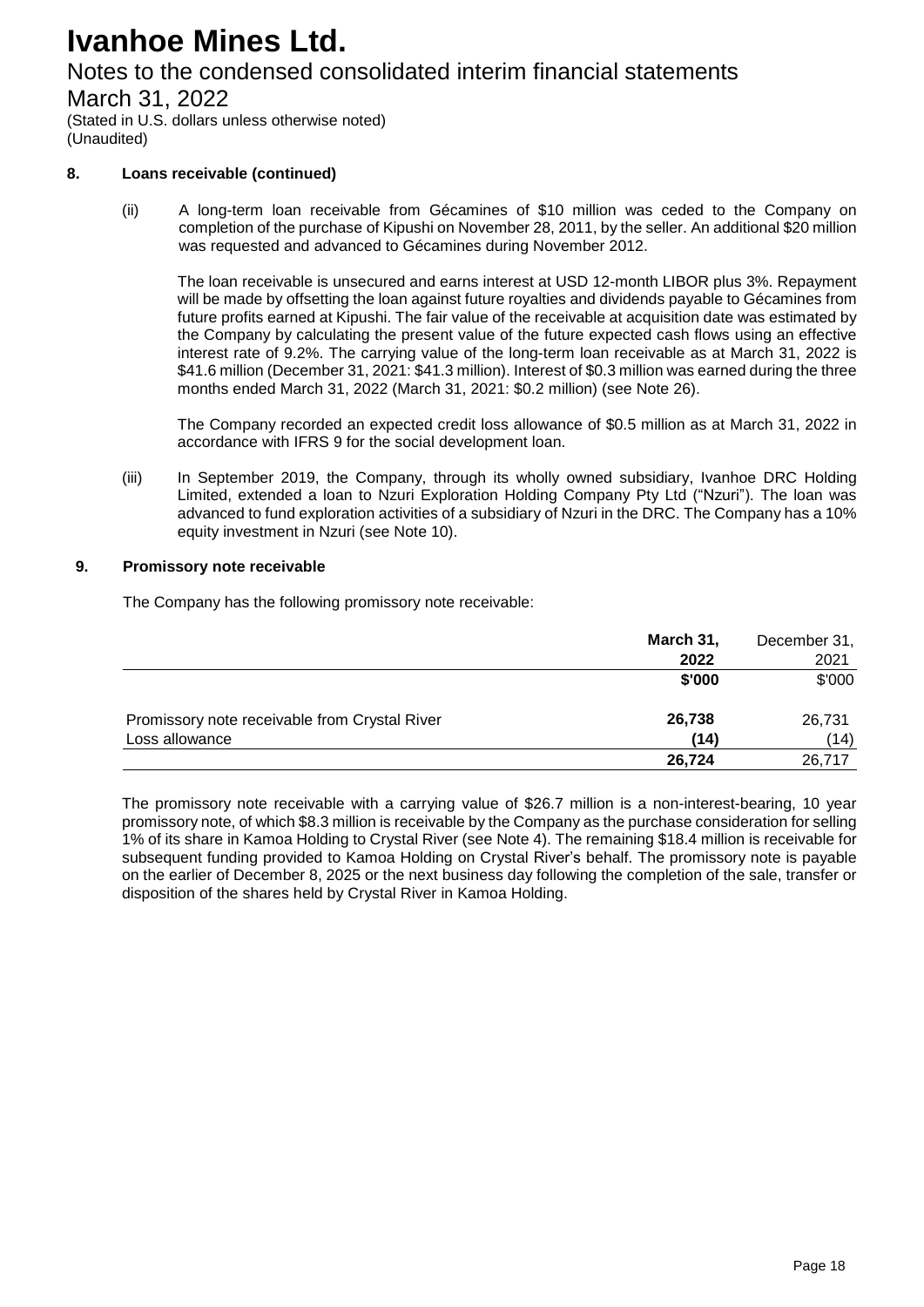### Notes to the condensed consolidated interim financial statements

March 31, 2022

(Stated in U.S. dollars unless otherwise noted) (Unaudited)

### **10. Investments**

|                                          | March 31, | December 31, |
|------------------------------------------|-----------|--------------|
|                                          | 2022      | 2021         |
|                                          | \$'000    | \$'000       |
| Fair value through profit or loss        |           |              |
| Investment in Renergen Ltd. (i)          | 16,691    |              |
| Investment in other listed entities (ii) | 1,640     | 1,144        |
| Investment in unlisted entity (iii)      | 655       | 655          |
|                                          | 18,986    | 1,799        |

(i) On March 11, 2022, the Company made an initial equity investment in Renergen Ltd. ("Renergen"). Renergen is a public limited liability company, incorporated in South Africa and is listed on the Johannesburg Stock Exchange and the Australian Stock Exchange. Renergen in an emerging helium and domestic natural gas producer, which holds the rights to renewable natural gas fields with high helium concentrations, in particular the Virginia Gas Project located in the Free State province of South Africa.

Under the terms of the initial subscription agreement, the Company subscribed for 5,631,787 shares, representing an approximate 4.35% interest in Renergen's issued and outstanding shares. The Company paid a subscription price of R35.63 per share for a total consideration of R200,632,412 (approximately \$13.3 million). The subscription price per share is equal to 95% of the volume-weighted average traded price of Renergen's shares on the Johannesburg Stock Exchange measured over the 30 trading days prior to March 11, 2022.

The trading value of the shares as at March 31, 2022 is R242.2 million (\$16.7 million). A gain of R41.5 million (\$2.9 million) on the fair valuation of the financial asset was recognized for the period ended March 31, 2022. As the investment is denominated in South African Rand, a foreign currency gain of \$0.5 million was recognized on translation of the balance at period end.

- (ii) The Company holds shares in other listed entities which have been classified as financial assets at fair value through profit or loss. The trading value of the listed shares as at March 31, 2022 is \$1.6 million (December 31, 2021: \$1.1 million). A gain of \$0.5 million on the fair valuation of the financial asset was recognized for the period ended March 31, 2022 (December 31, 2021: loss of \$0.3 million).
- (iii) On September 12, 2019 the Company, through its wholly owned subsidiary, Ivanhoe DRC Holding Limited, subscribed for 10% of the ordinary shares of Nzuri Exploration Holding Company Pty Ltd ("Nzuri"). Nzuri is an Australian company, a subsidiary of which is conducting mining exploration activities in the DRC.

### **11. Leases**

### Right-of-use asset

|                                                           | March 31, | December 31, |
|-----------------------------------------------------------|-----------|--------------|
|                                                           | 2022      | 2021         |
|                                                           | \$'000    | \$'000       |
| Rented surface infrastructure and equipment (Kipushi) (i) | 7,988     | 8,129        |
| Office building (ii)                                      | 954       | 904          |
|                                                           | 8.942     | 9,033        |

(i) A right-of-use asset is recognized in terms of IFRS 16 for the use of the surface infrastructure and equipment at the Kipushi mine.

<sup>(</sup>ii) The Company leases an office building in Sandton, South Africa.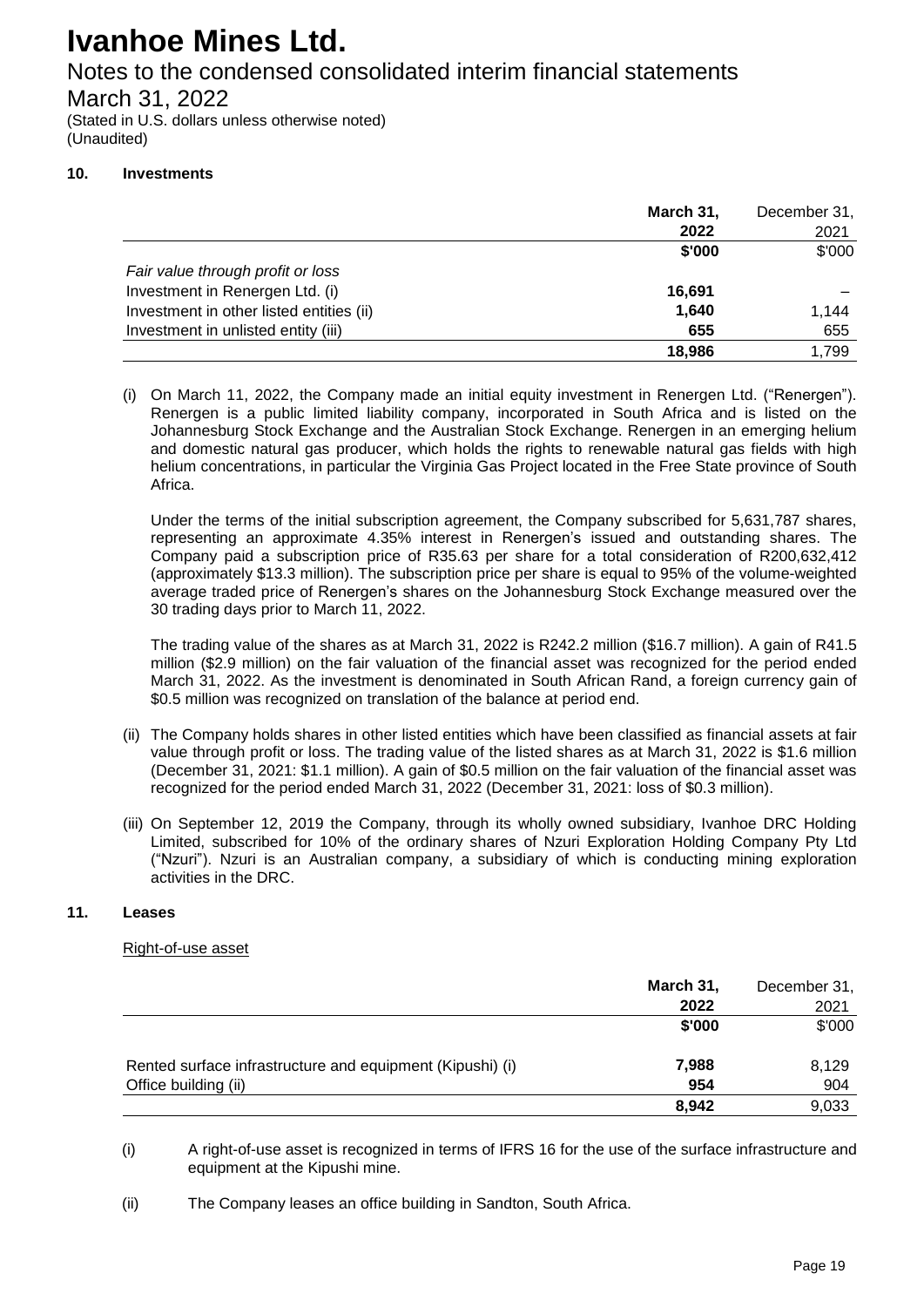## Notes to the condensed consolidated interim financial statements

March 31, 2022

(Stated in U.S. dollars unless otherwise noted) (Unaudited)

### **11. Leases (continued)**

Lease liability

|                                                           | March 31,<br>2022 | December 31,<br>2021 |
|-----------------------------------------------------------|-------------------|----------------------|
|                                                           | \$'000            | \$'000               |
| Rented surface infrastructure and equipment (Kipushi) (i) | 10,403            | 10,494               |
| Office building (ii)                                      | 725               | 747                  |
| Non-current lease liability                               | 11,128            | 11,241               |
| Office building (ii)                                      | 452               | 384                  |
| Rented surface infrastructure and equipment (Kipushi) (i) | 352               | 345                  |
| Current lease liability                                   | 804               | 729                  |

### Lease liability (continued)

- (i) The lease liability was initially measured at the present value of the lease payments payable over the life of mine and has been discounted at an incremental borrowing rate of 8%. The lease payments have been determined in accordance with the contract, which allocates a fixed rate monthly and it has been estimated that the lease will continue for the duration of the life of mine.
- (ii) The Rand denominated lease liability was initially measured at the present value of the lease payments payable over a lease term of six years and has been discounted at an incremental borrowing rate of 10.25%. The lease payments have been determined in accordance with the contract which includes an escalation clause of 7.5% per annum.

Amounts recognized in the condensed consolidated interim statements of comprehensive income:

|                                                |        | Three months ended March 31, |  |
|------------------------------------------------|--------|------------------------------|--|
|                                                | 2022   | 2021                         |  |
|                                                | \$'000 | \$'000                       |  |
| Depreciation charge on right-of-use assets (i) | (208)  | (92)                         |  |
| Interest on lease liability (ii)               | (246)  | (246)                        |  |
|                                                | (454)  | (338)                        |  |

- (i) Of the \$0.2 million recognized, \$0.1 million is included in other expenditure while \$0.1 million is included in exploration and project evaluation expenditure on the condensed consolidated interim statements of comprehensive income. Right-of-use assets are depreciated over the term of the lease on a straight line basis.
- (ii) Included as finance costs on the condensed consolidated interim statements of comprehensive income.

### **12. Cash and cash equivalents**

|                           | March 31, | December 31, |
|---------------------------|-----------|--------------|
|                           | 2022      | 2021         |
|                           | \$'000    | \$'000       |
| Cash and cash equivalents | 561,982   | 608,176      |
|                           | 561,982   | 608,176      |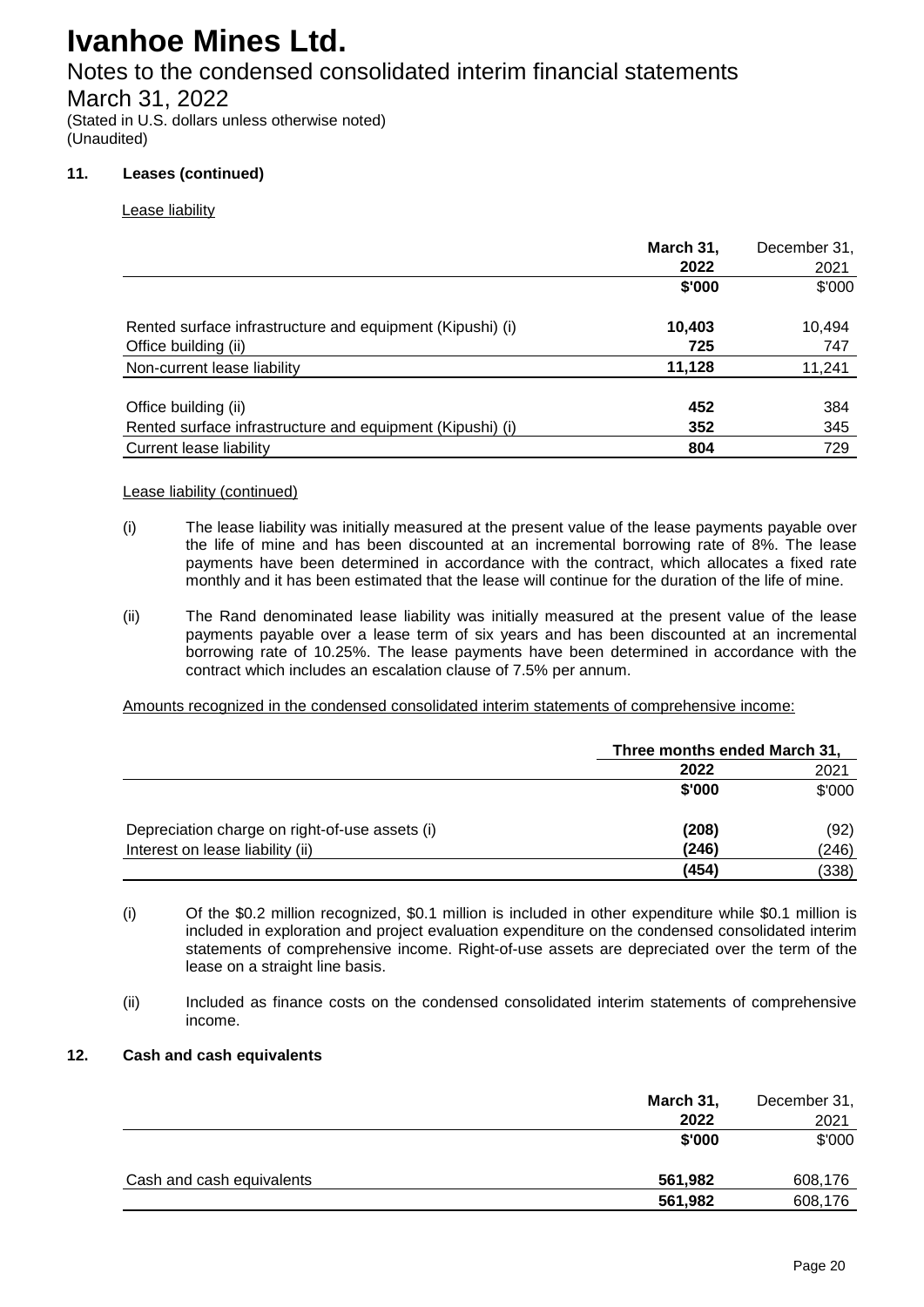## Notes to the condensed consolidated interim financial statements

March 31, 2022

(Stated in U.S. dollars unless otherwise noted) (Unaudited)

### **13. Other receivables**

|                                    | March 31, | December 31, |
|------------------------------------|-----------|--------------|
|                                    | 2022      | 2021         |
|                                    | \$'000    | \$'000       |
| Accounts receivable                | 4,068     | 1,379        |
| Receivables from joint venture (i) | 4,016     | 5,998        |
| Refundable taxes (ii)              | 1,971     | 2,084        |
| Other                              | 1,354     | 1,235        |
| Loss allowance                     | (1)       | (1)          |
|                                    | 11,408    | 10,695       |

(i) Receivables from joint venture include amounts receivable from the Kamoa Holding Limited joint venture for administration consulting services rendered by the Company and for the sale of equipment to the joint venture by Kipushi.

(ii) Refundable taxes are net of an impairment provision for value-added taxes receivable in foreign jurisdictions where recoverability of those taxes are uncertain.

### **14. Prepaid expenses**

|                               | March 31, | December 31, |
|-------------------------------|-----------|--------------|
|                               | 2022      | 2021         |
|                               | \$'000    | \$'000       |
| Other prepayments             | 2,360     | 1,626        |
| Advance payments to suppliers | 2,267     | 1,361        |
| Prepaid insurance             | 1,319     | 1,799        |
| Deposits                      | 166       | 162          |
|                               | 6,112     | 4,948        |

Prepaid expenses are amounts paid in advance which give the Company rights to receive future goods or services.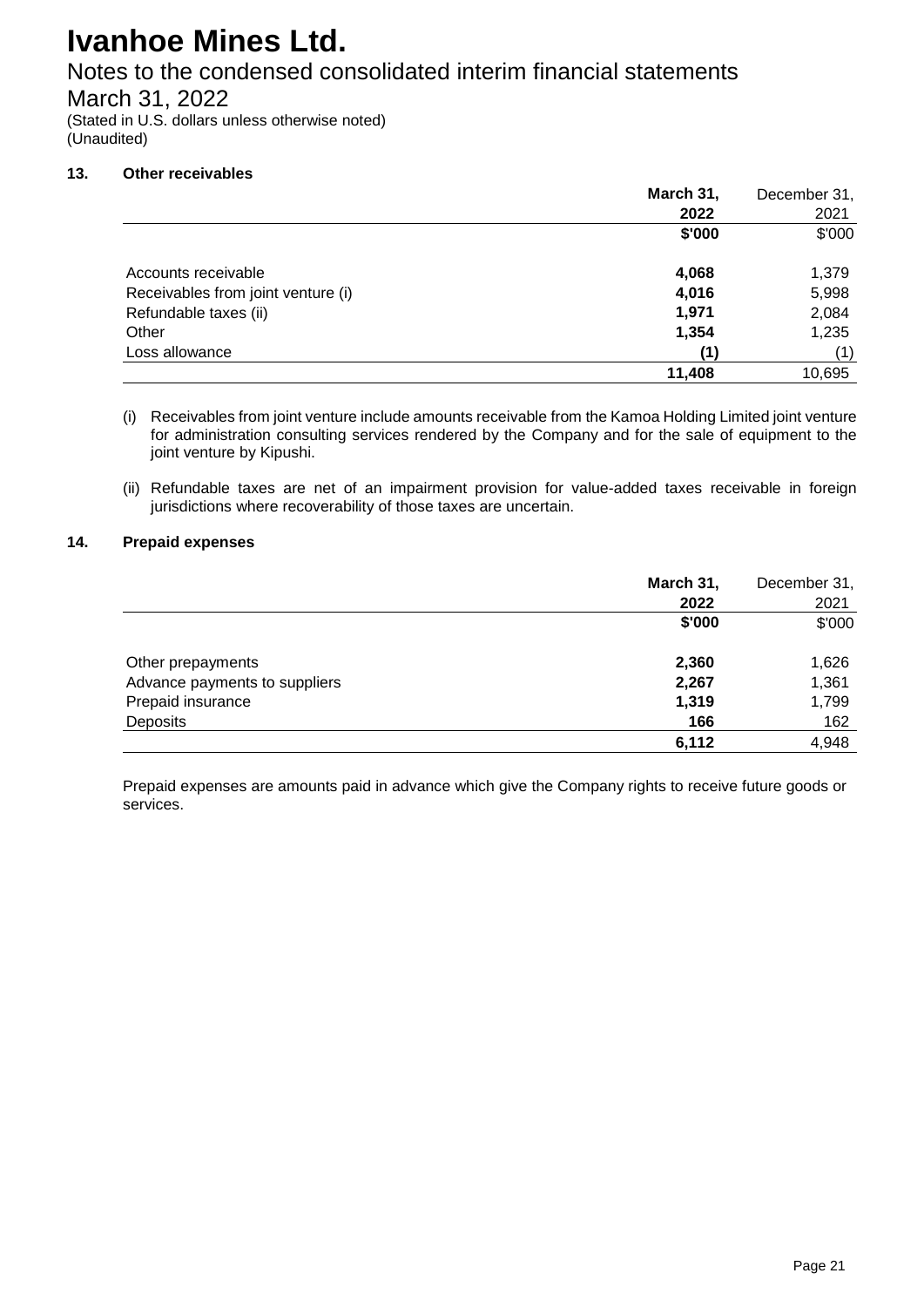### Notes to the condensed consolidated interim financial statements

March 31, 2022

(Stated in U.S. dollars unless otherwise noted) (Unaudited)

### **15. Convertible notes**

|                                                         | March 31, | December 31, |
|---------------------------------------------------------|-----------|--------------|
|                                                         | 2022      | 2021         |
|                                                         | \$'000    | \$'000       |
|                                                         |           |              |
| Convertible notes - host liability                      |           |              |
| Opening balance                                         | 437,414   |              |
| Proceeds on issuance of convertible notes               |           | 424,500      |
| Transaction costs incurred                              |           | (10, 469)    |
| Initial recognition of host liability                   |           | 414,031      |
| Interest for the period                                 | 10,211    | 31,689       |
| Repayments of interest during the period                |           | (8,306)      |
|                                                         | 447,625   | 437,414      |
|                                                         |           |              |
| Convertible notes - embedded derivative liability       |           |              |
| Opening balance                                         | 244,200   |              |
| Proceeds on issuance of convertible notes               |           | 150,500      |
| Loss on fair valuation of embedded derivative liability | 66,400    | 93,700       |
|                                                         | 310,600   | 244,200      |
|                                                         |           |              |
| Non-current host liability                              | 441,048   | 434,381      |
| <b>Current host liability</b>                           | 6,577     | 3,033        |
|                                                         | 447,625   | 437,414      |
|                                                         |           |              |
| Non-current embedded derivative liability               | 310,600   | 244,200      |
|                                                         | 310,600   | 244.200      |

On March 17, 2021 the Company concluded a private placement offering of \$575 million of 2.50% convertible senior notes maturing in 2026. Upon conversion, the convertible notes may be settled, at the Company's election, in cash, common shares or a combination thereof. Due to this election right and conversion feature, the convertible notes have an embedded derivative liability that is measured at fair value with changes in value being recorded in profit or loss, as well as the host loan that is accounted for at amortized cost.

The convertible senior notes are senior unsecured obligations of the Company, which accrue interest payable semi-annually in arrears at a rate of 2.50% per annum. The notes will mature on April 15, 2026, unless earlier repurchased, redeemed or converted. The initial conversion rate of the notes is 134.5682 Class A common shares of the Company per \$1,000 principal amount of notes, or an initial conversion price of approximately \$7.43 (equivalent to approximately C\$9.31) per common share. The initial conversion price of the notes represents a premium of approximately 37.5% over the last reported sale price of the Company's common shares on the date of pricing being March 11, 2021, which was C\$6.77 per share as reported on the Toronto Stock Exchange.

The gross proceeds of \$575 million was apportioned between the host loan and the embedded derivative liability by first determining the fair value of the derivative, which was \$150.5 million on March 17, 2021. Transaction costs of \$10.5 million associated with the host loan was capitalized to the liability whereas transaction costs of \$3.7 million associated with the embedded derivative liability was expensed in the consolidated statements of comprehensive income.

The effective interest rate of the host liability was deemed to be 9.39%. The carrying value of the host liability was \$447.6 million as at March 31, 2022. The fair value of the embedded derivative liability on March 31, 2022 was \$310.6 million. A fair value loss of \$66.4 million was recognized in the condensed consolidated interim statements of comprehensive income, due to the increase in the fair value of the embedded derivative liability largely due to the increase in the closing share price of the Company's shares as reported on the Toronto Stock Exchange from the date of initial recognition to March 31, 2022.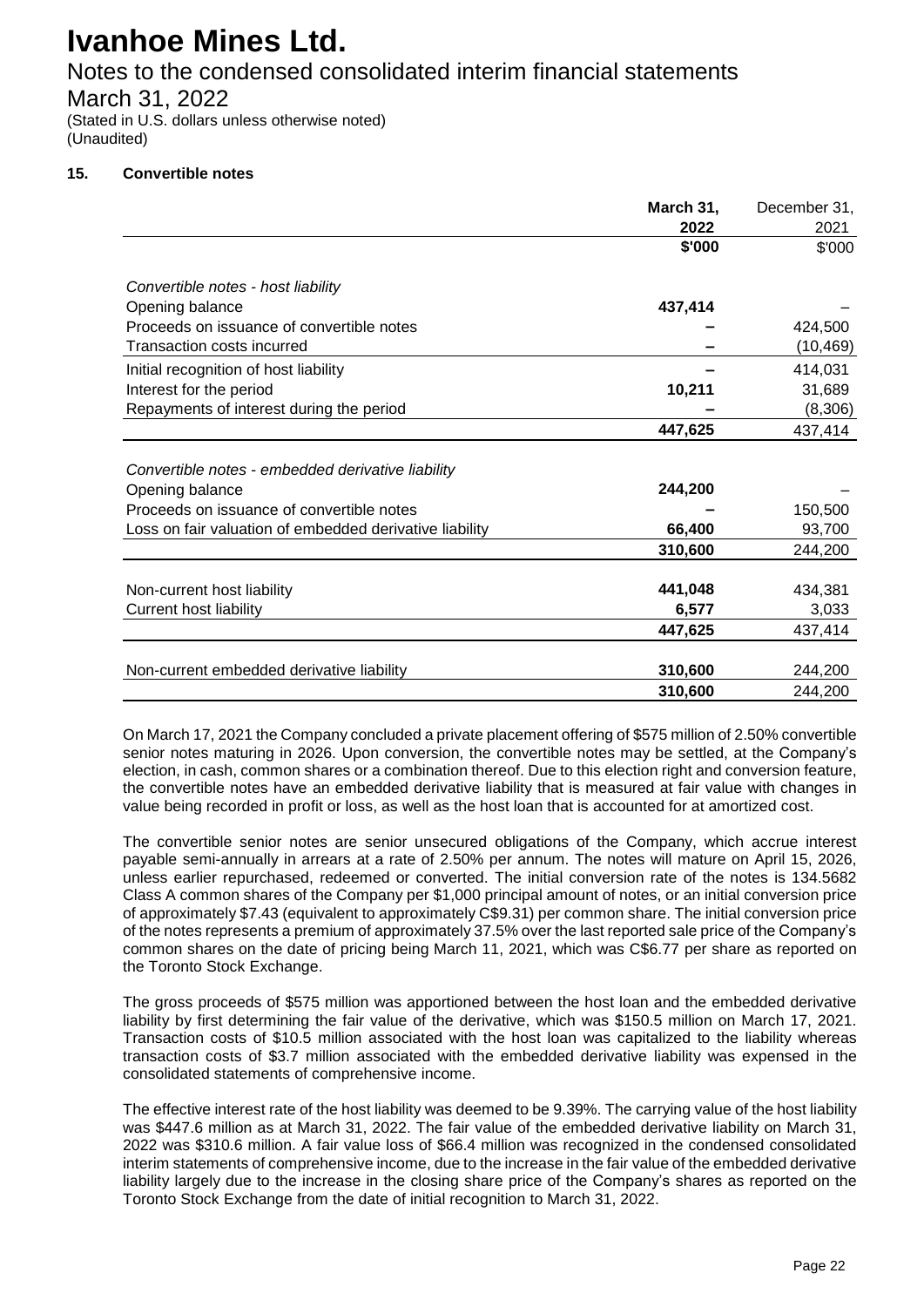## Notes to the condensed consolidated interim financial statements

March 31, 2022

(Stated in U.S. dollars unless otherwise noted) (Unaudited)

### **15. Convertible notes (continued)**

The following key inputs and assumptions were used in the binomial tree model when determining the fair value of the embedded derivative liability:

|                | March 17,        | March 31,        | December 31,     | March 31,        |
|----------------|------------------|------------------|------------------|------------------|
|                | 2021             | 2021             | 2021             | 2022             |
|                |                  |                  |                  |                  |
| Share price    | C\$7.00          | C\$6.47          | C\$10.32         | C\$11.66         |
| Credit spread  | 630 basis points | 610 basis points | 356 basis points | 277 basis points |
| Volatility     | 42%              | 42%              | 40%              | 40%              |
| Borrowing cost | 50 basis points  | 50 basis points  | 25 basis points  | 25 basis points  |

#### **16. Deferred revenue**

|                                                          | March 31, | December 31, |
|----------------------------------------------------------|-----------|--------------|
|                                                          | 2022      | 2021         |
|                                                          | \$'000    | \$'000       |
| Gold streaming facility                                  | 50,000    | 50,000       |
| Palladium and platinum streaming facility                | 25,000    | 25,000       |
| Financing costs associated with the streaming facilities | 1,730     |              |
| Transaction costs incurred                               | (5, 438)  | (5, 438)     |
| Exchange loss on translation of foreign operations       | 7,021     |              |
|                                                          | 78.313    | 69.562       |

On December 8, 2021, the Company announced that Ivanplats (Pty) Ltd., its South African subsidiary and owner of the Platreef Project, had concluded stream-financing agreements with Orion Mine Finance ("Orion") and Nomad Royalty Company ("Nomad"), together the "Stream Purchasers", for a \$200 million goldstreaming facility and a \$100 million palladium and platinum-streaming facility.

Under the stream agreements, Orion will provide a total of \$225 million in funding, and Nomad will provide \$75 million in funding. The stream facilities are a prepaid forward sale of refined metals, with prepayments totalling \$300 million, available in two tranches. The first prepayment of \$75 million was received by the Company in December 2021, following the closing of the transaction. The remaining \$225 million will be received upon satisfaction of certain conditions precedent.

Under the terms of the \$200 million gold stream agreement, the Stream Purchasers will receive an aggregate total of 80% of contained gold in concentrate until 350,000 ounces have been delivered, after which the stream will be reduced to 64% of contained gold in concentrate for the remaining life of the facility. The expected life of this facility will extend from the effective date of the stream agreement until the date when 685,280 ounces of gold have been delivered to the Stream Purchasers. The Stream Purchasers will purchase each ounce of gold at a price equal to the lower of the market price of gold or US\$100 per ounce. Delivery of the gold under the stream agreement will be made by delivering gold credits to the Stream Purchasers' metal accounts.

Under the terms of the US\$100 million palladium and platinum stream agreement, Orion Mine Finance will receive an aggregate total of 4.2% of contained palladium and platinum in concentrate until 350,000 ounces have been delivered, after which the stream will be reduced to 2.4% for the remaining life of the facility. The expected life of this facility will extend from the effective date of the stream agreement until the date when 485,115 ounces of palladium and platinum have been delivered to the purchaser, which will pay for each ounce at a price equal to 30% of the market price of palladium and platinum. Delivery of the palladium and platinum under the stream agreement will be made by delivering palladium and platinum credits to the Stream Purchasers' metal accounts.

The advance payment of \$75 million, net of transaction costs of \$5.4 million, is recognized as a contract liability (deferred revenue) under IFRS 15.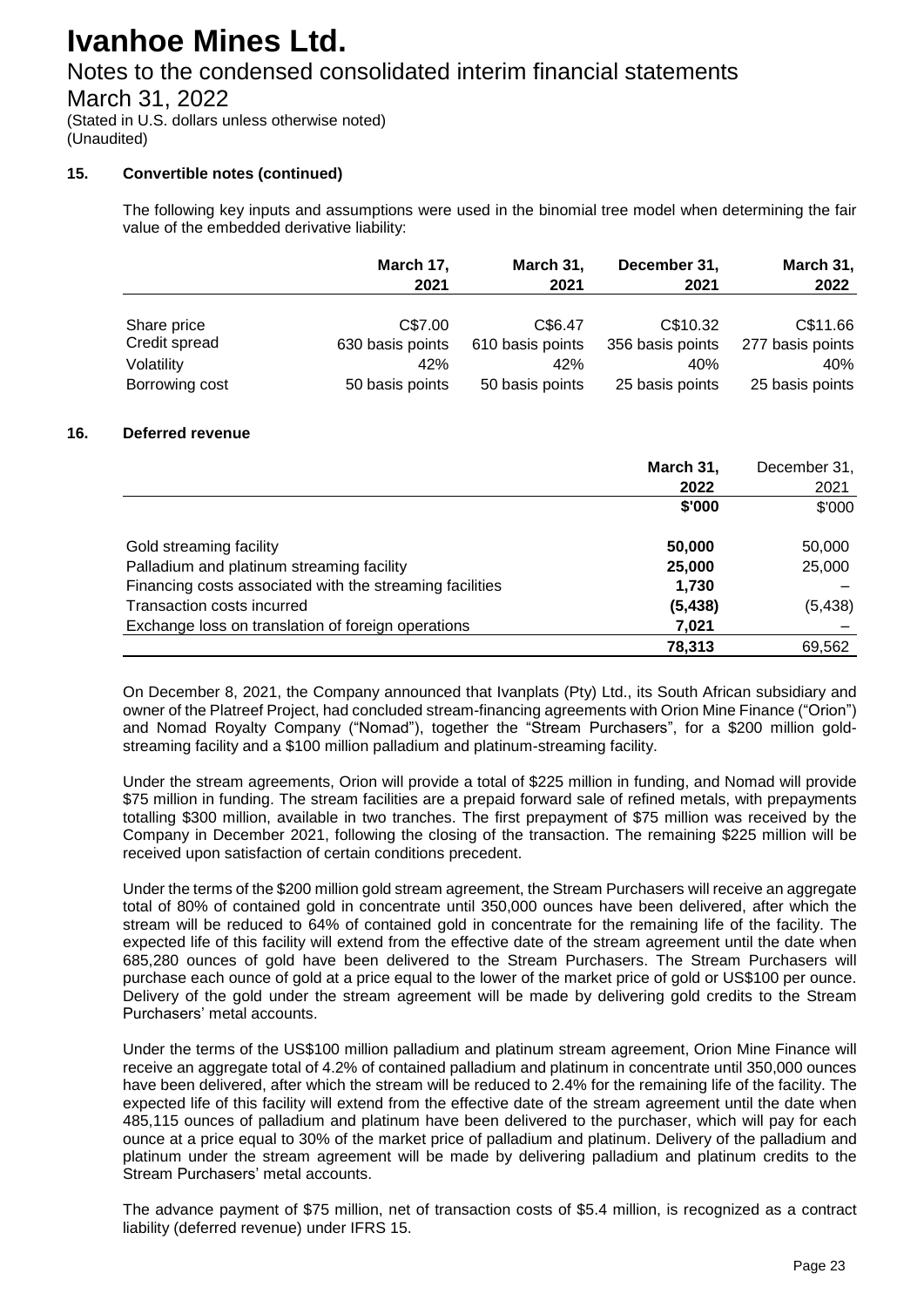## Notes to the condensed consolidated interim financial statements

March 31, 2022

(Stated in U.S. dollars unless otherwise noted) (Unaudited)

### **16. Deferred revenue (continued)**

In accordance with IFRS 15 requires the Company has recognized a notional financing charge of \$1.7 million for the 3 months ended March 31, 2022 due to the time between receiving the upfront streaming payments and the date that the related performance obligations will be satisfied. The Company has estimated that the USD-based nominal pre-tax rate is 13%.

### **17. Borrowings**

|                                                | March 31, | December 31, |
|------------------------------------------------|-----------|--------------|
|                                                | 2022      | 2021         |
|                                                | \$'000    | \$'000       |
| Unsecured - at amortized cost                  |           |              |
| Loan from ITC Platinum Development Limited (i) | 34,572    | 33,991       |
| Secured - at amortized cost                    |           |              |
| Loan from Citi bank (ii)                       | 4,227     | 4,351        |
|                                                | 38,799    | 38,342       |

- (i) On June 6, 2013, the Company, through its subsidiary Ivanplats (Pty) Ltd, ("Ivanplats") the owner of the Platreef Project, became party to a \$28.0 million loan payable to ITC Platinum Development Limited. The loan is repayable only once Ivanplats has residual cashflow, which is defined in the loan agreement as gross revenue generated by Ivanplats, less all operating costs attributable thereto, including all mining development and operating costs. The loan incurs interest of USD 3-month LIBOR plus 2% calculated monthly in arrears. Interest is not compounded. Using prevailing market interest rates for an equivalent loan of USD 3-month LIBOR plus 7% at June 6, 2013, the carrying value of the loan as at March 31, 2022, is \$34.6 million (December 31, 2021: \$34.0 million) with a contractual amount due of \$35.3 million (December 31, 2021: \$35.1 million). The difference of \$0.7 million (December 31, 2021: \$1.1 million) between the contractual amount due and the carrying value of the loan is the benefit derived from the low-interest loan. Interest of \$0.2 million (2021: \$0.2 million) was recognized during the three months ended March 31, 2022 and was capitalized as borrowing costs together with the low interest loan accretion of \$0.4 million (March 31, 2021: \$0.4 million).
- (ii) The Citi bank loan of \$4.3 million (£3.2 million) is secured by the Rhenfield property (see Note 29). The loan is an interest only term loan repayable at August 28, 2025, and incurs interest at a rate of GBP 1 month LIBOR plus 1.90% payable monthly in arrears. Interest of \$0.1 million was incurred for the three months ended March 31, 2022 (March 31, 2021: \$0.1 million).

### **18. Cash-settled share-based payment liability**

|                                                        | March 31, | December 31, |
|--------------------------------------------------------|-----------|--------------|
|                                                        | 2022      | 2021         |
|                                                        | \$'000    | \$'000       |
| B-BBEE share-based payment liability (i)               | 5,446     | 5,286        |
| Deferred share unit liability                          | 5,538     | 4,401        |
|                                                        | 10.984    | 9,687        |
| Non-current cash-settled share-based payment liability | 10,114    | 8,292        |
| Current cash-settled share-based payment liability     | 870       | 1,395        |
|                                                        | 10.984    | 9.687        |

(i) On June 26, 2014, the Company sold a 26% interest in the Company's Platreef mining project for which it has recognized a cash-settled share-based payment liability which is estimated to vest over 20 years. The liability is valued using an option pricing model taking into account the terms and conditions on which the right was granted (see Note 24).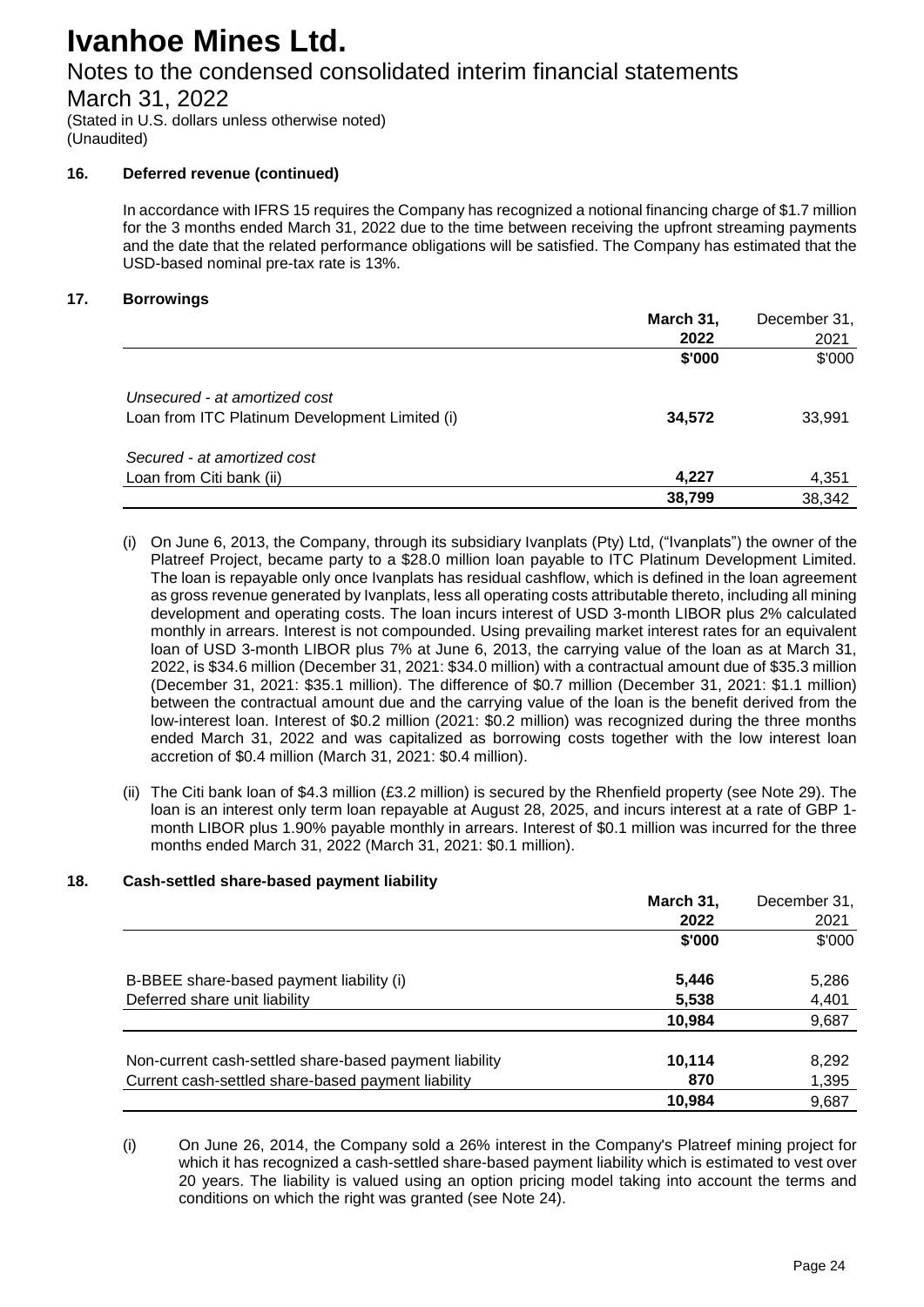### Notes to the condensed consolidated interim financial statements

March 31, 2022

(Stated in U.S. dollars unless otherwise noted) (Unaudited)

### **19. Advances payable**

|                               | March 31, | December 31, |
|-------------------------------|-----------|--------------|
|                               | 2022      | 2021         |
|                               | \$'000    | \$'000       |
| Advances payable to Gécamines | 2,946     | 2,908        |
|                               | 2,946     | 2,908        |

Advances payable to Gécamines are unsecured and bear interest at USD 12-month LIBOR plus 4% and represent the loan advanced to Kipushi by Gécamines prior to the acquisition of Kipushi by the Company. The advances will be repaid once Kipushi begins to generate and distribute its profit which is defined as the operating surplus less operating charges, general costs and amortizations and profit tax for each fiscal year.

#### **20. Trade and other payables**

|                                             | March 31, | December 31, |
|---------------------------------------------|-----------|--------------|
|                                             | 2022      | 2021         |
|                                             | \$'000    | \$'000       |
| Trade accruals                              | 8,775     | 10,826       |
| Trade payables                              | 7,247     | 11,943       |
| Payroll tax and other statutory liabilities | 4,351     | 3,975        |
| Other payables                              | 39        | 55           |
|                                             | 20,412    | 26,799       |

The Company has policies in place to ensure trade and other payables are paid within agreed terms.

### **21. Share Capital**

(a) Shares issued

The Company is authorized to issue an unlimited number of Class A Shares, an unlimited number of Class B Shares (together with the Class A Shares, the "common shares") and an unlimited number of Preferred Shares.

As at March 31, 2022, 1,211,284,353 (December 31, 2021: 1,209,665,401) Class A Shares, nil Class B Shares and nil Preferred Shares were issued and outstanding. All shares in issue have been fully paid.

(b) Options

Share options are granted at an exercise price equal to the weighted average price of the shares on the TSX for the five days immediately preceding the date of the grant. As at March 31, 2022, 77,464,435 share options have been granted and exercised, and 17,345,179 have been granted and are outstanding.

All outstanding share options granted before December 2019 vest in four equal parts, commencing on the one year anniversary of the date of grant and on each of the three anniversaries thereafter. The maximum term of these options is five years. All share options granted during and after December 2019 vest in three equal parts, commencing on the one year anniversary of the date of grant and on each of the two anniversaries thereafter. The maximum term of these options awarded is seven years.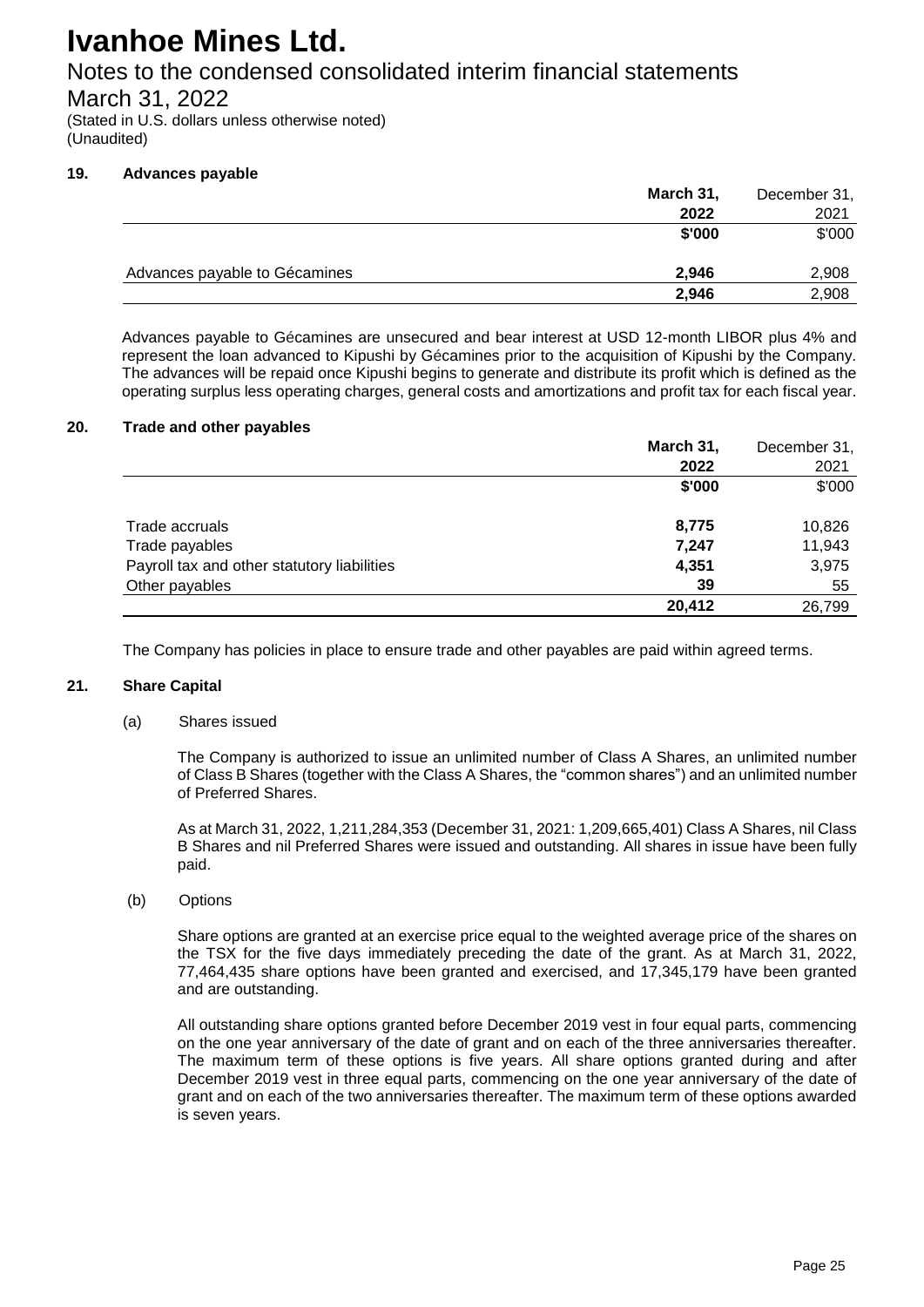## Notes to the condensed consolidated interim financial statements

March 31, 2022

(Stated in U.S. dollars unless otherwise noted) (Unaudited)

### **21. Share capital (continued)**

### (b) Options (continued)

A summary of changes in the Company's outstanding share options is presented below. The changes for 2022 represent the period January 1, 2022 to March 31, 2022, while the changes for 2021 represent the period January 1, 2021 to December 31, 2021.

|                                  |            | 2022     |             | 2021           |
|----------------------------------|------------|----------|-------------|----------------|
|                                  |            | Weighted |             | Weighted       |
|                                  |            | average  |             | average        |
|                                  | Number of  | exercise | Number of   | exercise       |
|                                  | options    | price    | options     | price          |
|                                  |            | \$       |             | $\mathfrak{S}$ |
| Balance at the beginning of year | 17,312,182 | 3.10     | 18,734,807  | 2.69           |
| Granted                          | 977,829    | 8.90     | 2,095,280   | 6.47           |
| Exercised                        | (913, 593) | 3.02     | (2,744,790) | 2.95           |
| Forfeited                        | (31,239)   | 3.02     | (773, 115)  | 2.51           |
| Balance at the end of the period | 17,345,179 | 3.45     | 17,312,182  | 3.10           |

977,829 options were granted in 2022. The fair value of options granted is estimated on the date of grant using the Black-Scholes option pricing model. An expense of \$3.4 million will be amortized over the entire vesting period for the options granted during the three months ended March 31, 2022 (March 31, 2021: \$2.1 million), of which \$0.3 million (March 31, 2021: \$0.2 million) was recognized in the three months ended March 31, 2022. An additional expense of \$1.5 million was recognized in the three months ended March 31, 2022 (March 31, 2021: \$1.7 million) relating to options granted during prior years.

The following weighted average assumptions were used for the share option grants in 2022:

|                           | 2022   | 2021   |
|---------------------------|--------|--------|
| Risk-free interest rate   | 1.44%  | 0.35%  |
| Expected volatility (i)   | 52.80% | 52.93% |
| Expected life             | 3.50   | 3.50   |
| <b>Expected dividends</b> | \$Nil  | \$Nil  |

(i) Expected volatility was based on the historical volatility of a peer company analysis.

A reconciliation of the number of share options exercised to shares issued for the three months ended March 31, 2022 and three months ended March 31, 2021 is presented below:

|                                                      |                                   | 2022                       |                                   | 2021                       |
|------------------------------------------------------|-----------------------------------|----------------------------|-----------------------------------|----------------------------|
|                                                      | Number of<br>options<br>exercised | Number of<br>shares issued | Number of<br>options<br>exercised | Number of<br>shares issued |
| Ordinary exercise                                    | 842.219                           | 842.219                    | 874.462                           | 874.462                    |
| <b>Exercised by Share</b><br>Appreciation Rights (i) | 71,374                            | 46,158                     | 66,909                            | 31,630                     |
| Total                                                | 913,593                           | 888,377                    | 941,371                           | 906,092                    |

(i) In terms of the equity incentive plan, participants have the right in lieu of receiving the shares to which the options relate, to receive the number of shares calculated by deducting the exercise price from the fair market value of the shares and dividing this result by the fair market value of the shares immediately prior to exercise.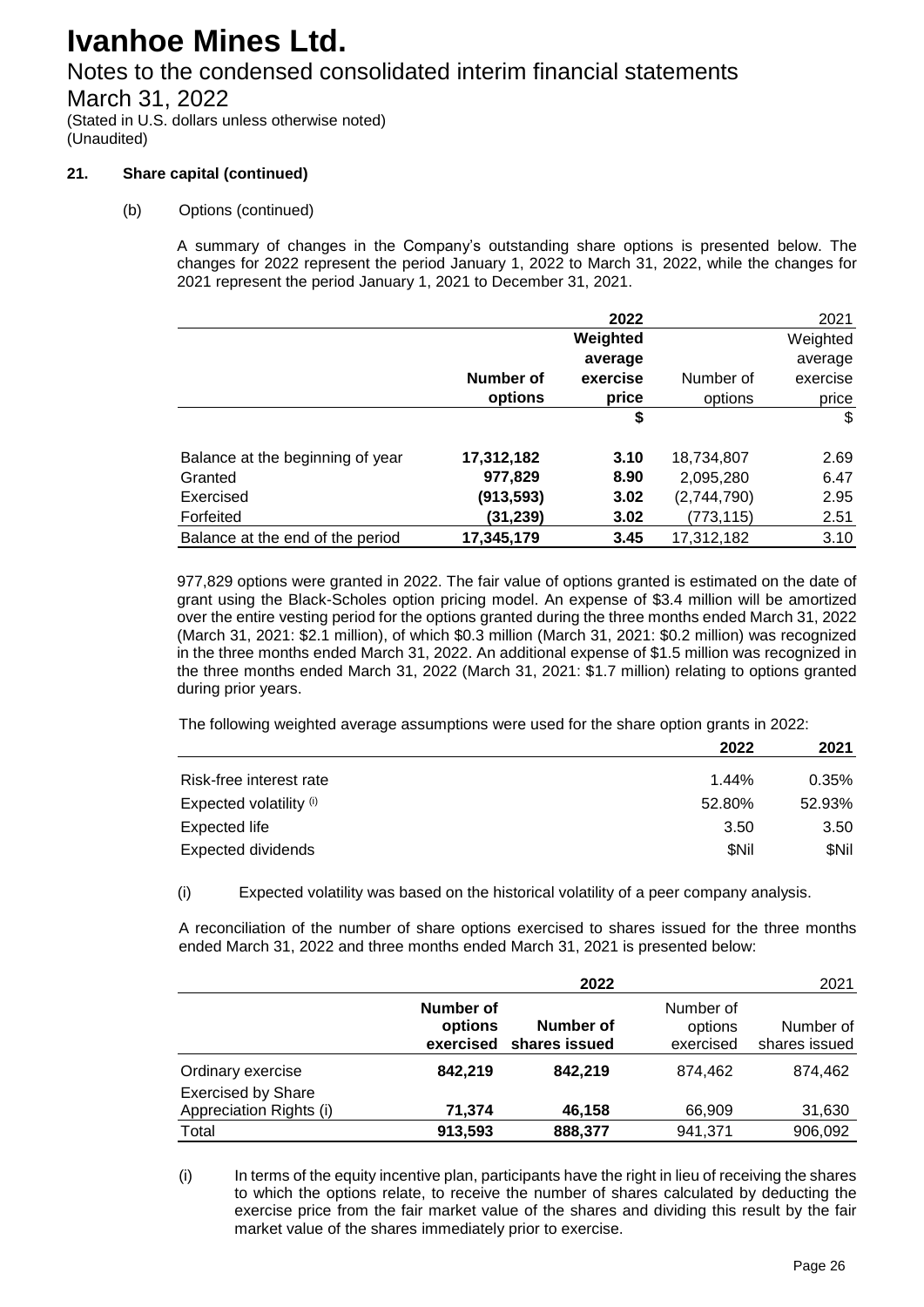## Notes to the condensed consolidated interim financial statements

March 31, 2022

(Stated in U.S. dollars unless otherwise noted) (Unaudited)

### **21. Share capital (continued)**

(b) Options (continued)

The following table summarizes information about share options outstanding and exercisable as at March 31, 2022:

|                    | <b>Options outstanding</b> |                     | <b>Options exercisable</b> |                     |
|--------------------|----------------------------|---------------------|----------------------------|---------------------|
|                    |                            | Weighted<br>average |                            | Weighted<br>average |
|                    | Number of                  | exercise            | Number of                  | exercise            |
| <b>Expiry date</b> | shares                     | price               | shares                     | price               |
|                    |                            | \$                  |                            | \$                  |
| April 30, 2022     | 16,978                     | 3.02                | 11,318                     | 3.02                |
| May 16, 2022       | 8,874                      | 3.02                | 8,874                      | 3.02                |
| March 14, 2023     | 133,739                    | 3.77                | 75,699                     | 3.77                |
| March 31, 2023     | 3,500,000                  | 2.52                | 3,500,000                  | 2.52                |
| December 4, 2023   | 2,000,000                  | 1.98                | 1,500,000                  | 1.98                |
| January 12, 2024   | 1,000,000                  | 1.90                | 750,000                    | 1.90                |
| December 5, 2026   | 2,000,000                  | 2.59                | 1,333,332                  | 2.59                |
| January 13, 2027   | 5,382,857                  | 3.02                | 3,165,924                  | 3.02                |
| August 17, 2027    | 170,000                    | 3.85                | 3,333                      | 3.85                |
| November 1, 2027   | 100,000                    | 3.84                | 33,333                     | 3.84                |
| January 22, 2028   | 912,209                    | 5.52                | 304,065                    | 5.52                |
| March 31, 2028     | 82,131                     | 5.18                | 27,377                     | 5.18                |
| June 30, 2028      | 61,597                     | 6.92                |                            |                     |
| August 10, 2028    | 879,169                    | 7.49                |                            |                     |
| September 30, 2028 | 66,096                     | 6.47                |                            |                     |
| December 31, 2028  | 53,700                     | 7.89                |                            |                     |
| January 27, 2029   | 911,141                    | 8.86                |                            |                     |
| March 31, 2029     | 66,688                     | 9.35                |                            |                     |
|                    | 17,345,179                 | 3.45                | 10,713,255                 | 2.63                |

As at December 31, 2021, the Company had 17,312,182 share options outstanding at a weighted average exercise price of \$3.12 and 8,782,746 share options exercisable at a weighted average exercise price of \$2.53.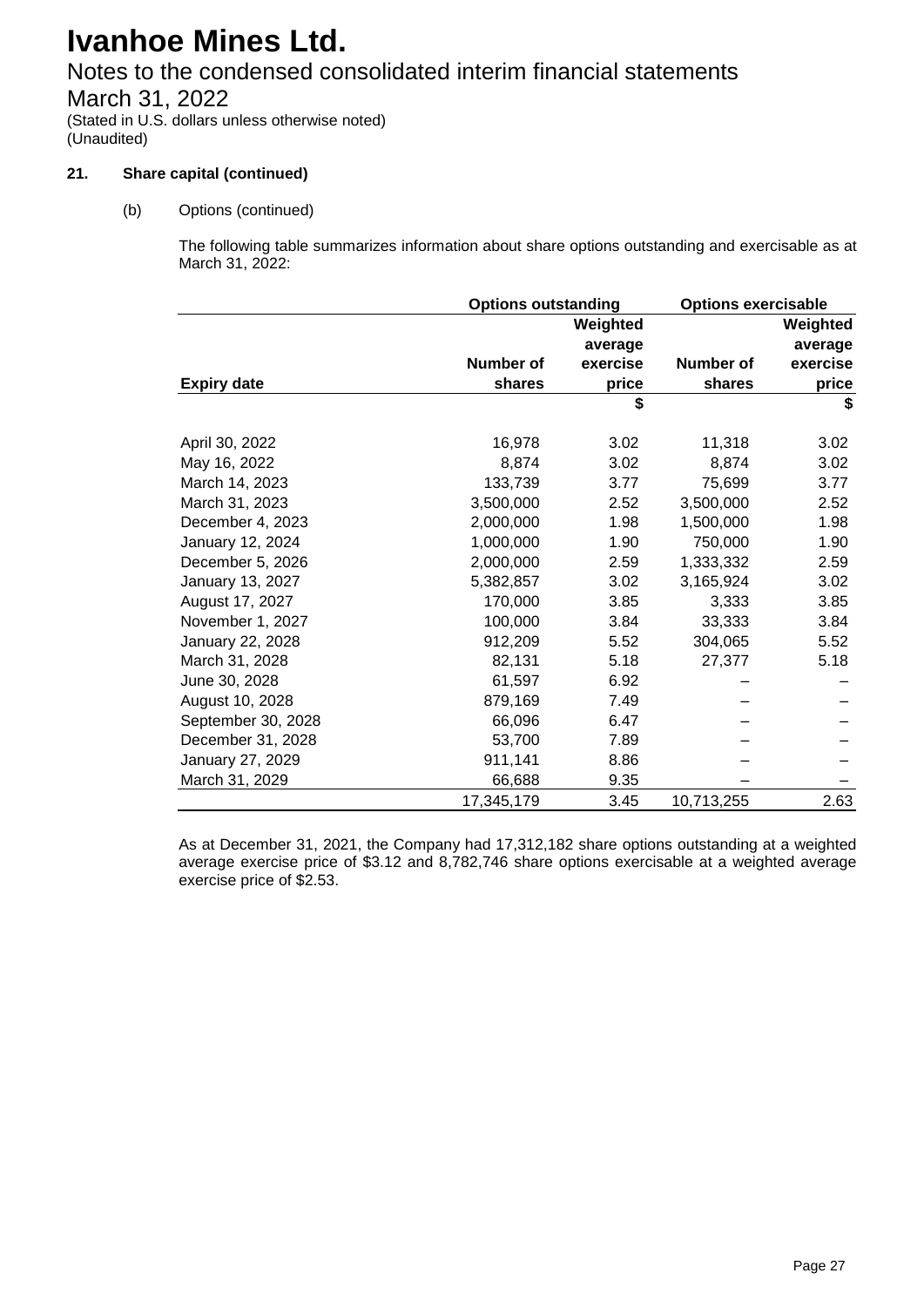## Notes to the condensed consolidated interim financial statements

March 31, 2022

(Stated in U.S. dollars unless otherwise noted) (Unaudited)

### **21. Share capital (continued)**

(c) Restricted share units

The Company issues restricted share units ("RSUs") as a security based compensation arrangement. Each RSU represents the right of an eligible participant to receive one Class A Share.

RSUs vest in three equal parts, commencing on the initial vesting date established at grant and on each of the two anniversaries thereafter, subject to the satisfaction of any performance conditions.

A summary of changes in the Company's RSUs is presented below. The changes for 2022 represent the period January 1, 2022 to March 31, 2022, while the changes for 2021 represent the period January 1, 2021 to December 31, 2021.

|                                      | 2022       | 2021        |
|--------------------------------------|------------|-------------|
| Balance at the beginning of the year | 6,300,049  | 2,107,464   |
| RSUs issued                          | 1,237,427  | 5,478,846   |
| RSUs vested                          | (730, 575) | (1,216,071) |
| RSUs cancelled                       | (4, 124)   | (70,190)    |
| Balance at the end of the period     | 6,802,777  | 6,300,049   |

An expense of \$11.0 million will be amortized over the vesting period for the RSUs granted during the three months ended March 31, 2022 (March 31, 2021: \$2.6 million), using the fair value of a common share at time of grant. The weighted average fair value of a common share at the time that the RSUs were granted in 2022 was \$8.85 (2021: \$5.50). An expense of \$4.3 million was recognized for the three months ended March 31, 2022 relating to RSU's which vested during the period (March 31, 2021: \$1.0 million) (see Note 24).

#### (d) Deferred share units

The Company issues deferred share units ("DSUs") as a security based compensation arrangement to non-executive directors of the Company. Each DSU represents the right of an eligible participant to receive one Class A Share.

A summary of changes in the Company's DSUs is presented below. The changes for 2022 represent the period January 1, 2022 to March 31, 2022, while the changes for 2021 represent the period January 1, 2021 to December 31, 2021.

|                                      | 2022    | 2021      |
|--------------------------------------|---------|-----------|
| Balance at the beginning of the year | 545,578 | 376.884   |
| <b>DSUs issued</b>                   | 167.168 | 196.073   |
| <b>DSUs settled</b>                  | -       | (27, 379) |
| Balance at the end of the period     | 712.746 | 545,578   |

An expense of \$0.4 million (March 31, 2021: \$0.3 million) was recognized for the DSUs granted during the three months ended March 31, 2022. A loss of \$0.7 million (March 31, 2021: \$0.1 million) was recognized for DSU's granted during prior years due to the increase in the Company's share price which resulted in an increase in the deferred share unit liability. In accordance with the DSU plan, directors may elect to receive settlement of their DSU's in cash or shares. No DSUs have been settled during the three months ended March 31, 2022. DSU's vest over the calendar year in which they are granted and are settled on December 31<sup>st</sup> of the calendar year that is three years following the award date of each respective DSU.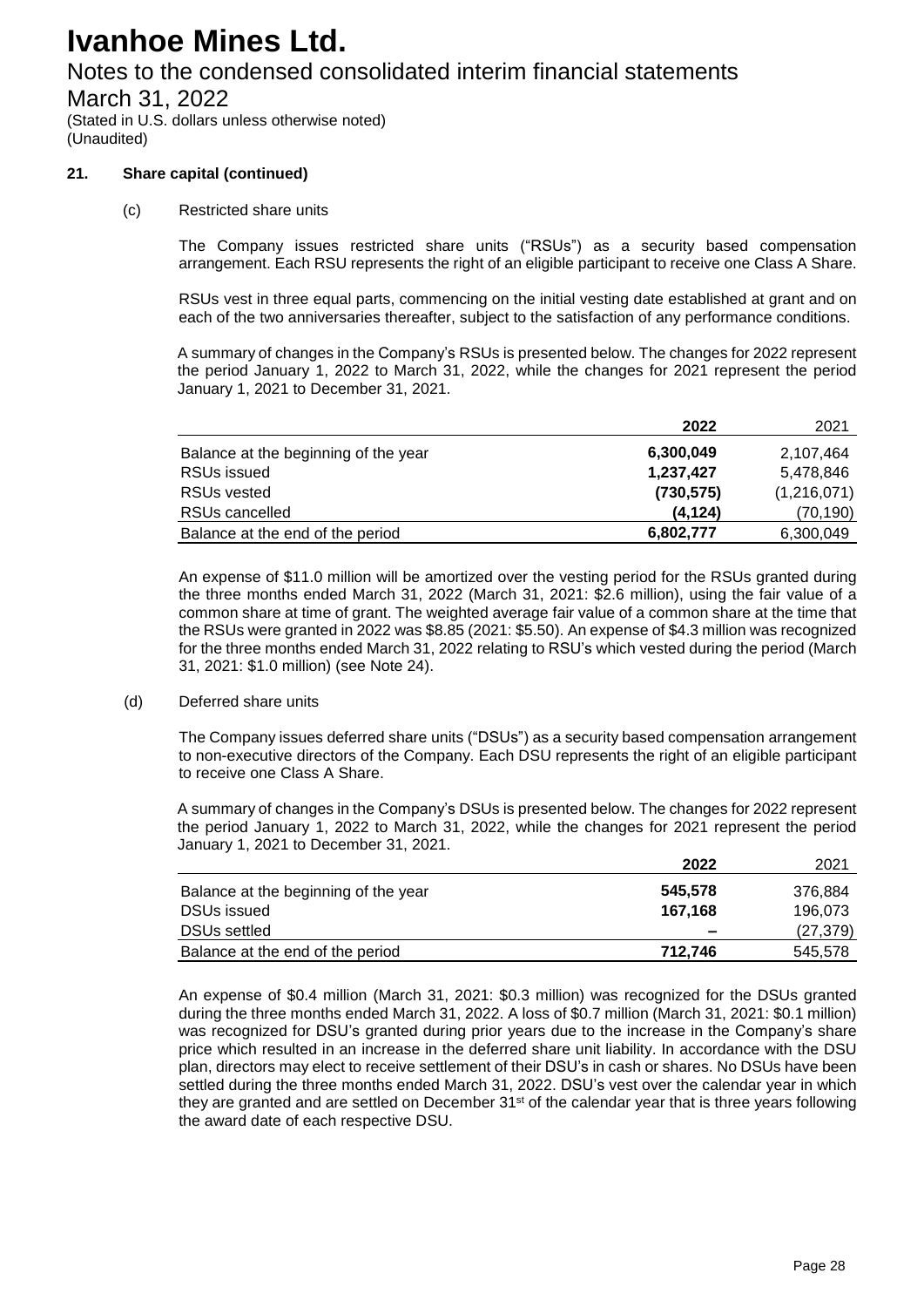## Notes to the condensed consolidated interim financial statements

March 31, 2022

(Stated in U.S. dollars unless otherwise noted) (Unaudited)

### **22. Foreign currency translation reserve**

|                                                                   | March 31, | December 31, |
|-------------------------------------------------------------------|-----------|--------------|
|                                                                   | 2022      | 2021         |
|                                                                   | \$'000    | \$'000       |
| Balance at the beginning of the year                              | (62, 508) | (37,056)     |
| Exchange gain (loss) arising on translation of foreign operations | 19.101    | (25, 452)    |
| Balance at the end of the period                                  | (43, 407) | (62, 508)    |

Exchange differences relating to the translation of the results and net assets of the Company's foreign operations from their functional currencies to the Company's presentation currency are recognized directly in other comprehensive loss and accumulated in the foreign currency translation reserve.

### **23. Non-controlling interests**

The total non-controlling interests at March 31, 2022 is \$119.7 million (December 31, 2021: \$116.8 million), of which \$63.9 million (December 31, 2021: \$66.3 million) is attributed to Ivanplats (Pty) Ltd and \$59.3 million (December 31, 2021: \$54.7 million) is attributed to Kipushi Corporation SA. The remainder relates mainly to the non-controlling interest attributable to Ivanplats Holding SARL.

Set out below is the summarized statements of comprehensive income for each subsidiary that has noncontrolling interests that are material to the Company. The amounts disclosed for each subsidiary are before intercompany eliminations.

| 2022    | 2021     | 2022                                                          | 2021                                                             |
|---------|----------|---------------------------------------------------------------|------------------------------------------------------------------|
| \$'000  | \$'000   | \$'000                                                        | \$'000                                                           |
| (3,801) | (3, 413) | (14, 333)                                                     | (10, 653)                                                        |
| 19,958  | (4, 565) |                                                               |                                                                  |
| 16,157  | (7, 978) | (14, 333)                                                     | (10, 653)                                                        |
| 1,615   | (798)    | (4,587)                                                       | (3,409)                                                          |
|         |          | <b>Ivanplats (Pty) Ltd</b><br>Three months ended<br>March 31, | <b>Kipushi Corporation SA</b><br>Three months ended<br>March 31, |

### **24. Share-based payments**

The share-based payment expense of the Company is summarized as follows:

|                                            | Three months ended March 31, |         |  |
|--------------------------------------------|------------------------------|---------|--|
|                                            | 2022                         | 2021    |  |
|                                            | \$'000                       | \$'000  |  |
| Equity settled share-based payments        |                              |         |  |
| Restricted share unit expense (Note 21(c)) | (4,296)                      | (1,023) |  |
| Share options (Note 21(b))                 | (1,797)                      | (1,960) |  |
|                                            | (6,093)                      | (2,983) |  |
| Cash settled share-based payments          |                              |         |  |
| Deferred share unit expense (Note 21(d))   | (1, 136)                     | (181)   |  |
| <b>B-BBEE</b> transaction expense          | (160)                        | (163)   |  |
|                                            | (7,389)                      | (3,327) |  |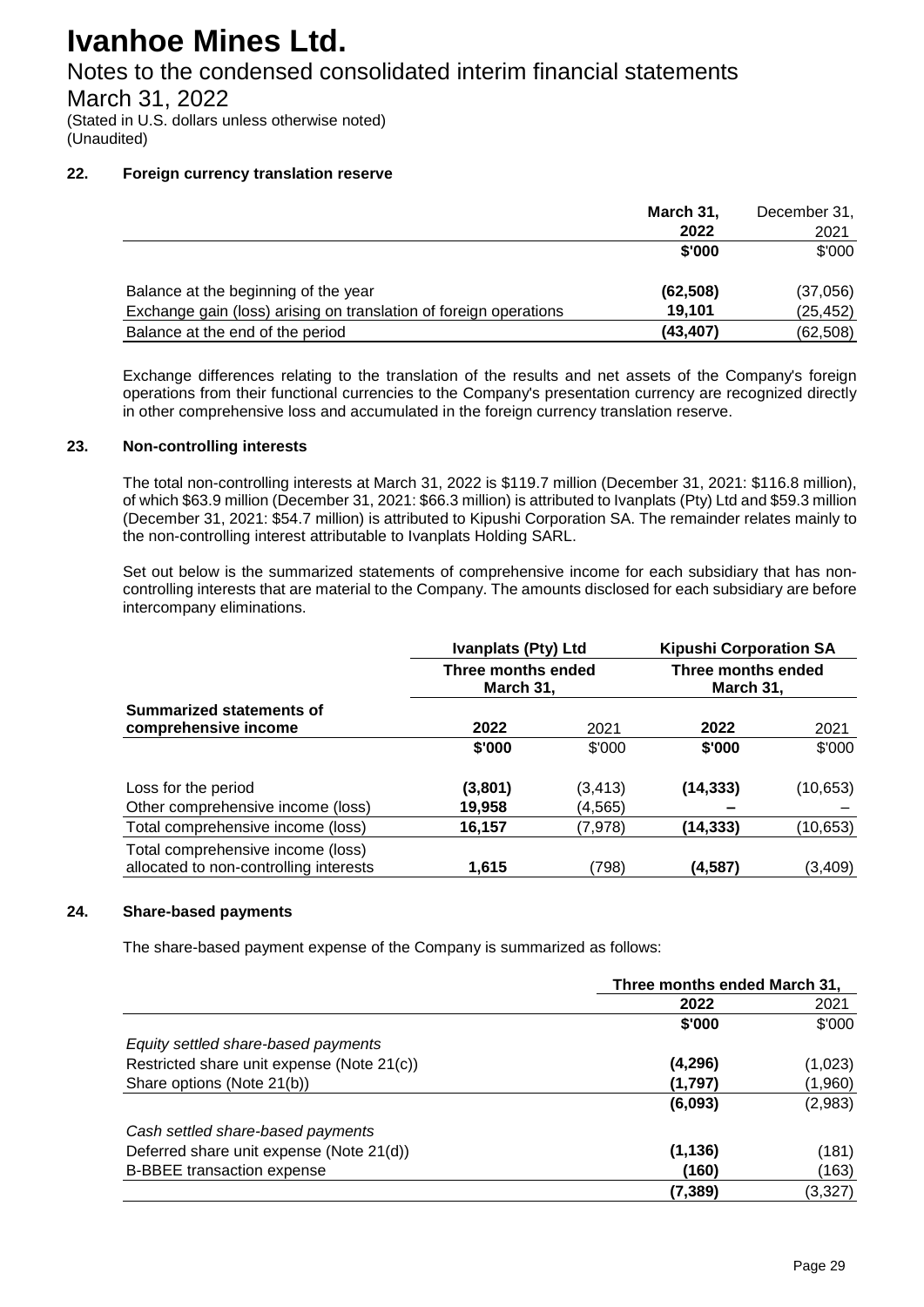## Notes to the condensed consolidated interim financial statements

March 31, 2022

(Stated in U.S. dollars unless otherwise noted) (Unaudited)

### **24. Share-based payments (continued)**

Of the share-based payment expense recognized for the three months ended March 31, 2022, \$0.2 million (March 31, 2021: \$0.2 million) related to the Platreef B-BBEE transaction, with the remaining \$7.2 million (March 31, 2021: \$3.1 million) being the expense for share options, restricted share units and deferred share units which have been granted to employees and were recognized over the vesting period.

### **25. Finance costs**

The finance costs of the Company are summarized as follows:

|                                                               | Three months ended March 31, |          |
|---------------------------------------------------------------|------------------------------|----------|
|                                                               | 2022                         | 2021     |
|                                                               | \$'000                       | \$'000   |
| Interest on convertible notes (see Note 15)                   | (10, 211)                    | (1, 492) |
| Borrowing costs on convertible notes capitalized (see Note 5) | 3,131                        |          |
| Interest on borrowings (see Note 17)                          | (606)                        | (545)    |
| Borrowing costs capitalized (see Note 5)                      | 579                          | 522      |
| Finance costs on deferred revenue (see Note 16)               | (1,730)                      |          |
| Finance costs on deferred revenue capitalized (see Note 16)   | 1,730                        |          |
| Lease liability unwinding (see Note 11)                       | (246)                        | (246)    |
| Interest on advances payable (see Note 19)                    | (38)                         | (30)     |
|                                                               | (7, 391)                     | (1,791)  |

### **26. Finance income**

Finance income is summarized as follows:

|                                                         | Three months ended March 31, |        |  |
|---------------------------------------------------------|------------------------------|--------|--|
|                                                         | 2022                         | 2021   |  |
|                                                         | \$'000                       | \$'000 |  |
| Interest on loan to joint venture (i)                   | 28,289                       | 21,180 |  |
| Interest on long term loan receivable - HPX (ii)        | 1,475                        | 986    |  |
| Interest on bank balances                               | 1,424                        | 372    |  |
| Interest on long term loan receivable - Gécamines (iii) | 310                          | 242    |  |
| Other                                                   |                              |        |  |
|                                                         | 31,505                       | 22,780 |  |

(i) The Company earns interest at a rate of USD 12-month LIBOR plus 7% on the loan advanced to the Kamoa Holding joint venture (see Note 4).

- (ii) The Company earned interest at a rate of 8% per annum on the long term loan receivable from HPX until April 25, 2021. Following the signing of an amendment to the loan agreement on June 16, 2021, the interest rate was fixed at 11% per annum compounded monthly for the period after April 25, 2021 (see Note 8 (i)).
- (iii) The Company earns interest at a rate of USD 12-month LIBOR plus 3% on the long term loan receivable from Gécamines (see Note 8 (ii)), although an effective interest rate of 9.2% was applied from initial recognition.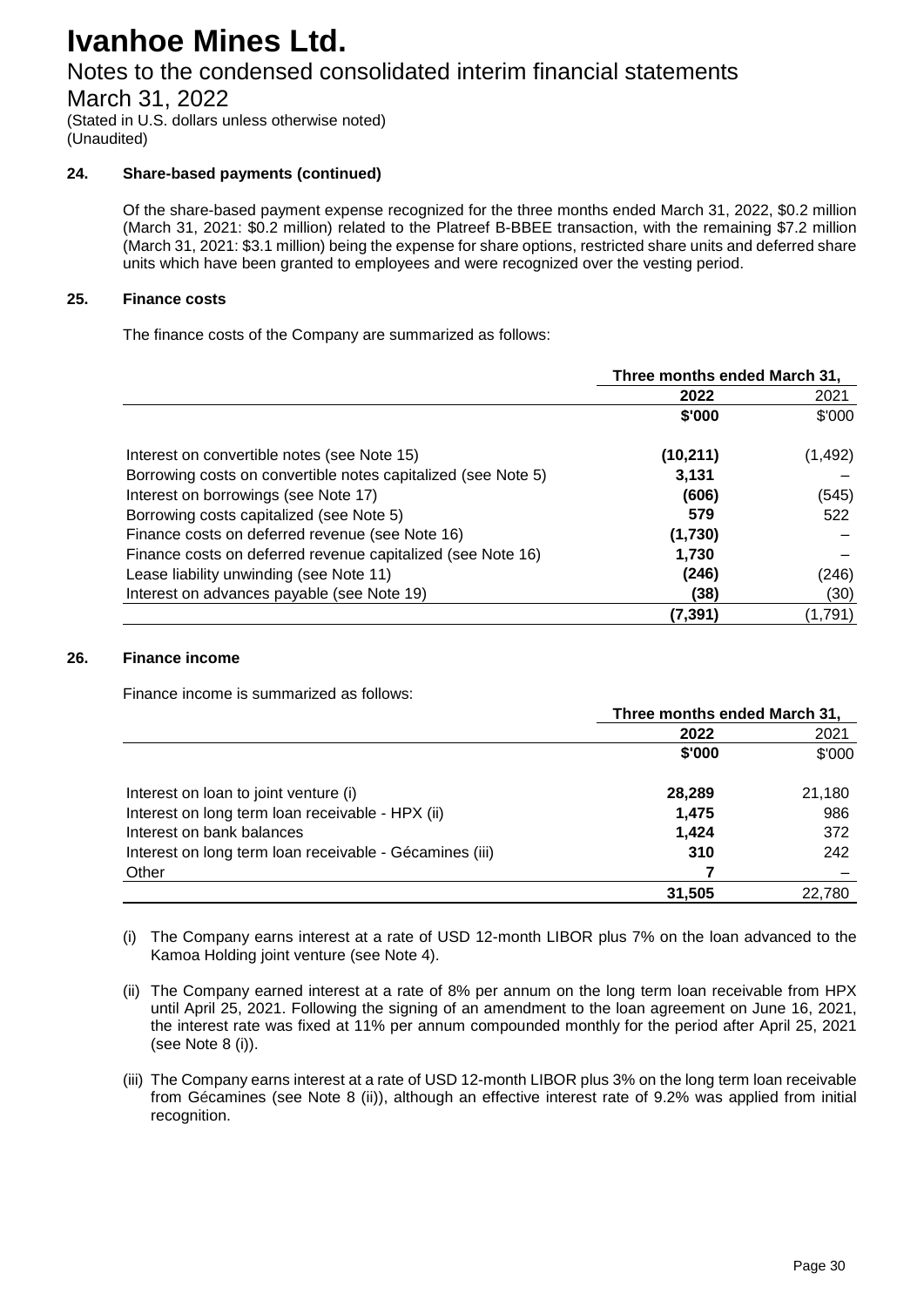## Notes to the condensed consolidated interim financial statements

March 31, 2022

(Stated in U.S. dollars unless otherwise noted) (Unaudited)

### **27. Other income**

Other income is summarized as follows:

|                                      | Three months ended March 31, |        |  |
|--------------------------------------|------------------------------|--------|--|
|                                      | 2022                         | 2021   |  |
|                                      | \$'000                       | \$'000 |  |
| Administration consulting income (i) | 720                          | 1,375  |  |
| Other                                | (284)                        | (12)   |  |
|                                      | 436                          | 1,363  |  |

(i) Administration consulting income is fees charged by the Company to the Kamoa Holding joint venture for administration, accounting and other services performed for the joint venture (see Note 4).

#### **28. Profit per share**

The basic profit per share is computed by dividing the profit attributable to the owners of the Company by the weighted average number of common shares outstanding during the period. The diluted profit per share reflects the potential dilution of common share equivalents, such as outstanding stock options and restricted share units, in the weighted average number of common shares outstanding during the year, if dilutive.

|                                                       | Three months ended March 31, |               |
|-------------------------------------------------------|------------------------------|---------------|
|                                                       | 2022                         | 2021          |
|                                                       | \$'000                       | \$'000        |
| <b>Basic profit per share</b>                         |                              |               |
| Profit attributable to owners of the Company          | 26,394                       | 24,055        |
| Weighted average number of basic shares outstanding   | 1,210,405,254                | 1.207.284.386 |
| Basic profit per share                                | 0.02                         | 0.02          |
| <b>Diluted profit per share</b>                       |                              |               |
| Profit attributable to owners of the Company          | 26,394                       | 24,055        |
| Weighted average number of diluted shares outstanding | 1,227,981,947                | 1.213.194.672 |
| Diluted profit per share                              | 0.02                         | 0.02          |

The weighted average number of shares for the purpose of diluted profit per share reconciles to the weighted average number of shares used in the calculation of basic profit per share as follows:

|                                                                                                               | Three months ended March 31, |                        |
|---------------------------------------------------------------------------------------------------------------|------------------------------|------------------------|
|                                                                                                               | 2022                         | 2021                   |
| Weighted average number of basic shares outstanding                                                           | 1,210,405,254                | 1,207,284,386          |
| Shares deemed to be issued for no consideration in respect of:<br>- stock options<br>- restricted share units | 10,989,728<br>6,586,965      | 4,088,728<br>1,821,558 |
| Weighted average number of diluted shares outstanding                                                         | 1,227,981,947                | 1,213,194,672          |

#### **29. Joint operations**

The Company has a 50% interest in Rhenfield Limited, a British Virgin Islands registered company. Rhenfield Limited purchased buildings in London, England which the Company uses for office space. The buildings have a carrying value of \$9.2 million (December 31, 2021: \$9.5 million) and are included in property, plant and equipment (see Note 5).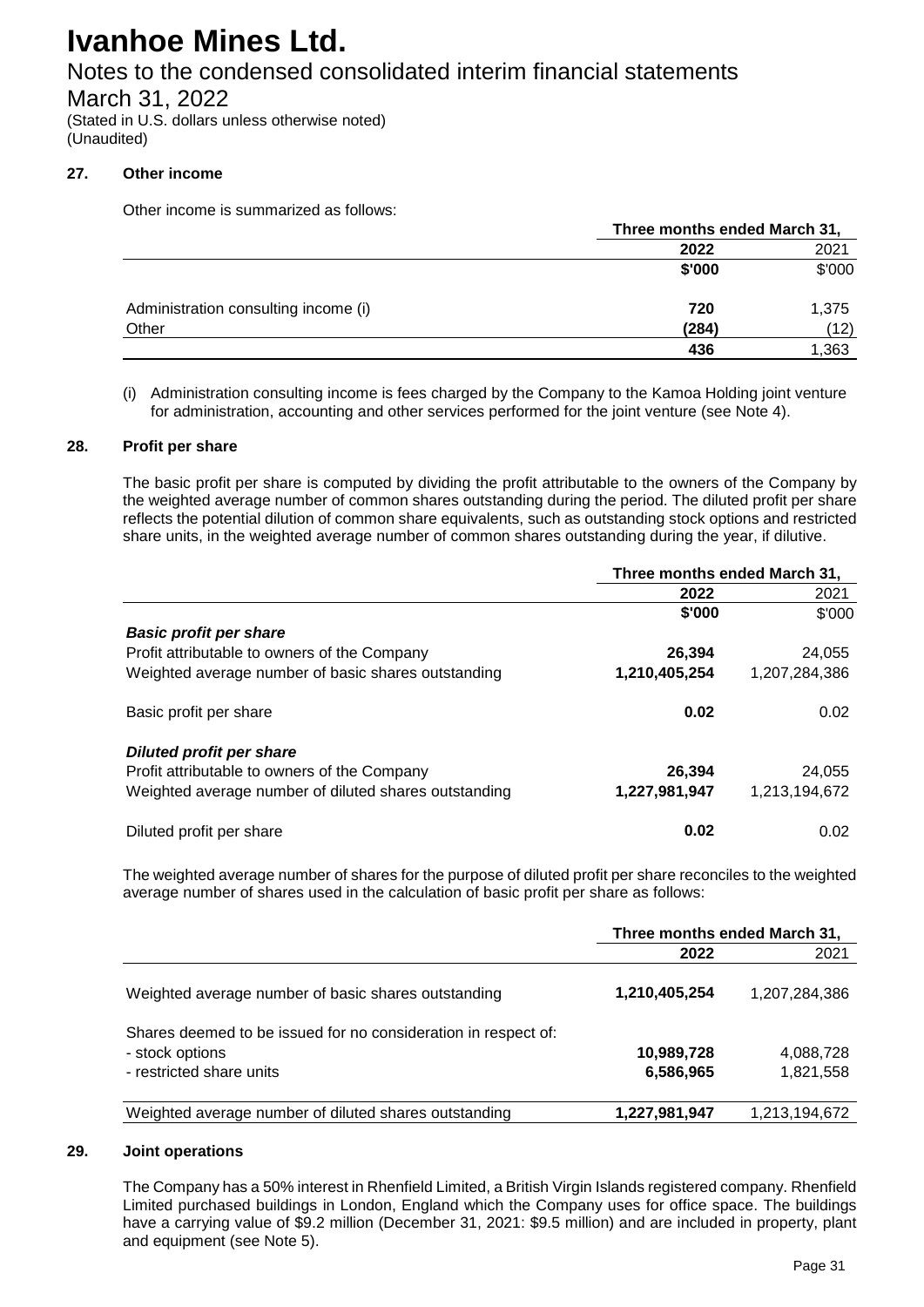## Notes to the condensed consolidated interim financial statements

March 31, 2022

(Stated in U.S. dollars unless otherwise noted) (Unaudited)

### **30. Related party transactions**

The financial statements include the financial results of Ivanhoe Mines Ltd., its subsidiaries, joint ventures and joint operations listed in the following table:

|                                                      |                                 | % equity interest |              |
|------------------------------------------------------|---------------------------------|-------------------|--------------|
|                                                      | as at                           |                   |              |
|                                                      | <b>Country of</b>               | March 31,         | December 31, |
| <b>Name</b>                                          | Incorporation                   | 2022              | 2021         |
| <b>Direct Subsidiaries</b>                           |                                 |                   |              |
| Ivanhoe Mines (Barbados) Limited                     | <b>Barbados</b>                 | 100%              | 100% (i)     |
| African Copperbelt Exploration Ltd.                  | <b>Barbados</b>                 | 100%              | 100% (i)     |
| Kengere Holding Limited                              | <b>Barbados</b>                 | 100%              | 100% (i)     |
| Ivanhoe Mines US LLC                                 | <b>United States of America</b> | 100%              | 100% (i)     |
| Ivanhoe Mines UK Limited                             | <b>United Kingdom</b>           | 100%              | 100% (ii)    |
| <b>Ivanplats Holding SARL</b>                        | Luxembourg                      | 97%               | 97% (i)      |
| <b>Ivanhoe Mines Consulting Services</b>             | China                           | 100%              | 100% (iv)    |
| (Beijing) Co., Ltd                                   |                                 |                   |              |
| <b>Indirect Subsidiaries</b>                         |                                 |                   |              |
| Ivanhoe DRC Holding Ltd.                             | <b>Barbados</b>                 | 100%              | 100% (i)     |
| Kipushi Holding Limited                              | <b>Barbados</b>                 | 100%              | 100% (i)     |
| Ivanhoe Exploration Holding Ltd.                     | <b>Barbados</b>                 | 100%              | 100% (i)     |
| Magharibi Holding Ltd.                               | <b>Barbados</b>                 | 100%              | 100% (i)     |
| Makoko Holding Ltd.                                  | <b>Barbados</b>                 | 100%              | 100% (i)     |
| Mwangezi Holding Ltd.                                | <b>Barbados</b>                 | 100%              | 100% (i)     |
| Lubudi Holding Ltd.                                  | <b>Barbados</b>                 | 100%              | 100% (i)     |
| Lueya Holding Ltd.                                   | <b>Barbados</b>                 | 100%              | 100% (i)     |
| Ivanhoe Newriver Holding Ltd.                        | <b>Barbados</b>                 | 100%              | 100% (i)     |
| Ivanhoe Mines DRC SARL                               | <b>DRC</b>                      | 100%              | 100% (ii)    |
| Ivanhoe Mines Exploration DRC SARL                   | <b>DRC</b>                      | 100%              | 100% (iii)   |
| Lufupa SASU                                          | <b>DRC</b>                      | 100%              | 100% (iii)   |
| Magharibi Mining SAU                                 | <b>DRC</b>                      | 90%               | 90% (iii)    |
| Makoko SA                                            | <b>DRC</b>                      | 90%               | 90% (iii)    |
| Kengere Mining SA                                    | <b>DRC</b>                      | 75%               | 75% (iii)    |
| Kipushi Corporation SA                               | <b>DRC</b>                      | 68%               | 68% (iii)    |
| Namwana Exploration SA                               | <b>DRC</b>                      | 90%               | 90% (iii)    |
| Ivanhoe (Namibia) (Pty) Ltd.                         | Namibia                         | 100%              | 100% (iii)   |
| GB Mining & Exploration (SA) (Pty) Ltd. South Africa |                                 | 100%              | 100% (iv)    |
| Ivanhoe Mines SA (Pty) Ltd.                          | South Africa                    | 100%              | 100% (ii)    |
| Ivanplats (Pty) Ltd.                                 | South Africa                    | 64%               | 64% (iii)    |
| Kico Services (Pty) Ltd.                             | South Africa                    | 100%              | 100% (ii)    |
| Ivanhoe (Zambia) Ltd.                                | Zambia                          | 100%              | 100% (iii)   |
| <b>Joint ventures</b>                                |                                 |                   |              |
| Kamoa Holding Limited                                | <b>Barbados</b>                 | 49.50%            | 49.50% (v)   |
| Joint operations                                     |                                 |                   |              |
| <b>Rhenfield Limited</b>                             | <b>British Virgin Islands</b>   | 50%               | 50% (iv)     |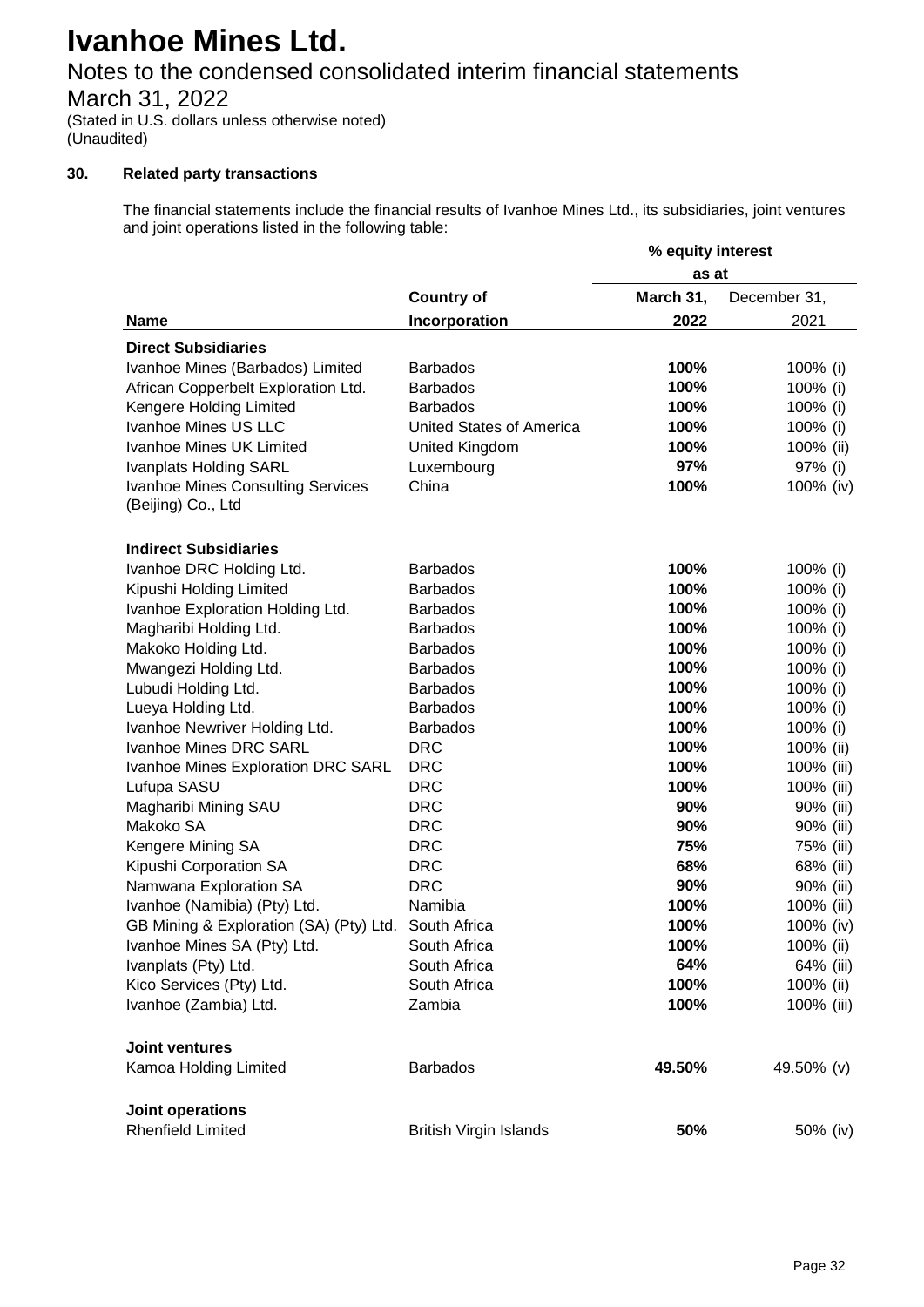## Notes to the condensed consolidated interim financial statements

March 31, 2022

(Stated in U.S. dollars unless otherwise noted) (Unaudited)

### **30. Related party transactions (continued)**

- (i) This company acts as an intermediary holding company to other companies in the Group.
- (ii) This company provides administration, accounting and other services to the Group on a cost-recovery basis.
- (iii) This company is incorporated with the intention of engaging in exploration, development and mining activities.
- (iv) This is a special purpose entity that has been incorporated for a particular purpose.
- (v) This company is a joint venture of the Group. See Note 4 for information regarding the shareholding of this company.

The following table summarizes related party expenses incurred and income earned by the Company, primarily on a cost-recovery basis, with companies related by way of directors or shareholders in common. Amounts in brackets denote expenses.

|                                            | Three months ended March 31, |          |
|--------------------------------------------|------------------------------|----------|
|                                            | 2022                         | 2021     |
|                                            | \$'000                       | \$'000   |
| Kamoa Holding Limited (a)                  | 28,289                       | 21,180   |
| High Power Exploration Inc. (b)            | 1,479                        | 990      |
| Kamoa Services (Pty) Ltd (c)               | 610                          |          |
| Kamoa Copper SA (d)                        | 290                          | 1,879    |
| Ivanhoe Mines Energy DRC SARL (e)          | 35                           | 46       |
| Ivanhoe Capital Aviation Ltd (f)           | (1, 125)                     | (1, 108) |
| Ivanhoe Capital Services Ltd. (g)          | (148)                        | (104)    |
| Global Mining Management Corporation (h)   | (83)                         | (265)    |
| CITIC Metal Africa Investments Limited (i) | (53)                         | (53)     |
| Ivanhoe Capital Pte Ltd (j)                | (3)                          |          |
|                                            | 29,291                       | 22,565   |
| Finance income                             | 29,764                       | 22,166   |
| Cost recovery and management fee           | 939                          | 1,925    |
| Travel                                     | (1, 128)                     | (1, 125) |
| Salaries and benefits                      | (157)                        | (119)    |
| Directors fees                             | (53)                         | (53)     |
| Consulting                                 | (42)                         | (214)    |
| Office and administration                  | (32)                         | (15)     |
|                                            | 29,291                       | 22,565   |

The transactions summarized above were in the normal course of operations and were measured at the exchange amount, which is the amount of consideration established and agreed to by the related parties.

As at March 31, 2022, trade and other payables included \$0.1 million (December 31, 2021: \$0.1 million) with regards to amounts due to parties related by way of director, officers or shareholder in common. These amounts are unsecured and non-interest bearing.

Amounts included in other receivables due from parties related by way of director, officers or shareholder in common as at March 31, 2022 amounted to \$3.3 million (December 31, 2021: \$6.1 million).

The directors of the company are considered to be related parties and remuneration paid to the directors is disclosed in the Company's Management Proxy Circular available on the Company's website.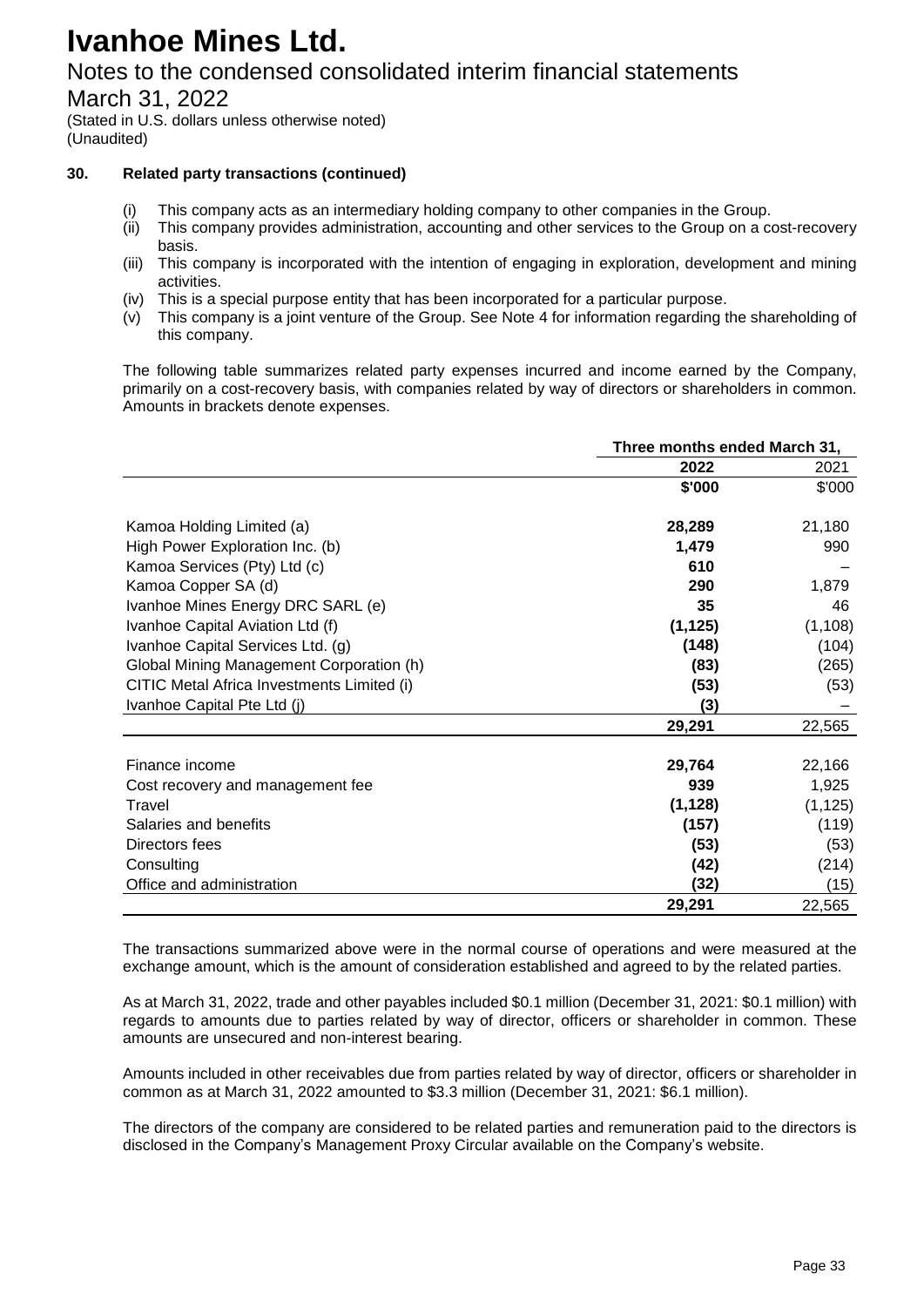## Notes to the condensed consolidated interim financial statements

March 31, 2022

(Stated in U.S. dollars unless otherwise noted) (Unaudited)

### **30. Related party transactions (continued)**

- (a) Kamoa Holding Limited ("Kamoa Holding") is a company registered in Barbados. The Company has an effective 49.5% ownership in Kamoa Holding. The Company earns interest on the loans advanced to Kamoa Holding (see Note 4).
- (b) High Power Exploration Inc. ("HPX") is a private company incorporated under the laws of Delaware, USA. A director of the Company is a director and member of executive management of HPX. The Company extended a secured loan of \$50 million to HPX. The loan receivable earned interest at a rate of 8% per annum until April 25, 2021. Following the signing of an amendment to the loan facility agreement on June 16, 2021, the scheduled maturity date of the loan was extended to April 25, 2022. In addition, the loan facility agreement was amended such that the rate of interest for the period after April 25, 2021 is fixed at 11% per annum compounded monthly (see Note 8).
- (c) Kamoa Services (Pty) Ltd. ("Kamoa Services") is a company registered in South Africa. On March 31, 2021 the Company sold its 100% interest in Kamoa Services to Kamoa Holding. The Company now has an effective 49.5% ownership in Kamoa Services. The Company provides administration, accounting and other services to Kamoa Services on a cost-recovery basis.
- (d) Kamoa Copper SA ("Kamoa Copper") is a company incorporated in the DRC. The Company has an effective 39.6% ownership in Kamoa Copper (see Note 4). The Company provides administration, accounting and other services to Kamoa Copper on a cost-recovery basis.
- (e) Ivanhoe Mines Energy DRC Sarl ("Energy") is a company incorporated in the DRC. The Company has an effective 49.5% ownership in Energy (see Note 4). The Company provides administration, accounting and other services to Energy on a cost-recovery basis.
- (f) Ivanhoe Capital Aviation Ltd. ("Aviation") is a private company owned indirectly by a director of the Company. Aviation operates an aircraft for which the Company contributes toward the running costs.
- (g) Ivanhoe Capital Services Ltd. ("Services") is a private company owned indirectly by a director of the Company. Services provides for salaries administration and other services to the Company in Singapore and Beijing on a cost-recovery basis.
- (h) Global Mining Management Corporation ("Global") is a private company based in Vancouver, Canada. The Company and a director of the Company hold an indirect equity interest in Global. Global provides administration, accounting and other services to the Company on a cost-recovery basis.
- (i) Citic Metal Africa Investments Limited ("Citic Metal Africa") is a private company incorporated in Hong Kong. Citic Metal Africa is a shareholder in the Company and nominates two directors who serve of the Company's Board of Directors.
- (j) Ivanhoe Capital Pte Ltd. ("Capital") is a private company owned indirectly by a director of the Company. Capital provides administration, accounting and other services in Singapore on a cost-recovery basis.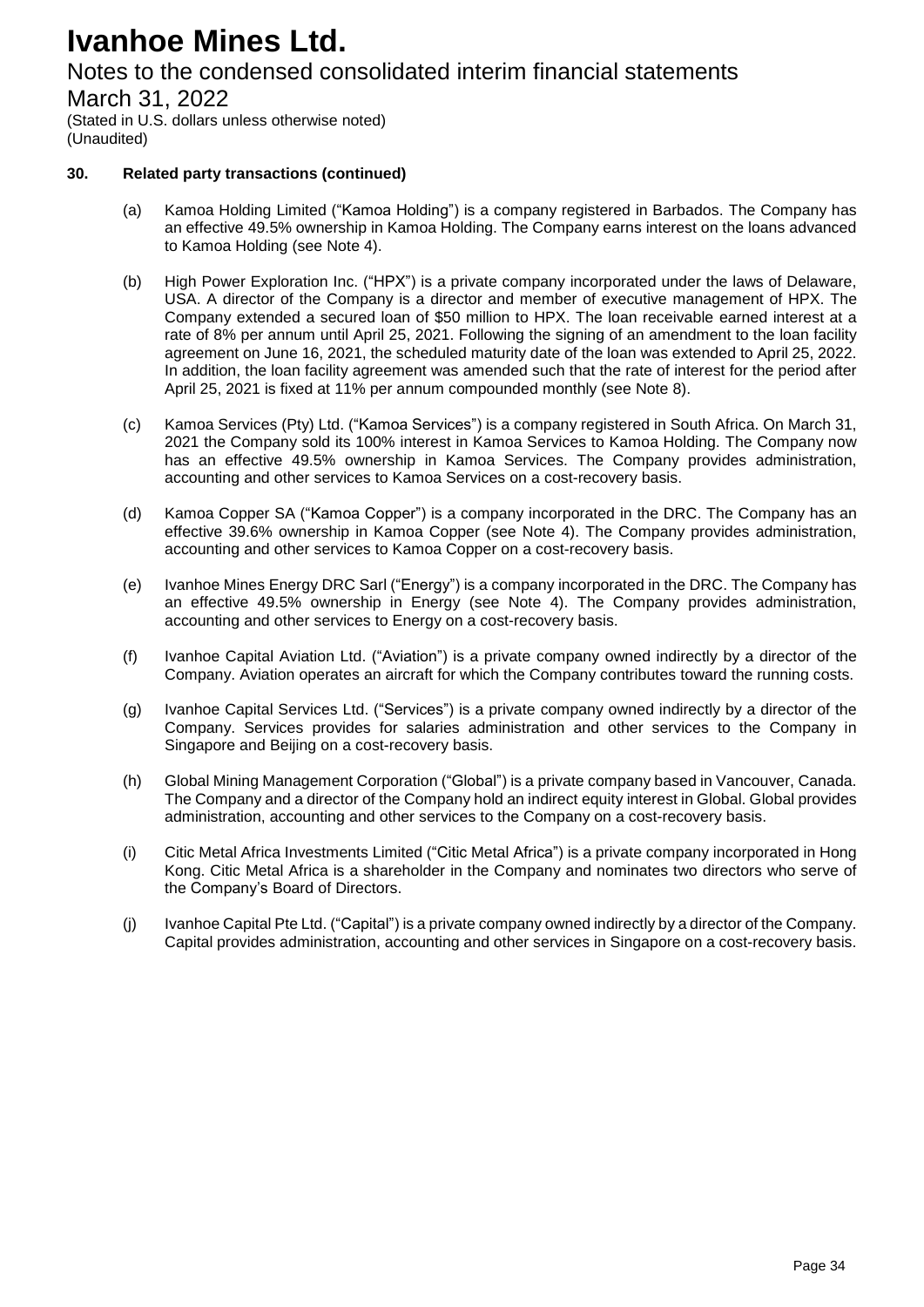## Notes to the condensed consolidated interim financial statements

March 31, 2022

(Stated in U.S. dollars unless otherwise noted) (Unaudited)

### **31. Cash flow information**

Net change in working capital items:

|                            |          | Three months ended March 31, |  |  |
|----------------------------|----------|------------------------------|--|--|
|                            | 2022     | 2021                         |  |  |
|                            | \$'000   | \$'000                       |  |  |
| Net (increase) decrease in |          |                              |  |  |
| Prepaid expenses           | (1, 164) | 333                          |  |  |
| Other receivables          | (713)    | (57)                         |  |  |
| Consumable stores          | 9        | 22                           |  |  |
| Net increase (decrease) in |          |                              |  |  |
| Trade and other payables   | (6, 387) | (4, 152)                     |  |  |
|                            | (8, 255) | (3, 854)                     |  |  |

### **32. Financial instruments**

### *(a) Fair value of financial instruments*

The Company's financial assets and financial liabilities are categorized as follows:

|                                                            |         | March 31, | December 31, |
|------------------------------------------------------------|---------|-----------|--------------|
| <b>Financial instrument</b>                                | Level   | 2022      | 2021         |
|                                                            |         | \$'000    | \$'000       |
| <b>Financial assets</b>                                    |         |           |              |
| Financial assets at fair value through profit or loss      |         |           |              |
| Investment in Renergen Ltd.                                | Level 1 | 16,691    |              |
| Investment in other listed entities                        | Level 1 | 1,640     | 1,144        |
| Investment in unlisted entity                              | Level 3 | 655       | 655          |
| Amortized cost                                             |         |           |              |
| Loan advanced to joint venture                             | Level 3 | 1,413,825 | 1,385,535    |
| Cash and cash equivalents (c)                              |         | 561,982   | 608,176      |
| Loans receivable                                           | Level 3 | 105,263   | 103,478      |
| Promissory note receivable                                 | Level 3 | 26,724    | 26,717       |
| Other receivables (a) (c)                                  |         | 9,437     | 8,611        |
| <b>Financial liabilities</b>                               |         |           |              |
| Financial liabilities at fair value through profit or loss |         |           |              |
| Convertible notes - embedded derivative liability          | Level 3 | 310,600   | 244,200      |
| Amortized cost                                             |         |           |              |
| Convertible notes - host liability (d)                     | Level 3 | 447,625   | 437,414      |
| <b>Borrowings</b>                                          | Level 3 | 38,799    | 38,342       |
| Trade and other payables (b) (c)                           |         | 16,022    | 22,769       |
| Advances payable                                           | Level 3 | 2,946     | 2,908        |

(a) Other receivables in the above table excludes refundable taxes receivable.

(b) Trade and other payables in the above table excludes payroll tax, other statutory liabilities, indirect taxes payable and other payables.

(c) Cash and cash equivalents, other receivables and trade and other payables are not assigned a fair value hierarchy due to their short-term nature.

(d) The estimated fair value is \$512.4 million (December 31, 2021: \$519.8 million) based on market-related period-end rates.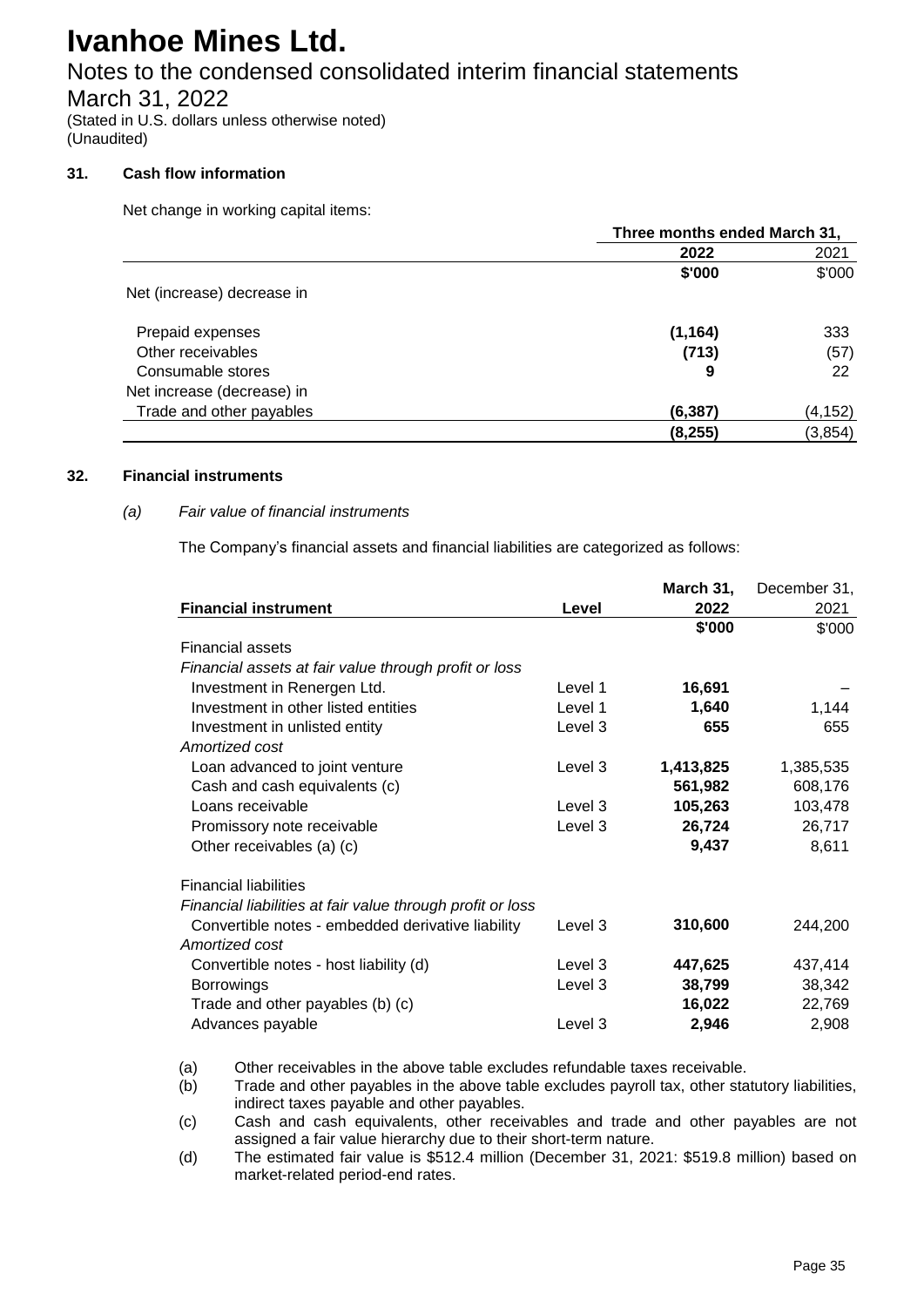## Notes to the condensed consolidated interim financial statements

March 31, 2022

(Stated in U.S. dollars unless otherwise noted) (Unaudited)

### **32. Financial instruments (continued)**

#### *(a) Fair value of financial instruments (continued)*

IFRS 13 - Fair value measurement, requires an explanation about how fair value is determined for assets and liabilities measured in the financial statements at fair value and established a hierarchy into which these assets and liabilities must be grouped based on whether inputs to those valuation techniques are observable or unobservable. Observable inputs reflect market data obtained from independent sources, while unobservable inputs reflect the Company's assumptions. The two types of inputs create the following fair value hierarchy:

- Level 1: observable inputs such as quoted prices in active markets:
- Level 2: inputs, other than the quoted market prices in active markets, which are observable, either directly and/or indirectly; and
- Level 3: unobservable inputs for the asset or liability in which little or no market data exists and therefore require an entity to develop its own assumptions.

#### *Investment in listed entities*

The fair value is the market value of the listed shares at the end of the period.

#### *Investment in unlisted entity*

The Company acquired these shares on September 12, 2019. No significant changes occurred between acquisition date and March 31, 2022 and the Company has therefore determined that the purchase price approximates the fair value.

#### *Loan advanced to the joint venture*

Carrying amount is a reasonable approximation of fair value. The loan incurs interest at a variable rate of USD 12-month LIBOR plus 7% which approximates the current market interest rate.

#### *Long-term loans receivable (Loan to HPX)*

Carrying amount is a reasonable approximation of fair value. The loan is repayable within the next 12 months and the interest rate is considered to be an arm's length rate. Country risk is considered to be low and the loan is secured by the shares of HPX.

#### *Long-term loans receivable (Social development loan)*

Carrying amount is a reasonable approximation of fair value. The fair value of the receivable at acquisition date was estimated by the Company by calculating the present value of the future expected cash flows using an effective interest rate of 9.2%.

#### *Promissory note receivable*

Carrying amount is a reasonable approximation of fair value. The creditworthiness of the promissory note holder is considered to be high (see Note 32(b)(ii)). The promissory note is payable on the earlier of December 8, 2025 or the next business day following the completion of the sale, transfer or disposition of the shares held by Crystal River in Kamoa Holding.

#### *Other receivables*

Carrying amount is a reasonable approximation of fair value due to the short term nature of the receivable (less than 1 month).

#### *Convertible notes (host liability)*

The fair value of the liability on initial recognition was estimated by the Company by calculating the present value of the future expected cash flows using an effective interest rate of 9.39%. The fair value of the liability at period-end was estimated by the Company by calculating the present value of the contractual cash flows using a market-related interest rate.

#### *Convertible notes (embedded derivative liability)*

The fair value of the liability is determined at the end of each reporting period and the fair value gain or loss is recognized in the condensed consolidated interim statements of comprehensive income.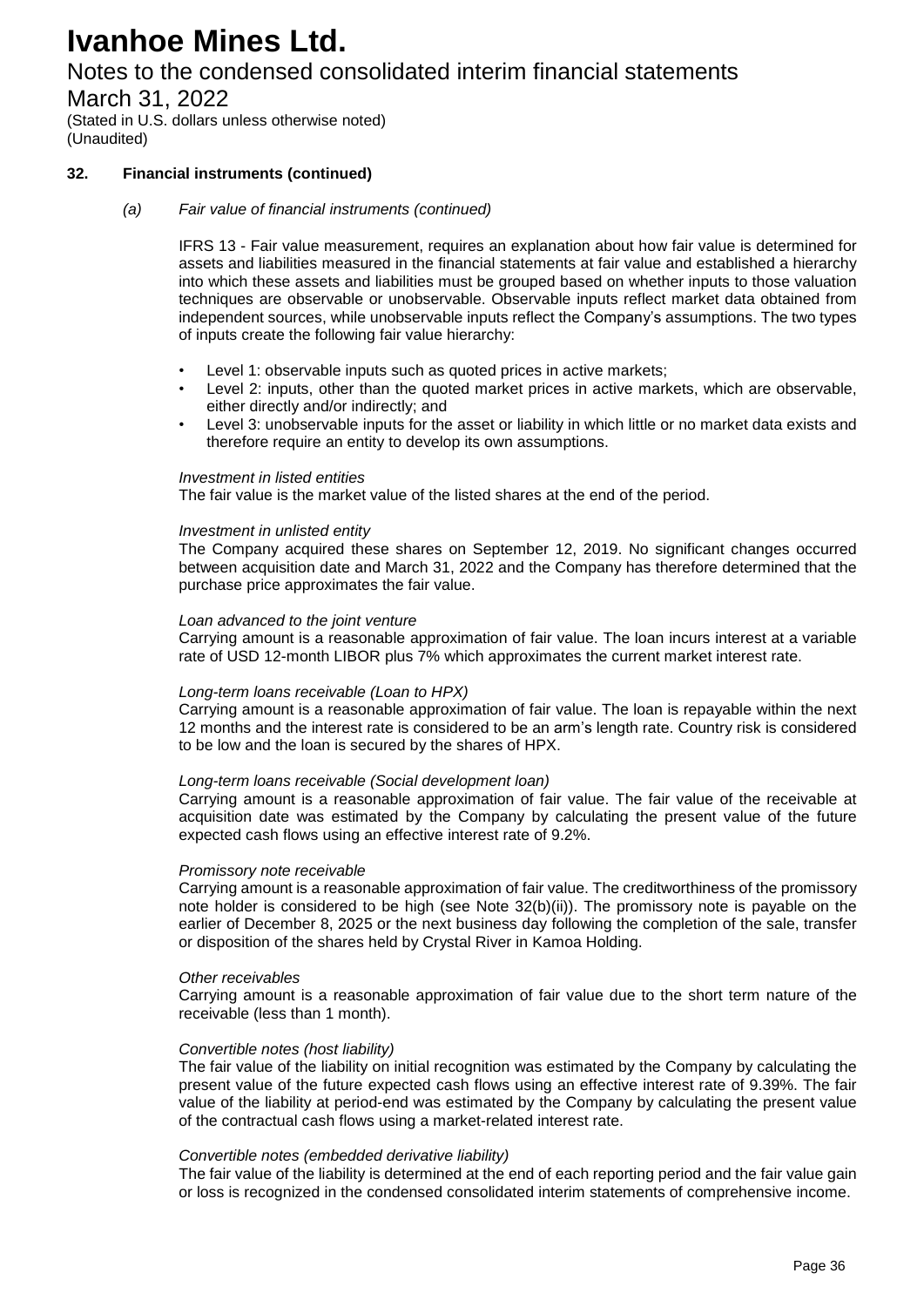## Notes to the condensed consolidated interim financial statements

March 31, 2022

(Stated in U.S. dollars unless otherwise noted) (Unaudited)

### **32. Financial instruments (continued)**

*(a) Fair value of financial instruments (continued)*

#### *Borrowings (Loan from ITC Platinum Development Limited)*

Carrying amount is a reasonable approximation of fair value. The fair value of the loan is determined using a discounted future cashflow analysis based on an interest rate of USD 3-month LIBOR plus 7% and the loan is carried at this value (see Note 17(i)).

#### *Borrowings (Loan from Citi bank)*

Carrying amount is a reasonable approximation of fair value. The loan incurs interest at a variable rate of GBP 1-month LIBOR plus 1.9% which approximates the current market interest rate.

#### *Trade and other payables*

Carrying amount is a reasonable approximation of fair value due to the short term nature of the receivable (less than 1 month).

#### *Advances payable*

Carrying amount is a reasonable approximation of fair value. This loan bears interest at USD 12 month LIBOR plus 4% which approximates the current market interest rate.

#### *(b) Financial risk management objectives and policies*

The risks associated with the Company's financial instruments and the policies to mitigate these risks are set out below. Management manages and monitors these exposures to ensure appropriate measures are implemented in a timely and effective manner.

#### (i) Foreign exchange risk

The Company incurs certain of its expenses in currencies other than the U.S. dollar. The Company also has foreign currency denominated monetary assets and liabilities. As such, the Company is subject to foreign exchange risk as a result of fluctuations in exchange rates. The Company enters into derivative instruments to manage foreign exchange exposure as deemed appropriate.

The carrying amount of the Company's foreign currency denominated monetary assets and liabilities at the respective statement of financial position dates are as follows:

|                       | March 31, | December 31, |
|-----------------------|-----------|--------------|
|                       | 2022      | 2021         |
|                       | \$'000    | \$'000       |
| Assets                |           |              |
| South African rand    | 89,342    | 104,110      |
| Canadian dollar       | 5,583     | 12,247       |
| <b>British pounds</b> | 5,653     | 4,259        |
| Australian dollar     | 1,270     | 917          |
| Liabilities           |           |              |
| South African rand    | (8, 372)  | (10,635)     |
| British pounds        | (4,209)   | (3,971)      |
| Canadian dollar       | (241)     | (1, 493)     |
| Australian dollar     | (47)      | (283)        |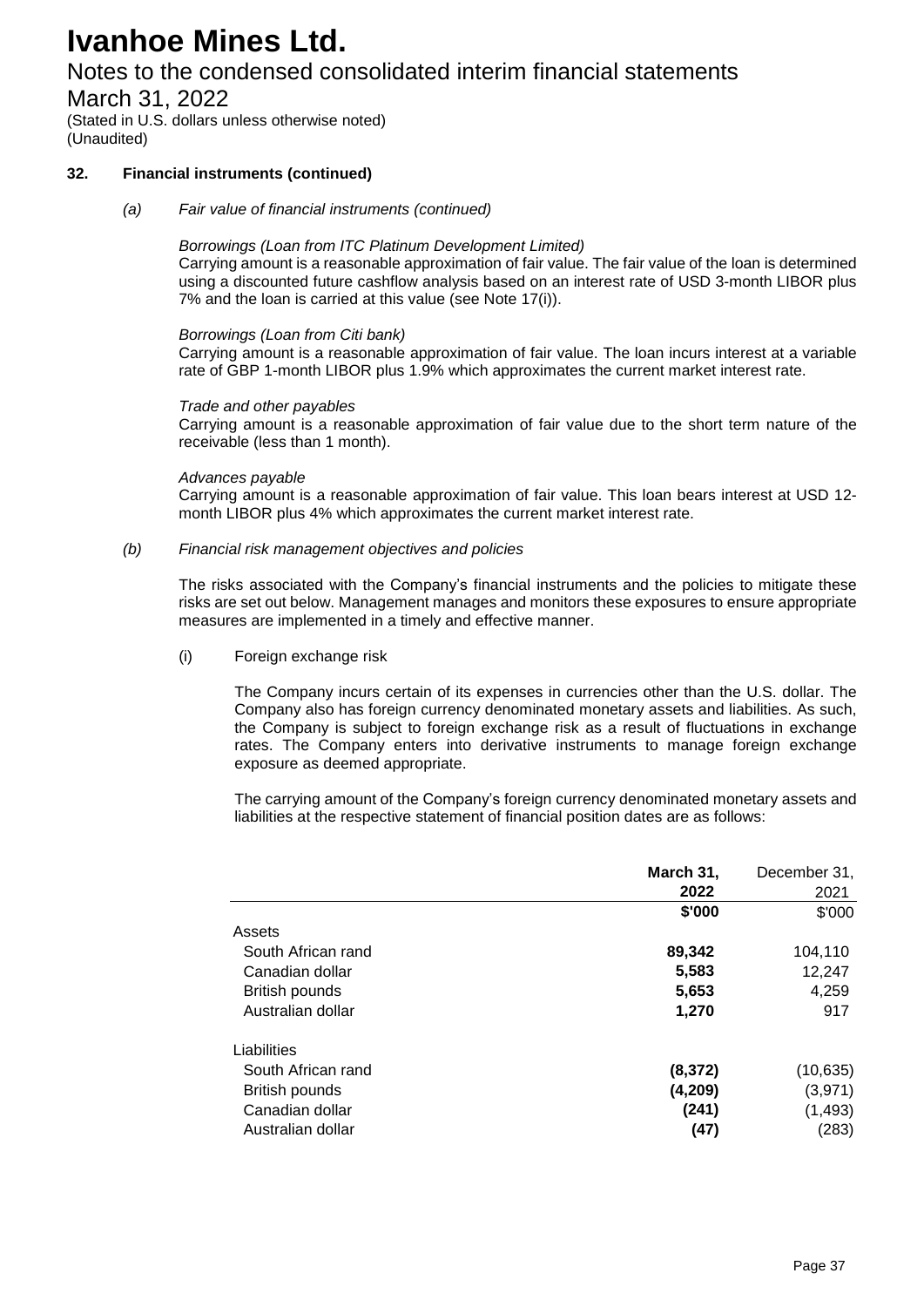## Notes to the condensed consolidated interim financial statements

March 31, 2022

(Stated in U.S. dollars unless otherwise noted) (Unaudited)

### **32. Financial instruments (continued)**

### *(b) Financial risk management objectives and policies (continued)*

#### Foreign currency sensitivity analysis

The following table details the Company's sensitivity to a 5% increase or decrease in the U.S. dollar against the foreign currencies presented. The sensitivity analysis includes only outstanding foreign currency denominated monetary items not denominated in the functional currency of the Company or the relevant subsidiary and adjusts their translation at the end of the period for a 5% change in foreign currency rates. A positive number indicates a decrease in loss for the period where the foreign currencies strengthen against the U.S. dollar. The opposite number will result if the foreign currencies depreciate against the U.S. dollar.

|                    | Three months ended<br>March 31, |        |  |
|--------------------|---------------------------------|--------|--|
|                    |                                 |        |  |
|                    | 2022                            | 2021   |  |
|                    | \$'000                          | \$'000 |  |
| Canadian dollar    | 267                             | 1,121  |  |
| Australian dollar  | 61                              | 74     |  |
| South African rand | (118)                           | (74)   |  |

#### (ii) Credit risk

Credit risk is the risk of an unexpected loss if a customer or third party to a financial instrument fails to meet its contractual obligations. Credit risk for the Company is primarily associated with the loan to the joint venture, promissory note receivable, long term loans receivable, other receivables and cash and cash equivalents.

The Company reviews the recoverable amount of their financial assets at each statement of financial position date to ensure that adequate impairment losses are made for irrecoverable amounts. The Company has considered the requirement of IFRS 9 to recognize a loss allowance for expected credit losses on financial assets. The general approach was applied to these financial assets, where the 12-month expected credit losses are calculated. The Company did not apply lifetime expected credit losses as there has not been a significant increase in credit risk in the period.

A significant increase in credit risk would include:

- Existing or forecast adverse changes in business, financial or economic conditions that are expected to cause a significant change in the borrower's ability to meet its debt obligations.
- An actual or expected significant change in the operating results of the borrower.
- Significant increases in credit risk on other financial instruments of the same borrower.
- An actual or expected significant adverse change in the regulatory, economic, or technological environment of the borrower that results in a significant change in the borrower's ability to meet its debt obligations.
- Significant changes in the value of the collateral supporting the obligation or in the quality of third-party guarantees or credit enhancements, which are expected to reduce the borrower's economic incentive to make scheduled contractual payments or to otherwise have an effect on the probability of a default occurring.

The Company assesses whether an impairment is required on loan receivables. A range of cash flow scenarios are considered, taking into account forward looking information which may impact recoverability of loan receivables.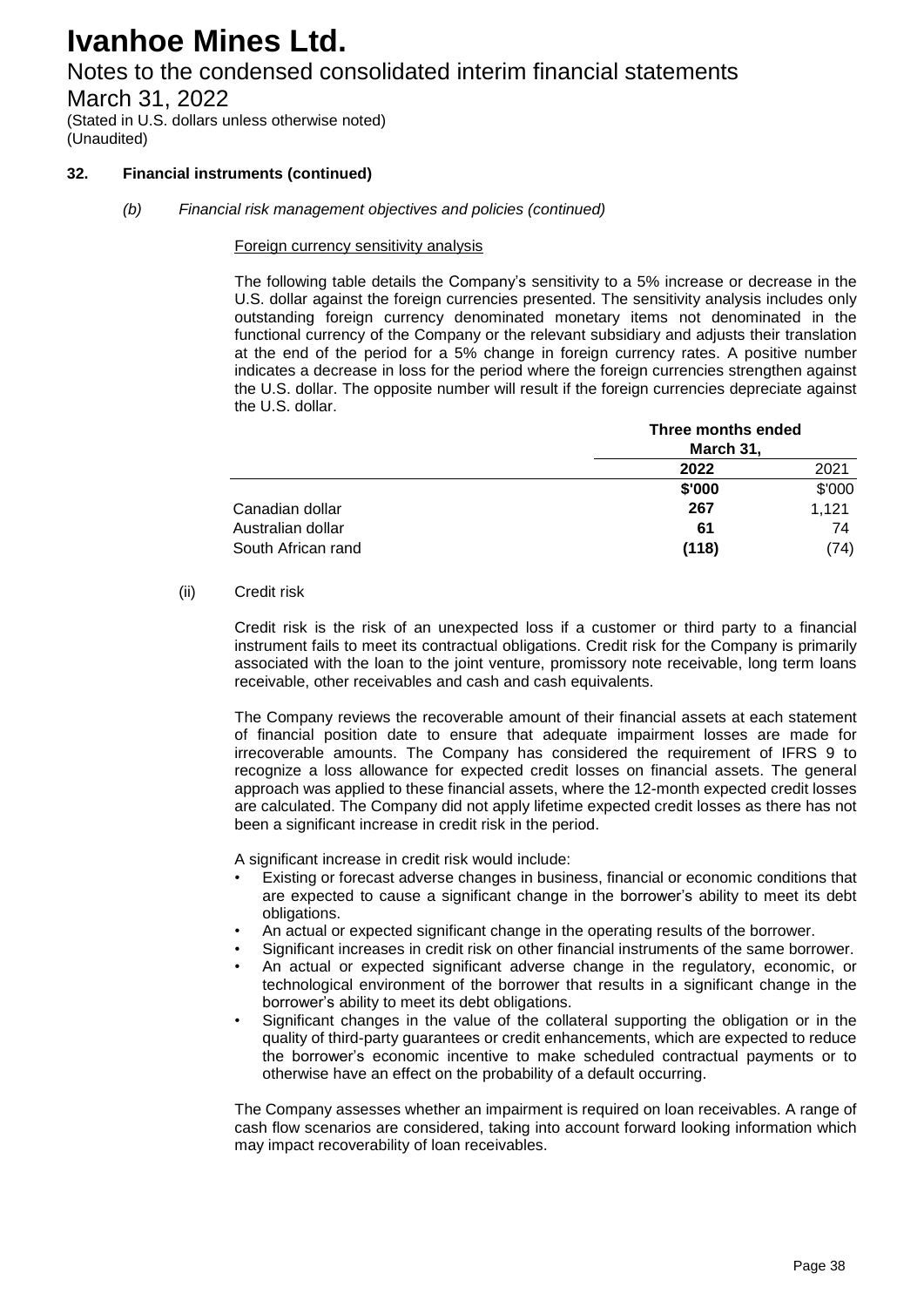## Notes to the condensed consolidated interim financial statements

March 31, 2022

(Stated in U.S. dollars unless otherwise noted) (Unaudited)

### **32. Financial instruments (continued)**

- *(b) Financial risk management objectives and policies (continued)*
	- (ii) Credit risk (continued)

The loan advanced to the joint venture will be repaid as and when there is residual cash flow in Kamoa Holding. The expected credit loss is considered to be negligible.

The promissory note receivable will be repaid using proceeds from the sale of Crystal River's 1% stake in Kamoa Holding. The expected credit loss is considered to be negligible.

The principal amount of the long term loan receivable from HPX and accrued interest thereon, is convertible in whole, or part, by the Company at its sole discretion into shares of treasury common stock of HPX. The Company recorded an expected credit loss allowance of \$0.2 million as at March 31, 2022 in accordance with IFRS 9.

Repayment of the long-term loan receivable from Gécamines will be made by offsetting the loan against future royalties and dividends payable to Gécamines which arise from future profits to be earned at Kipushi. The Company recorded an expected credit loss allowance of \$0.5 million as at March 31, 2022 in accordance with IFRS 9

The credit risk on cash and cash equivalents is limited because the cash and cash equivalents are composed of deposits with major banks who have investment grade credit ratings assigned by international credit ratings agencies and have low risk of default.

Other receivables is comprised primarily of administration consulting income from the joint venture and refundable taxes. The credit quality of these financial assets can be assessed by reference to historical information about counterparty default rates and adjusted to reflect current and forward-looking information, as well as macroeconomic factors affecting the ability of the parties to settle the receivables. The historical loss rates are negligible and therefore indicate that no expected credit losses relating to other receivables should be recognized.

The Company continues to monitor its credit risk and assess expected credit losses. The identified impairment loss in 2022 is negligible.

(iii) Liquidity risk

In the management of liquidity risk of the Company, the Company maintains a balance between continuity of funding and the flexibility through the use of borrowings. Management closely monitors the liquidity position and expects to have adequate sources of funding to finance the Company's projects and operations.

The following table details the Company's expected remaining contractual maturities for its financial liabilities. The table is based on the undiscounted cash flows of financial liabilities based on the earliest date on which the Company can be required to satisfy the liabilities.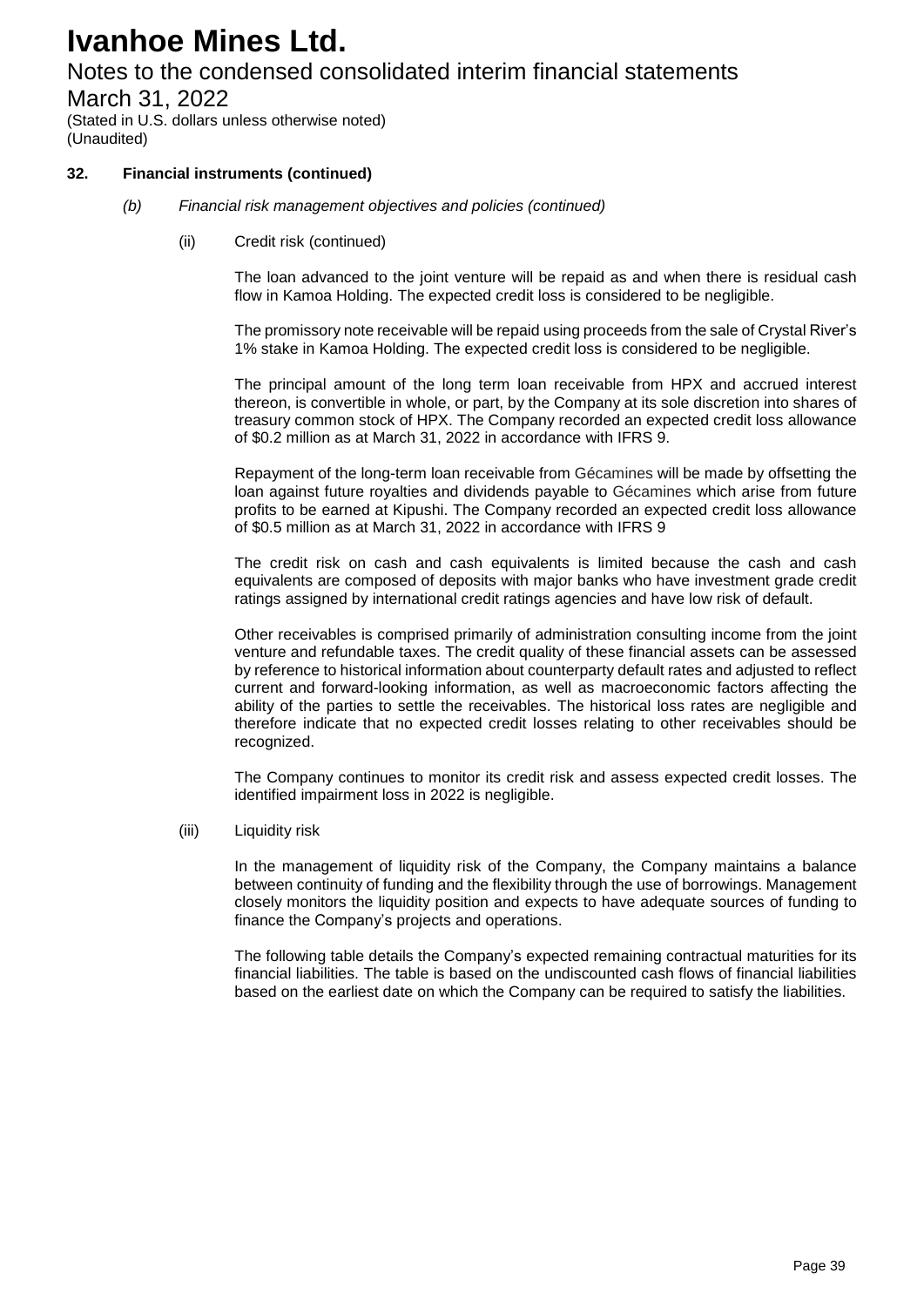## Notes to the condensed consolidated interim financial statements

March 31, 2022

(Stated in U.S. dollars unless otherwise noted) (Unaudited)

### **32. Financial instruments (continued)**

- *(b) Financial risk management objectives and policies (continued)*
	- (iii) Liquidity risk (continued)

|                              | <b>Less</b> |          |                          | <b>More</b> | Total un-  |
|------------------------------|-------------|----------|--------------------------|-------------|------------|
|                              | than 1      | 1 to $3$ | 3 to 12                  | than 12     | discounted |
|                              | month       | months   | months                   | months      | cash flows |
|                              | \$'000      | \$'000   | \$'000                   | \$'000      | \$'000     |
| As at March 31, 2022         |             |          |                          |             |            |
| Convertible notes            | 6,577       |          | $\overline{\phantom{0}}$ | 575,000     | 581,577    |
| Non-current borrowings       |             |          |                          | 39.511      | 39,511     |
| Trade and other payables (a) | 14,047      | 708      | 1,267                    |             | 16,022     |
| Lease liability              | 71          | 124      | 609                      | 11,128      | 11,932     |
| As at December 31, 2021      |             |          |                          |             |            |
| Convertible notes            | 3,033       |          | $\overline{\phantom{0}}$ | 575,000     | 578,033    |
| Non-current borrowings       |             |          |                          | 39.462      | 39,462     |
| Trade and other payables (a) | 20,819      | 758      | 1,192                    |             | 22,769     |
| Lease liability              | 66          | 114      | 350                      | 11.440      | 11,970     |

- (a) Trade and other payables in the above table excludes payroll tax, other statutory liabilities and indirect taxes payable.
- (iv) Market risk

Market risk is the risk that the fair value or future cash flows of a financial instrument will fluctuate because of changes in market prices. Market risk comprises three types of risk: interest rate risk, currency risk and other price risk, such as equity price risk. Financial instruments affected by market risk include the convertible notes, loan advanced to the joint venture and borrowings.

The Company measures the embedded derivative liability portion of the convertible notes at fair value at each reporting date, recognizing changes in the fair value in the statements of comprehensive income. This requirement to "mark-to-market" the derivative features could significantly affect the results in the statement of comprehensive income. If the Company's share price had been C\$1.00 higher than it was on March 31, 2022, the fair value of the embedded derivative liability would have increased by \$46.5 million, which would have resulted in the Company recording a loss on the fair valuation of the embedded derivative liability of \$112.9 million instead of the loss of \$66.4 million.

(v) Interest rate risk

The Company's interest rate risk arises mainly from long term borrowings, the long term loan receivable and the loan advanced to the joint venture. The Company's main exposure to interest rate risk arises from the fact that the Company earns and incurs interest on interest rates linked to LIBOR. If interest rates (including applicable LIBOR rates) had been 50 basis points higher or lower and all other variables were held constant the Company's profit for the period ended March 31, 2022 would have increased or decreased by \$4.8 million (March 31, 2021: \$6.1 million) and is comprised as follows:

|                                                 | March 31, |        |  |
|-------------------------------------------------|-----------|--------|--|
|                                                 | 2022      | 2021   |  |
|                                                 | \$'000    | \$'000 |  |
| Cash and cash equivalents                       | 2,810     | 1.314  |  |
| Loan advanced to the joint venture (see Note 4) | 1,700     | 4,540  |  |
| Other interest-bearing amounts                  | 285       | 284    |  |
|                                                 | 4.795     | 6.138  |  |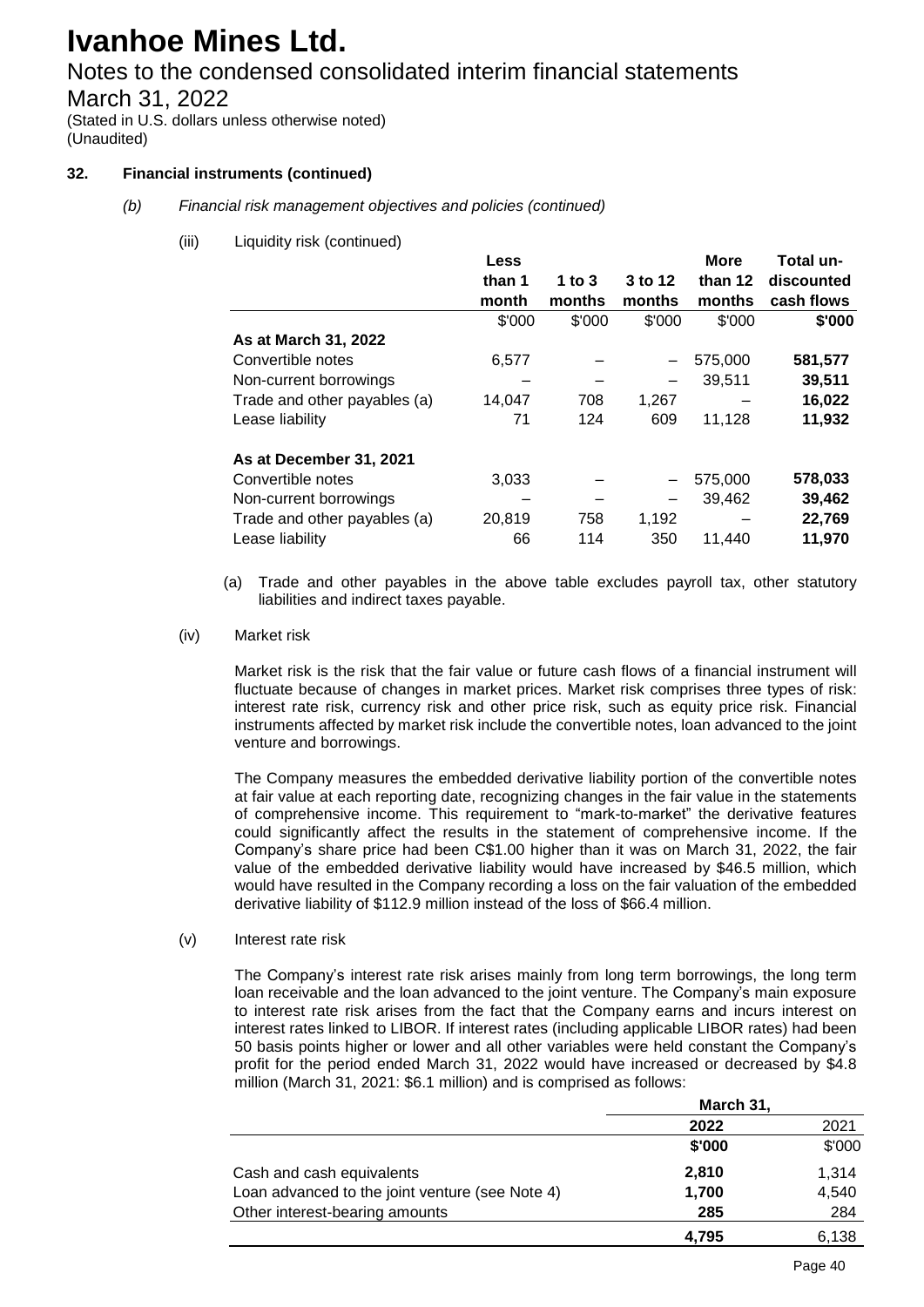## Notes to the condensed consolidated interim financial statements

March 31, 2022

(Stated in U.S. dollars unless otherwise noted) (Unaudited)

### **33. Capital risk management**

The Company includes as capital its common shares and share option reserve. The Company's objectives are to safeguard its ability to continue as a going concern in order to pursue the development of its mineral properties and to maintain a flexible capital structure which optimizes the costs of capital at an acceptable risk.

The Company manages the capital structure and makes adjustments to it in light of changes in economic conditions and the risk characteristics of the underlying assets. To maintain or adjust the capital structure, the Company may attempt to issue new shares, issue new debt and acquire or dispose of assets to satisfy cash requirements. In order to facilitate the management of its capital requirements, the Company prepares annual expenditure budgets that are updated as necessary depending on various factors, including capital deployment, results from the exploration and development of its properties and general industry conditions. The annual and updated budgets are approved by the Board of Directors.

In order to maximize ongoing development efforts, the Company does not pay dividends. The Company's investment policy is to invest its cash in highly liquid, short-term, interest-bearing investments, selected with regard to the expected timing of expenditures from operations.

As the Company has a number of development projects, it is largely equity funded.

#### **34. Commitments and contingencies**

Due to the size, complexity and nature of the Company's operations, various legal and tax matters arise in the ordinary course of business. The Company accrues for such items when a liability is both probable and the amount can be reasonably estimated. In the opinion of management, these matters will not have a material effect on the consolidated financial statements for the Company.

As at March 31, 2022, the Company's commitments that have not been disclosed elsewhere in the condensed consolidated interim financial statements are as follows:

|                                         | Less than |             |               | <b>After</b> |        |
|-----------------------------------------|-----------|-------------|---------------|--------------|--------|
|                                         | 1 year    | 1 - 3 years | $4 - 5$ years | 5 years      | Total  |
|                                         | \$'000    | \$'000      | \$'000        | \$'000       | \$'000 |
| As at March 31, 2022                    |           |             |               |              |        |
| Underground mine development            | 31,363    | 7.841       |               | —            | 39,204 |
| <b>EPCM</b>                             | 7,506     | 12,510      |               | -            | 20,016 |
| Electric fleet (i)                      | 14,518    |             |               |              | 14,518 |
| Shaft 2 construction                    | 7,351     | 3,676       |               | —            | 11,027 |
| Shaft 1 construction                    | 4,791     |             |               |              | 4,791  |
| <b>Studies</b>                          | 4,625     |             |               | -            | 4,625  |
| Owners costs                            | 4,617     |             |               |              | 4,617  |
| Electrical and other infrastructure     | 3,118     | 1,466       |               |              | 4,584  |
| Early works                             | 3,828     |             |               |              | 3,828  |
| Vent shaft                              | 2,244     | 1,122       |               |              | 3,366  |
| As at December 31, 2021                 |           |             |               |              |        |
| Shaft 1 changeover (Platreef project)   | 17,570    |             |               |              | 17,570 |
| Shaft 2 construction (Platreef project) | 6,106     |             |               |              | 6,106  |

(i) The initial development will use battery electric drill rigs and load haul dumpers being manufactured by Epiroc, a leading mining equipment manufacturer, at its facilities in Örebro, Sweden. The partnership with Epiroc for emissions-free mining equipment is an important first step toward reducing the carbon footprint of the Platreef Project. The battery electric mining fleet is expected to arrive on site in May 2022.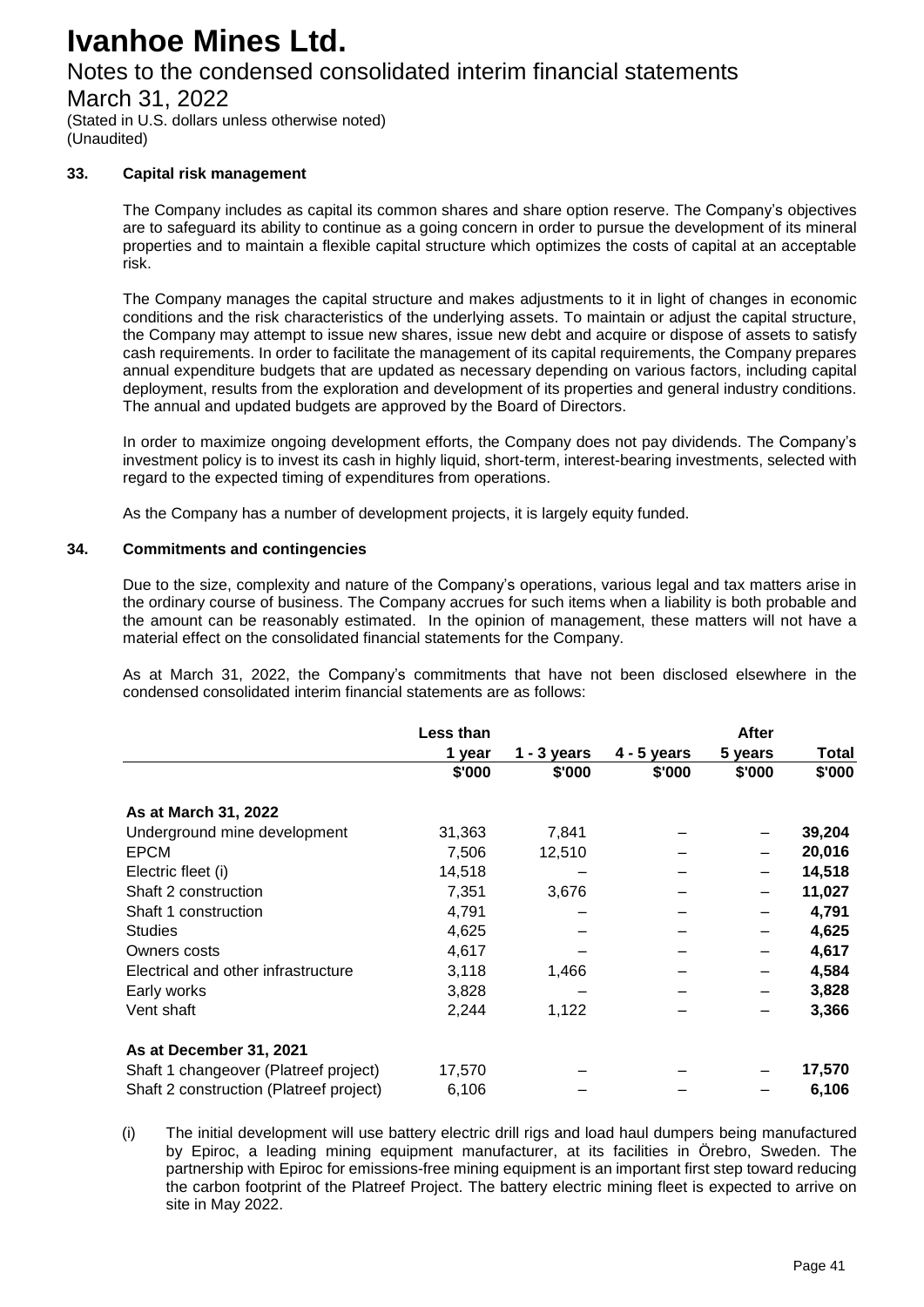## Notes to the condensed consolidated interim financial statements

March 31, 2022

(Stated in U.S. dollars unless otherwise noted) (Unaudited)

### **35. Segmented information**

At March 31, 2022, the Company has four reportable segments, being the Platreef property, Kamoa Holding joint venture, Kipushi properties and the Company's treasury offices.

An operating segment is defined as a component of the Company:

- that engages in business activities from which it may earn revenues and incur expenses;
- whose operating results are reviewed regularly by the entity's chief operating decision maker; and
- for which discrete financial information is available.

For these four reportable segments, the Company receives discrete financial information that is used by the chief operating decision maker to make decisions about resources to be allocated to the segment and to assess its performance.

The reportable segments are principally engaged in the development of mineral properties in South Africa (see Note 6); exploration and development of mineral properties through a joint venture in the DRC (see Note 4); and the upgrading of mining infrastructure and refurbishment of a mine in the DRC respectively (see Note 6).

The following is an analysis of the non-current assets by geographical area and reconciled to the Company financial statements:

|                             | <b>South Africa</b> | <b>DRC</b> | Other     | <b>Total</b> |
|-----------------------------|---------------------|------------|-----------|--------------|
|                             | \$'000              | \$'000     | \$'000    | \$'000       |
| <b>Non-current assets</b>   |                     |            |           |              |
| As at March 31, 2022        | 449,140             | 2,159,929  | 97,270    | 2,706,339    |
| As at December 31, 2021     | 405,592             | 2,045,818  | 80,056    | 2,531,466    |
|                             |                     |            | March 31, | December 31, |
|                             |                     |            | 2022      | 2021         |
|                             |                     |            | \$'000    | \$'000       |
| <b>Segment assets</b>       |                     |            |           |              |
| Kamoa Holding joint venture |                     |            | 1,757,206 | 1,641,795    |
| Treasury (ii)               |                     |            | 587,853   | 600,325      |
| Platreef property           |                     |            | 523,418   | 494,194      |
| Kipushi properties          |                     |            | 438,555   | 440,168      |
| All other segments (i)      |                     |            | 43,385    | 41,724       |
| Total                       |                     |            | 3,350,417 | 3,218,206    |
| <b>Segment liabilities</b>  |                     |            |           |              |
| Treasury (ii)               |                     |            | 766,201   | 689,429      |
| Platreef property           |                     |            | 120,898   | 113,768      |
| Kipushi properties          |                     |            | 19,971    | 20,420       |
| All other segments (i)      |                     |            | 14,900    | 17,592       |
| Total                       |                     |            | 921,970   | 841,209      |